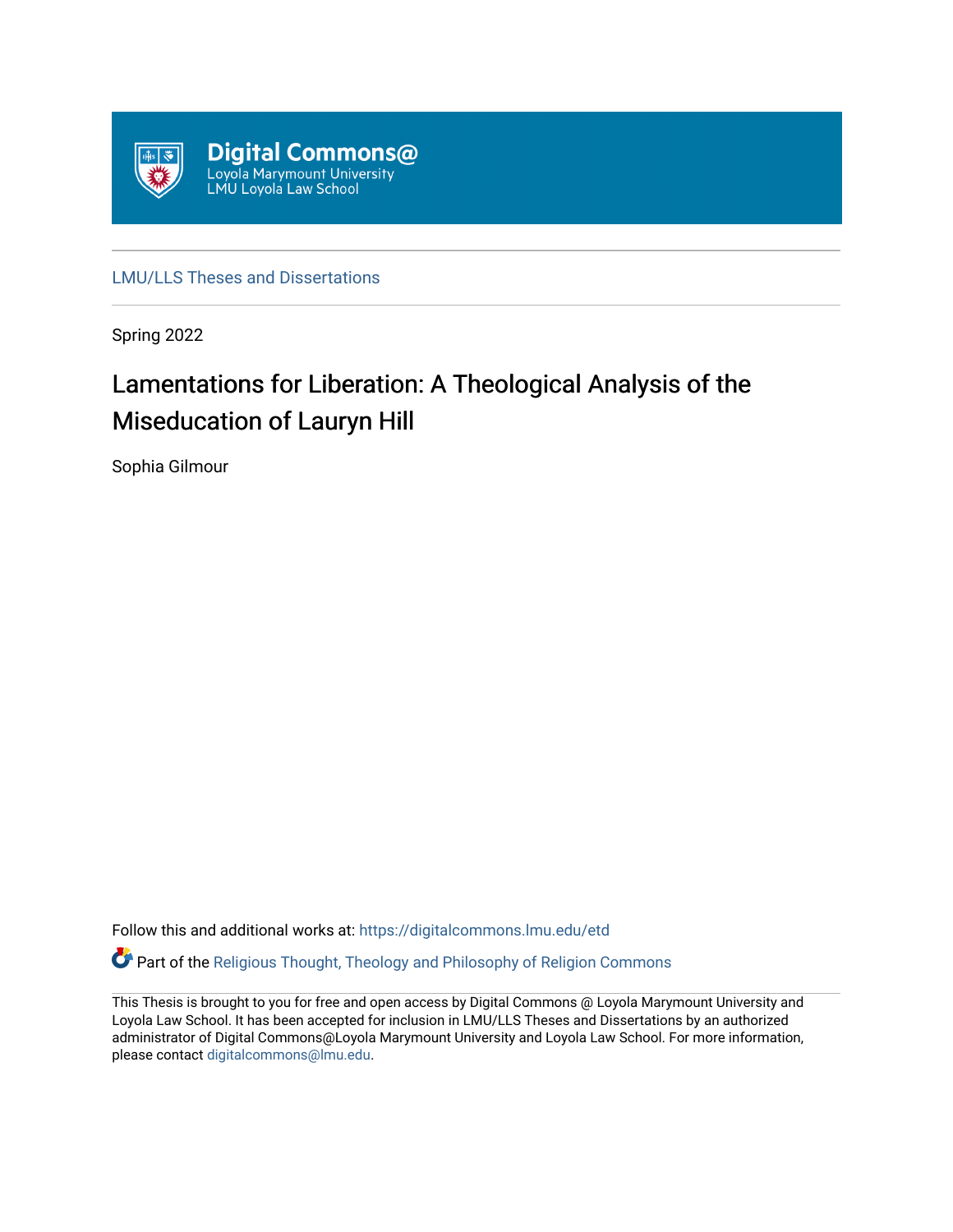Lamentations for Liberation: A Theological Analysis of *The Miseducation of Lauryn Hill* 

by

Sophia Gilmour

A thesis presented to the

Faculty of the Department of Theological Studies Loyola Marymount University

In partial fulfillment of the Requirements for the Degree Master of Arts in Theological Studies

May 3, 2022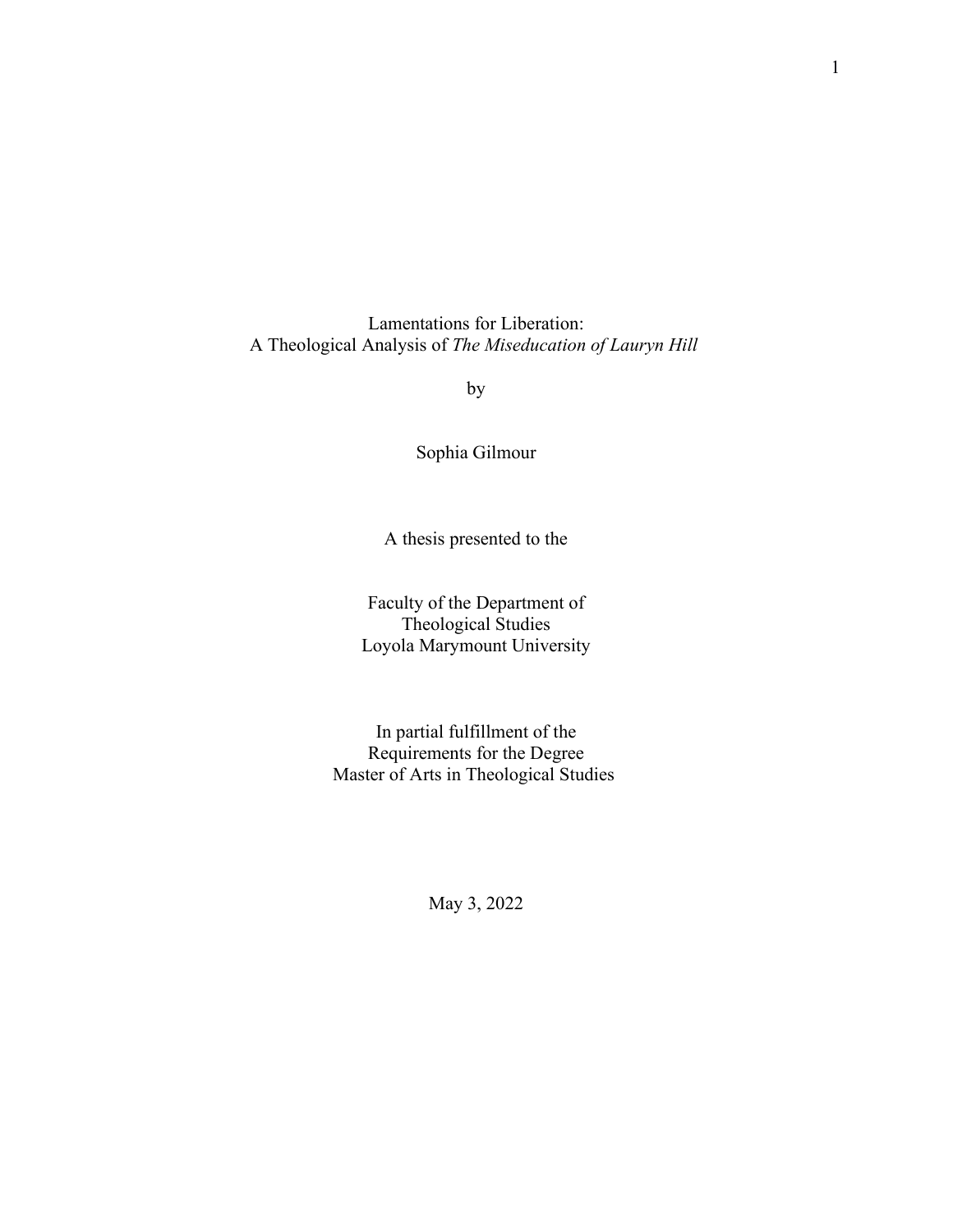# Abstract

While exploring the history of liberation theology themes appearing in Black musician's work (in Dr. Daniel Smith-Christopher's class *Bible and the Blues*), it came to my attention that there are many more contemporary artists whose work also touches on these themes, such as Lauryn Hill. My thesis argues with the help of Black and Womanist scholars that the naming of one's reality through musical lamentations is a healing act. Further, musical lamentation is an act to carry forth communities and provide them with healing because the act of acknowledging and lamenting the suffering of a marginalized community is liberating in and of itself. This act of lamenting serves, then, as an act of truth-telling, that refuses to deny the pain that is caused by systems of oppression such as racism and sexism. Lauryn Hill's album *The Miseducation of Lauryn Hill* then expresses a theology of lament in which the lamentation itself serves a healing purpose for those listening.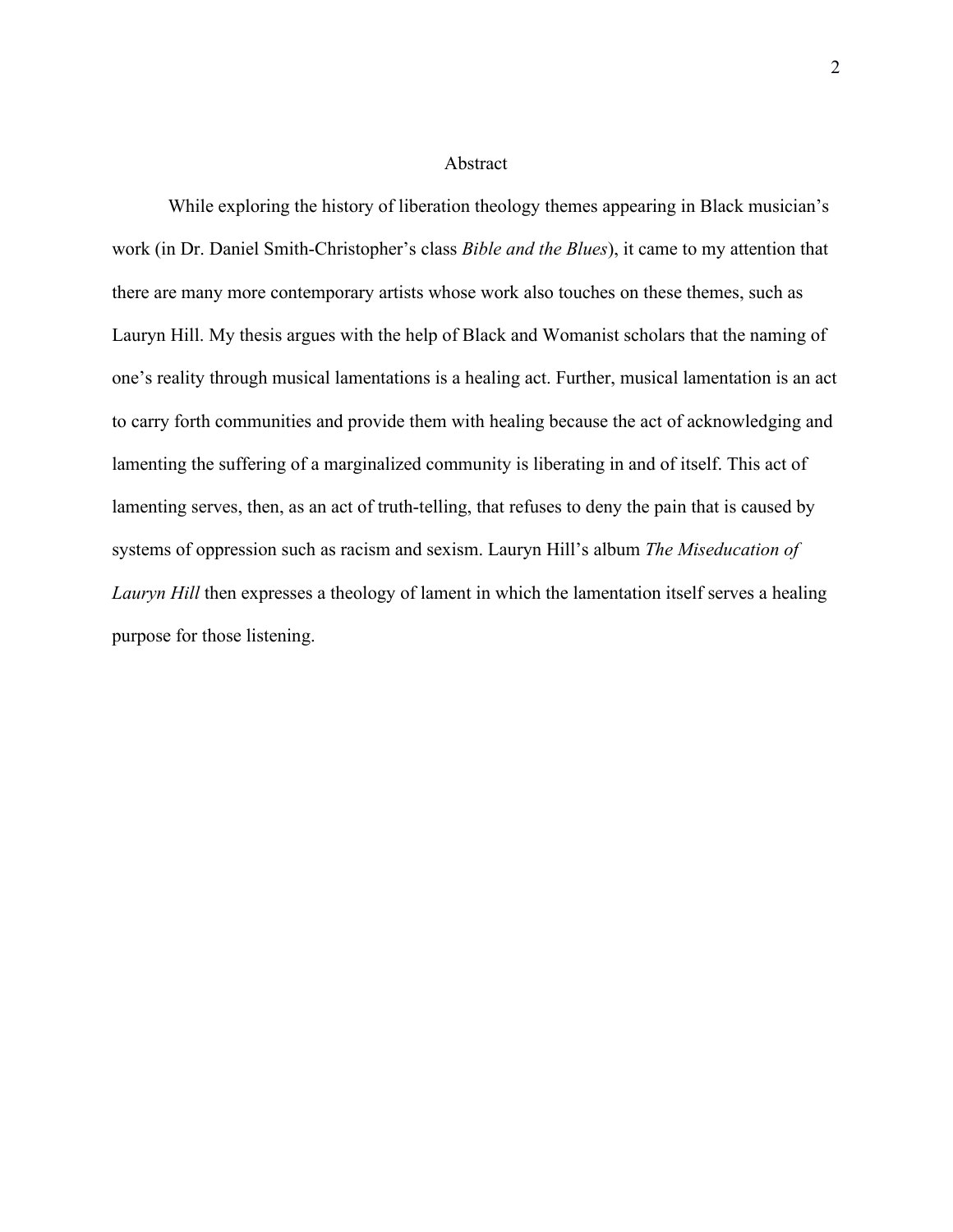# **Table of Contents**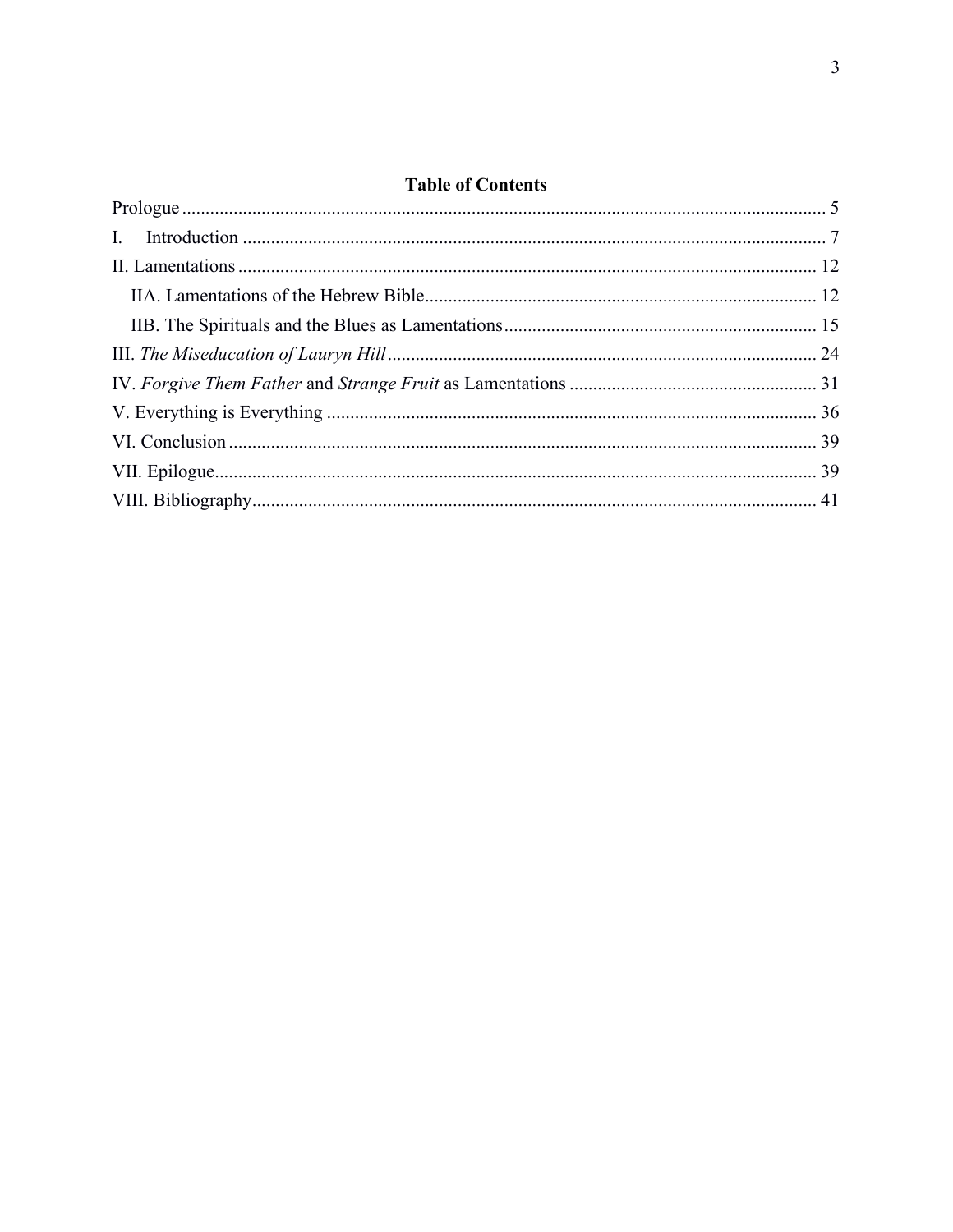## Acknowledgments

 This project, like any interdisciplinary research paper, has many thanks to giving to many different people and groups for helping me make it happen. First, I would like to thank my faculty supporters, Dr. Nancy Pineda-Madrid, and Dr. Daniel Smith-Christopher, both of who helped me with revisions and editing. I would also like to thank my dad for blessing me with the opportunity to know and love the work of musicians like Lauryn Hill, and for always supporting me in every way, including by lending me books for this project and helping me search for literature on the topic. Lastly, I want to thank all my friends and family, and *especially* my nonwhite friends, for being supportive of this project, and for encouraging me to humbly approach the topic of musical lamentations through a theological lens. I feel honored to be able to write about a topic that is very close to my heart.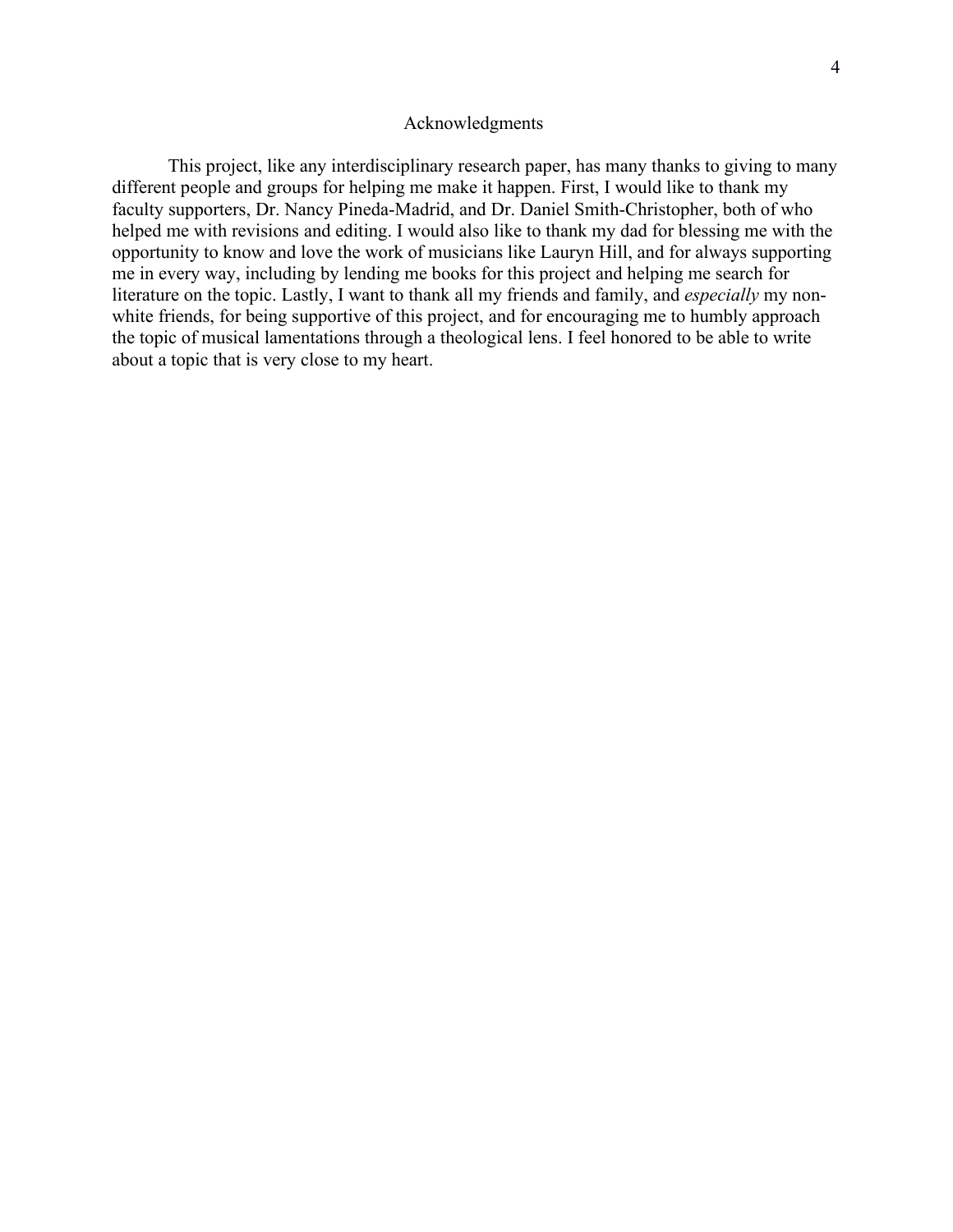#### **Prologue**

<span id="page-5-0"></span>While exploring liberation theology themes in Black musician's work (in Dr. Smith-Christopher's class *Bible and the Blues*), it came to my attention that there are many more contemporary artists whose work also touches on these themes. With the advent of American blues, artists like Ma Rainey, Bessie Smith, and Billie Holiday permanently shaped the tradition of black music as a pathway to finding meaning and expressing lamentation in our culture of racism, classism, and sexism. This paper argues that hip hop, rap, and Rhythm and Blues (R&B) do the same by looking at the work of a particularly significant singer and songwriter, Lauryn Hill.

The Lamentations of the Hebrew Bible harken back to the trauma of the destruction of the Temple in Jerusalem and the experience of the Babylonian Exile, expressing deep lamentation and grief. Learning this history touched me very deeply as someone who grew up in the South, where racism was a clear and present reality for peers of mine who were not white. Growing up, my parents, and especially my dad, a fan of black music such as soul, funk, rhythm, and blues, raised me listening to artists like Lauryn Hill, her music always moved me the most because it directly discusses the story of the Israelites Exodus from Egypt and connects this story with the situation of black people in the US today. These stories from the Hebrew Bible resonate with me deeply- even more so after converting to Judaism in 2021, and *The Bible and the Blues* class helped me to see blues music's connection to the Biblical roots of the practice of lamentation that many fans of the genre already recognized. This connection immediately made me think of Hill, whose music expresses the power of lament in her album *The Miseducation of Lauryn Hill*.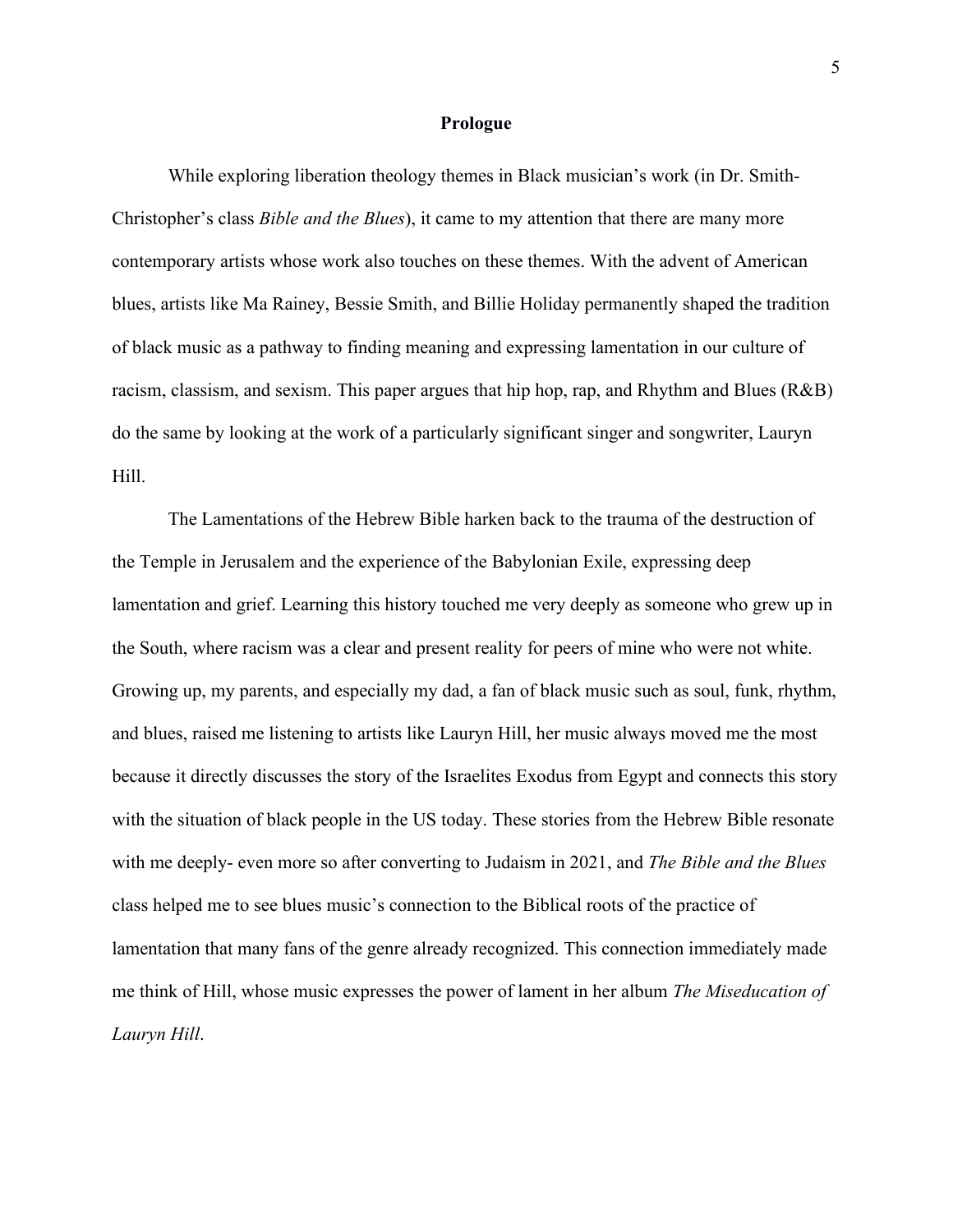This project hopes to give more attention to the many other scholars in the field of theology who have discussed the blues' overall significance in black music. I am white and will never understand the experience of racism but having grown up in South Texas in a highly racially and economically segregated city, San Antonio, I was still brought up hearing people at school say that The Civil War was about "state's rights." This is just one of many convenient lies about the history of race in our country- like all the lies that make up the ultimate falsehood of White supremacy. This project hopes to provide analysis and give attention to the work of black female musicians and the way their music functions as public theology. The musical, lyrical, and cultural genius of *The Miseducation of Lauryn Hill* deserves to be analyzed academically through a theological lens because her music often carries deep, complex theological messages to the masses in ways that theologians never have. This music *can* and often *does* serve as a lamentation, thus contributing to healing through the recognition of the painful reality that is racism in the U.S.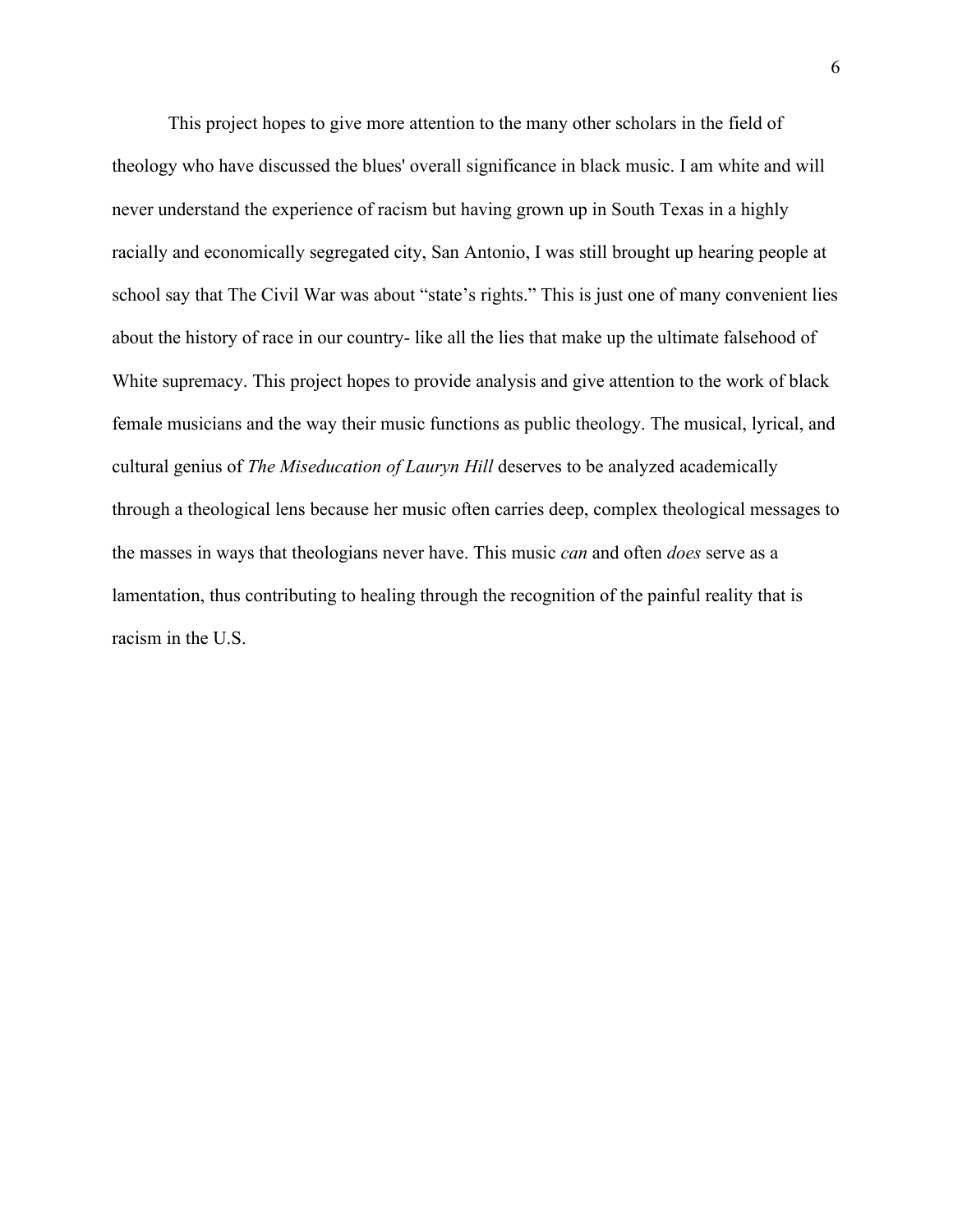# <span id="page-7-0"></span>**I. Introduction**

According to the noted activist and writer Angela Davis, the history of Black liberation (and this paper argues, liberation theology) is intimately intertwined with African-American popular music, and she specifically recalls famous artists such as Ma Rainey, Bessie Smith, and Billie Holiday's music.<sup>[1](#page-7-1)</sup> These women are argued to lament the experience of brokenness, evil, and suffering that Black women and Black people as a whole face in the United States (U.S.) at the hand of racist injustices. Although these artists have been considered in previous literature on this topic for their theological lyrics and writing,<sup>[2](#page-7-2)</sup> the use of images by Lauryn Hill that imagine Black liberation explicitly in terms of her Christian faith stands apart from previous artists, and arguable provide lamentations that illuminate the Black experience. It is apparent that this has only been analyzed seriously by one scholar, Dr. Cheryl Kirk-Duggan, whose work has been indispensable to this project and is cited heavily throughout my writing here. In *Creating Ourselves: African Americans and Hispanic Americans on Popular Culture and Religious Expression* (2009), Kirk-Duggan comments that Hill's "Artistry and her gender made her achievements in a male-dominated arena even more important. Dubbed the queen of hip-hop, Lauryn Hill writes songs of spiritual uplift."<sup>[3](#page-7-3)</sup>

Lauryn Hill's iconic album *The Miseducation of Lauryn Hill* has not only been nominated for five Grammys since its release in 1998, but it is still considered one of the top ten greatest albums of all time by Rolling Stone.[4](#page-7-4) Mary J. Blige is quoted calling *The Miseducation*

<sup>1</sup> Angela Davis, *Blues Legacies and Black* Feminism. (New York: Vintage Books by Random House, 1998), 3.

<span id="page-7-2"></span><span id="page-7-1"></span><sup>2</sup> Cheryl Kirk-Duggan. *Creating Ourselves, African Americans and Hispanic Americans on Popular Culture and Religious Expression,* (Duke University Press, 2020), 212.

<span id="page-7-3"></span><sup>3</sup> Cheryl Kirk-Duggan. *Creating Ourselves, African Americans and Hispanic Americans on Popular Culture and Religious Expression,* (Duke University Press, 2020), 212.

<span id="page-7-4"></span><sup>4</sup> Brett Schewitz. "#10 Lauryn Hill, The Miseducation of Lauryn Hill, 1998." Rolling Stone, 500 Greatest Albums of All Time. https://www.rs500albums.com/50-1/10.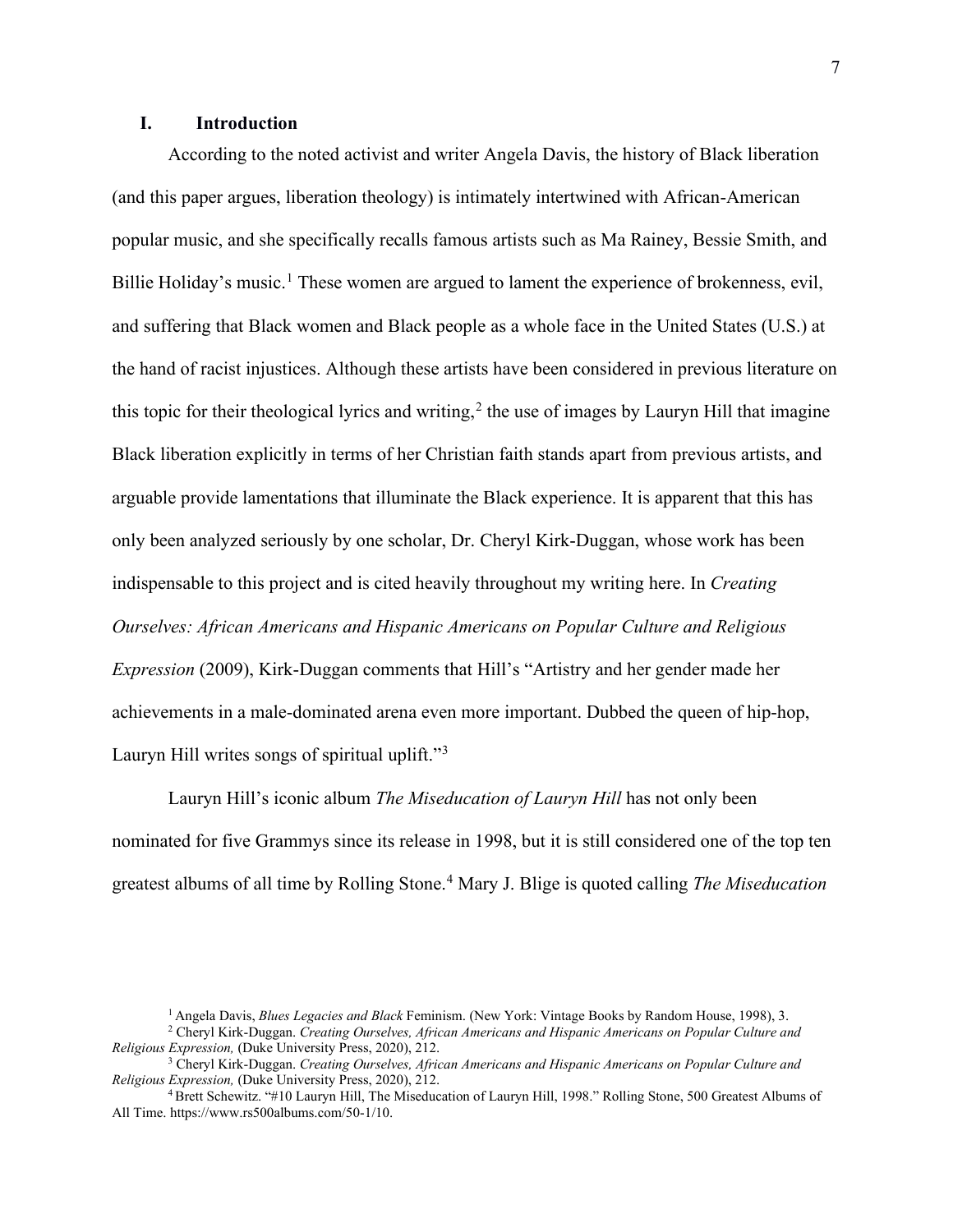"one of the greatest albums ever made."[5](#page-8-0) Lauryn Hill's identification with the archetypal stories of the Old Testament in her music provides a powerful Theology situated within the Black American musical tradition, and her cultural contributions deserve to be studied. Hill's music has had a significant impact on individuals from diverse walks of life, both Black and White because of its well-written cultural commentary and spiritual message; but her music does more than that, it laments the reality of racism and sexism experienced by Black people in the U.S.

# Methodology

 Themes in this paper are examined through the framework of liberation theology, and more specifically Womanist and Black theology, as these are the most relevant sub-disciplines to the subject of liberative theology in Hill's album *Miseducation.* The goal of examining this topic is to look at *how The Miseducation of Lauryn Hill* serves as a contemporary Lamentation that carries the message of Black liberation. As James Cone as written, the music of Rainey, Smith, Holiday, and later, Lauryn Hill's asks:

What is the meaning of unspeakable black suffering – suffering so deep, so painful and enduring those words cannot begin to describe it? Only the song, dance, and shout- voices raised to high heavens and people swaying their bodies from side to side- can express both the wretchedness and the transcendent spirit of empowerment that kept black people from going under, as they struggled, against all odds, to acknowledge humanity denied.<sup>[6](#page-8-1)</sup>

The methodology for this project will be approached through the perspective of liberation theology, the overarching conceptual umbrella under which Black theology and Womanist theology can be found. Much of the literature, especially Cone's seminal work *The Spirituals and the Blues* (1972), treats the early blues women's musical work in terms of lamentations.

<sup>5</sup> Laura Checkoway. "Inside *The Miseducation of Lauryn Hill*." 2008. Rolling Stone.

<span id="page-8-1"></span><span id="page-8-0"></span>https://www.rollingstone.com/music/music-news/inside-the-miseducation-of-lauryn-hill-252219/.

<sup>6</sup> James Cone. *The Spirituals and the Blues*. (Orbis Books, Maryknoll New York, 1972). 124.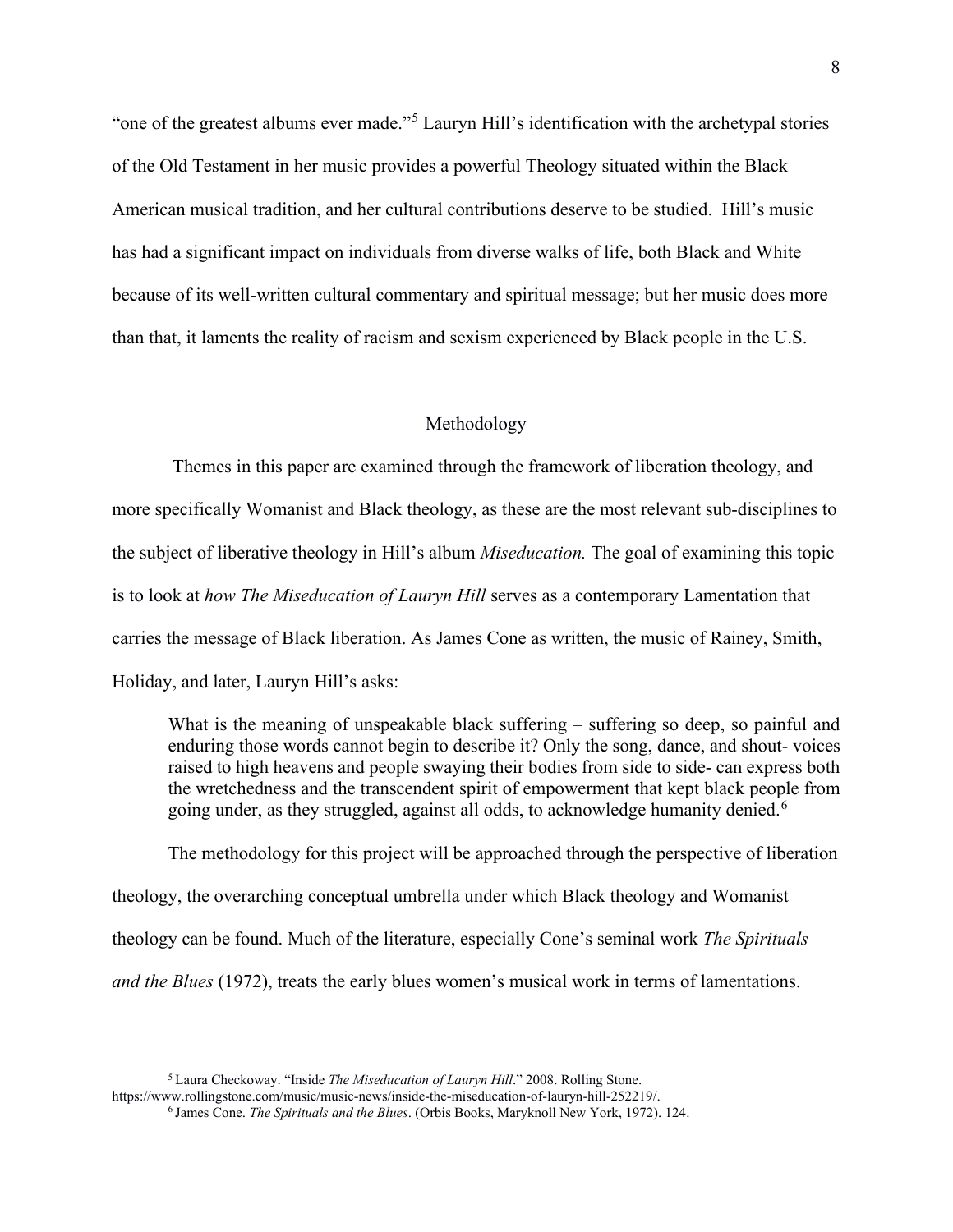There are some womanist scholars who have also written on the topic and proved helpful to my research such as Cheryl Kirk-Duggan, M. Shawn Copeland, and Kelly Brown Douglas. As mentioned in my introduction, Cheryl Kirk-Duggan's work *Exorcising Evil: A Womanist Perspective on the Spirituals* (1997) and her essay on Hill's Theo-poetic ethics in the anthology *Creating Ourselves* (2009) both help in examining the theological meaning of Lauryn Hill's *Miseducation*. In looking at this topic, I turn first to ideas of the Black theologians and thinkers who have commented on the meaning of Black liberation from sexist oppression in the context of Feminist thought. The late and great bell hooks, an iconic feminist theorist whose work guides this project, writes, regarding feminist movement and theory, that

to develop political solidarity among women, feminist activists cannot bond on the terms set by the dominant ideology of the culture. We must define our own terms. Rather than bond based on shared victimization or in response to a false enemy, we can bond based on our political commitment to a feminist movement that aims to end sexist oppression.<sup>[7](#page-9-0)</sup>

Here hooks points out the importance of using terms defined by Womanist thinkers that share this political commitment to end racism, sexism, and class oppression. This project will utilize these frameworks and the work of theologians such as M. Shawn Copeland and Cheryl Kirk-Duggan who both contribute writings on this topic that seek the liberation of all - but prioritizes the liberation of Black women. As Cheryl Kirk-Duggan points out in her work *Exorcising Evil: A Womanist Perspective on the Spirituals*, "Womanist theology champions Black women's struggle for freedom,"<sup>[8](#page-9-1)</sup> which is precisely what makes Womanist theology one of the perfect avenues through which to study the musical works of these iconic Black female artists.

<span id="page-9-0"></span><sup>&</sup>lt;sup>7</sup> bell hooks, *Feminist Theory from Margin to Center*. Second Edition. (South End Press Classics, 2000). 47.<br><sup>8</sup> Cheryl Kirk-Duggan. 1997. *Exorcising Evil: A Womanist Perspective on the Spirituals*. Orbis Books. 140.

<span id="page-9-1"></span>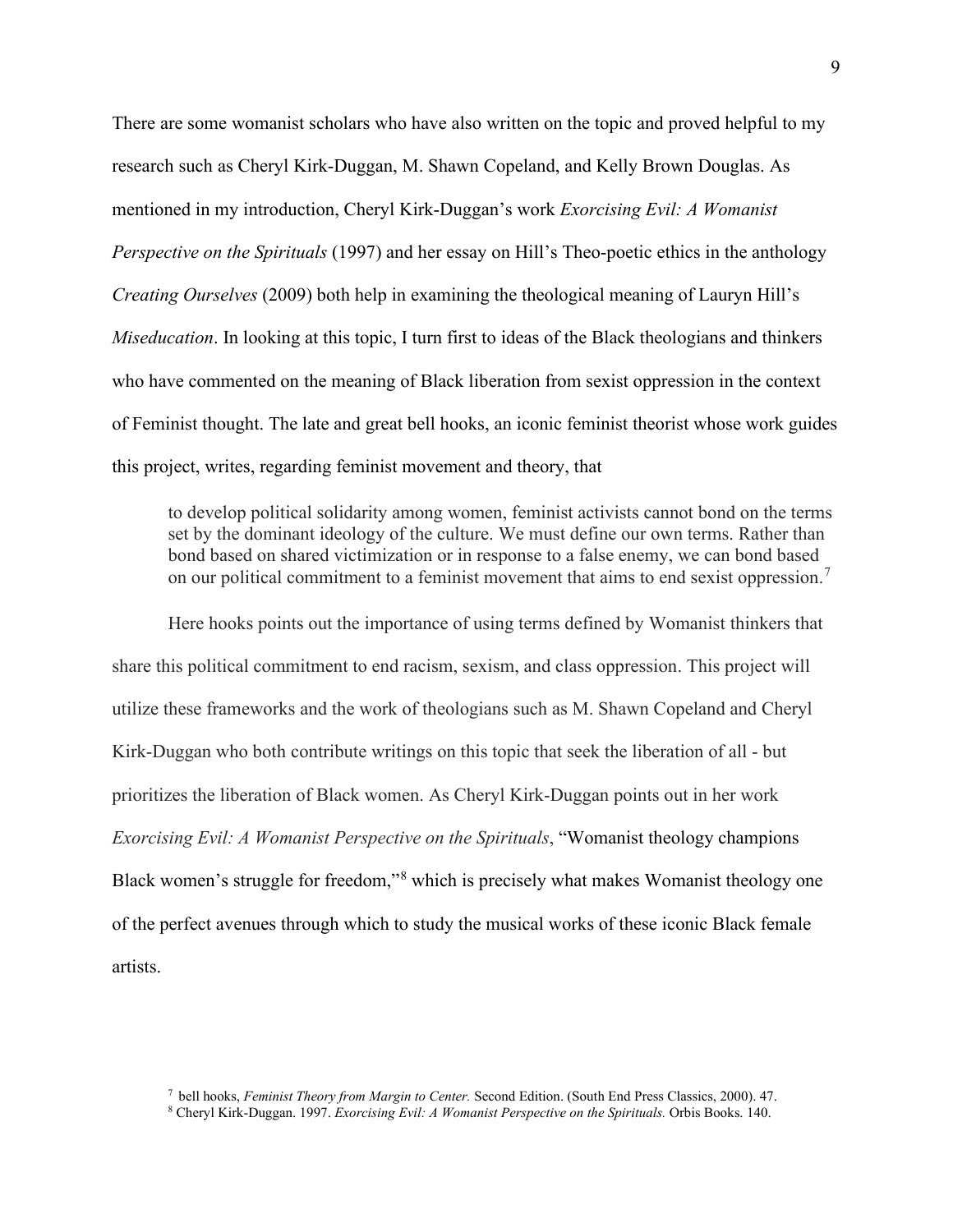Cheryl Kirk-Duggan defines Womanist theory as "theory that exposes the oppressions of race, gender, and class, and embodies reformation. Such reformation confronts the many complex problems of evil, suffering, oppression, and injustice to reflect a vision of theodicy that champions immediacy and inclusivity." <sup>[9](#page-10-0)</sup> This immediacy and inclusivity helps us to see the three-fold oppression of gender, class, and misogyny, and are some of the many reasons theological analysis of *The Miseducation of Lauryn Hill* necessitates the Womanist perspective. Further, this project employs the Womanist perspective because, according to Kirk-Duggan,

the Womanist perspective seeks to make the invisible visible through theology of empowerment. Womanist thought is part of the fight for the rights of all women, of all people, and is sensitive to oppression in narrative and in society.<sup>10</sup>

Another discipline relates to these studies as well, namely the study of laments as a literary form in the Bible. Biblical studies analyze the use of lamentations, both from the historical critical perspective and from the liberation theology perspective. Alongside the focus in liberation theology, I will also be focusing on the biblical studies element to make my definitions and arguments about the nature of lamentations. An author who has served as a significant influence for me in this discipline is Kathleen O'Connor, specifically her work *Lamentations and the Tears of the World* (2002).

# Thesis

With the help of Black Theology, Womanist/Feminist Theology, and Biblical Studies, I argue that naming one's oppressive reality through lamentations is a healing act, and that musical lamentations in particular act to carry forth their community and help provide healing. The act of acknowledging and lamenting the suffering of a marginalized community is liberative in and of

<span id="page-10-1"></span><span id="page-10-0"></span>9 Cheryl Kirk-Duggan. 1997. *Exorcising Evil: A Womanist Perspective on the Spirituals.* Orbis Books. 137. 10 Cheryl Kirk-Duggan. 1997. *Exorcising Evil: A Womanist Perspective on the Spirituals.* Orbis Books. 139.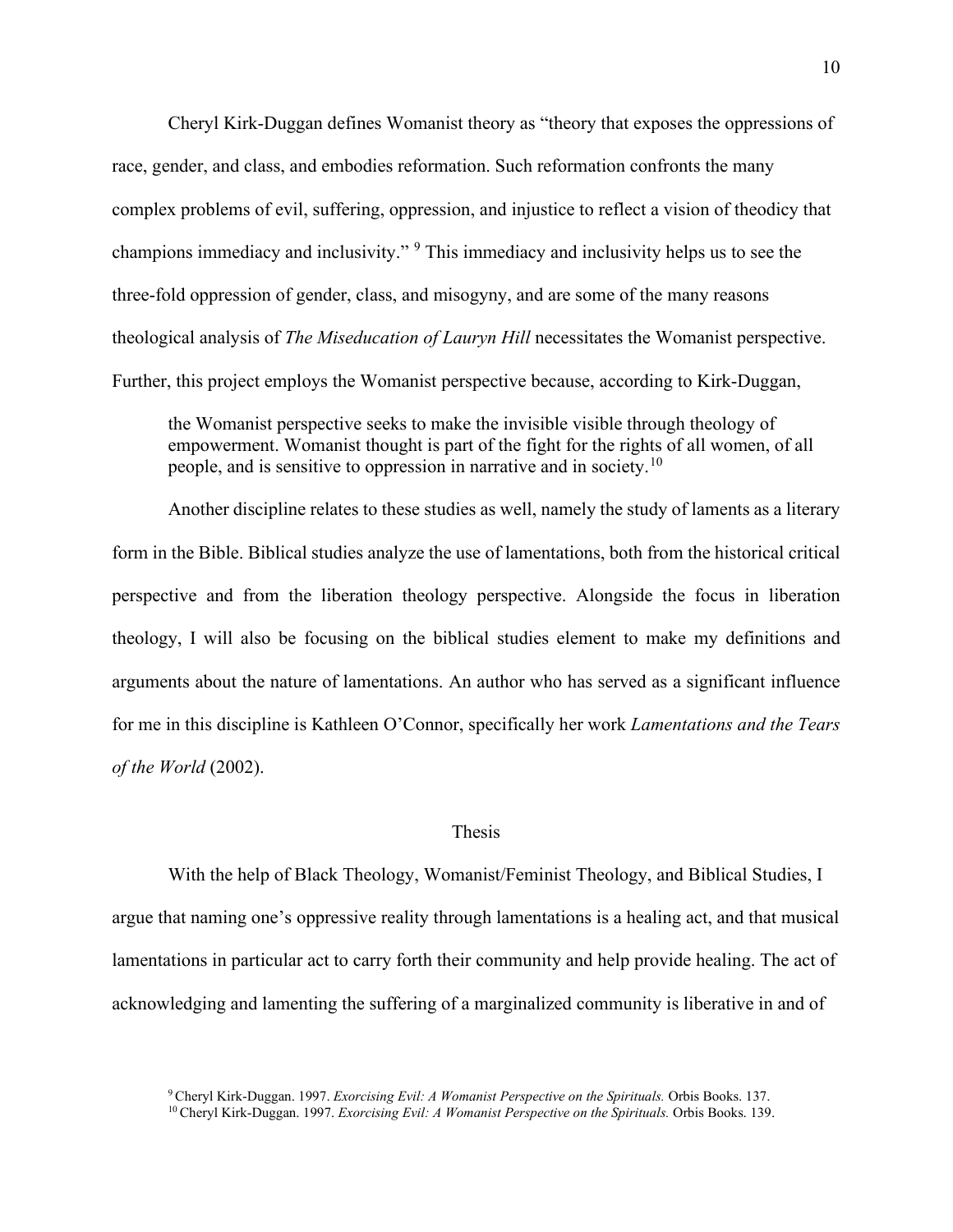itself. This act of lamenting serves, then, as an act of truth-telling, that refuses to deny the pain that is caused by systems of oppression such as racism, sexism, and classism.

#### **Overview**

**Part I, the Introduction** of this paper tackles the problem and scope of my project, asserts my thesis, and provides an overview of each part of my paper. **Part II. Lamentations,** introduces the theological concept of lamentations and provides context to understand the disciplines I employ to categorize how contemporary music like Hill's can be considered lamentations. This section also provides explanation and background on the intellectual anchors of this project who are scholars in biblical studies, liberation theology and more specifically the subdisciplines of liberation theology - both Black theology and Womanist theology. The section **Lamentations** comes in two parts, **Part A: Lamentations in the Hebrew Bible**, focusing on Biblical studies, and **Part B: The Spirituals and the Blues as Lamentations** which discusses the history of Black theology in Black music such as the spirituals and the blues. In **Part III.,**  *The Miseducation of Lauryn Hill* is considered through the lens of what miseducation has meant historically and what that concept means for the social, spiritual, and theological meaning in the album. **IV.** *Forgive them Father* presents an analysis of lyrics in the song *Forgive them Father* and how the song has been seen as a continuation of Black music that provides resistance to racism, considering other famous songs such as Billie Holiday's *Strange Fruit*. Finally, **Part V.** *Everything is Everything* beholds the message of Hill's song *Everything is Everything* and discusses theological themes of spiritual and political transcendence through lamentations found in Black music from the Womanist perspective. Part **VI. The Conclusion and Epilogue** restates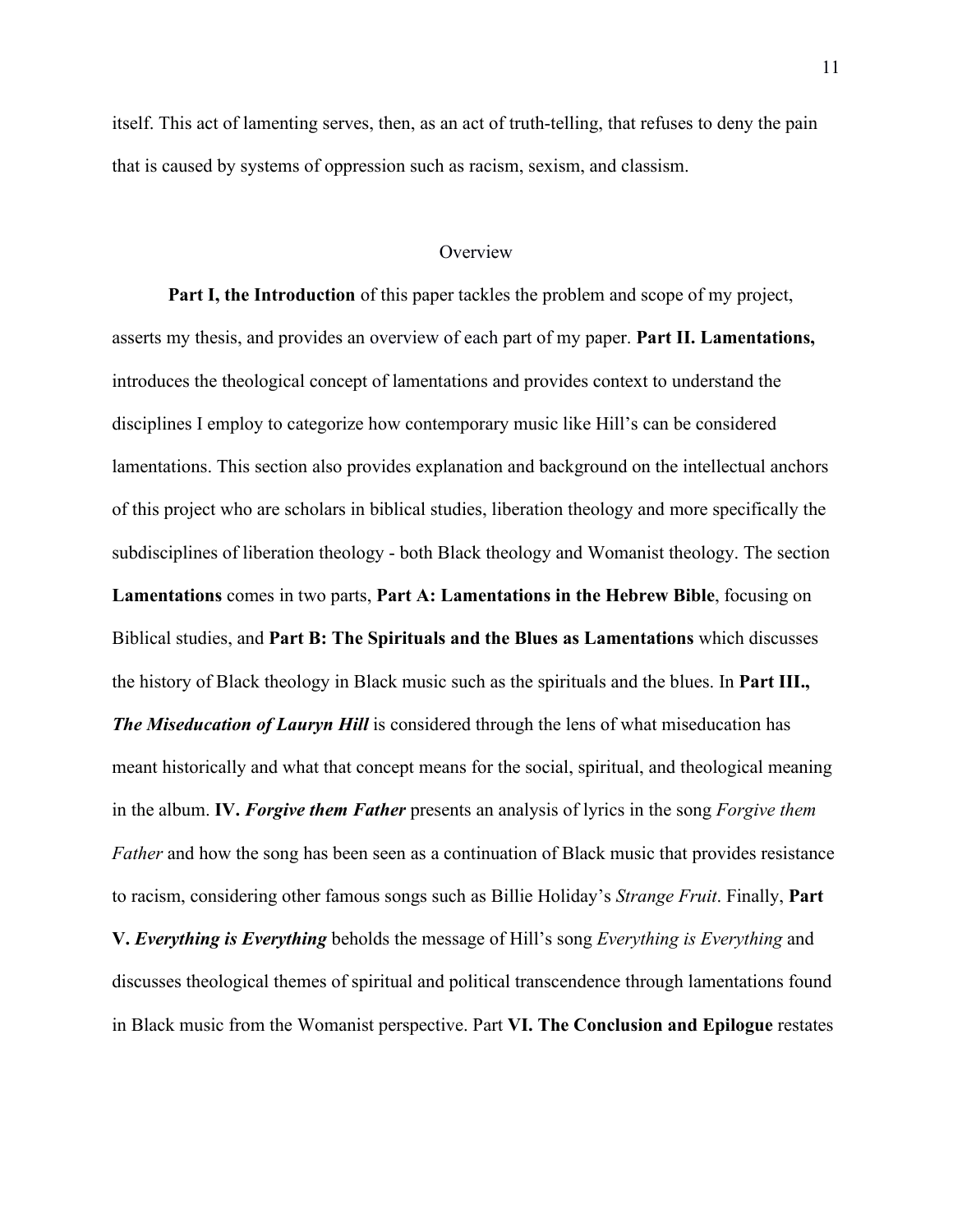my thesis and then suggests further research on the vast and complex topics covered in Hill's *Miseducation*.

#### <span id="page-12-0"></span>**II. Lamentations**

# <span id="page-12-1"></span>**IIA. Lamentations of the Hebrew Bible**

To begin we must define what is meant by 'lament' and lamentations. Writing in her classic work of 2004, *Lamentations and the Tears of the World*, Kathleen O'Conner states that... "a lamentation is a witness that comforts the oppressed and the wounded."<sup>[11](#page-12-2)</sup> Here, O'Connor explains not only how lamentations functioned in the context of the Biblical Book of Lamentations but also how the act of lamenting is powerful in any oppressive context because it is testament to a painful reality. John Collins explains in *Introduction to the Hebrew Bible* that most scholars agree "The book of Lamentations was composed shortly after the fall of the ancient city of Jerusalem when grief was still fresh."[12](#page-12-3) The destruction of the Temple in Jerusalem was followed by forced exile and enslavement, and book contains many descriptions of acts we would now consider through the lens of trauma studies because of the descriptions of intense destruction and violence it contains. Collins argues that "The book of Lamentations is cherished mainly for its poetic expression of unspeakable horror. As such, it has lent itself readily to recurring situations in every century, not least the twentieth."<sup>[13](#page-12-4)</sup> This is the context of the Biblical book of lamentations, and the context for Black people during and after American slavery. Lamentations say: I am in pain! This is so unfair, unjust, and not right! How could God let this happen? O'Connor continues, arguing that:

<span id="page-12-2"></span><sup>11</sup> Kathleen O'Connor. 2002. *Lamentations and the Tears of the World*. (Maryknoll, N.Y, 2002). Online version, Epilogue to Part I.

<span id="page-12-4"></span><span id="page-12-3"></span><sup>&</sup>lt;sup>12</sup> Collins, John J. *Introduction to the Hebrew Bible and the Deutero-Canonical Books*. Third Edition. Minneapolis: Fortress Press. 2018. 378.

<sup>13</sup> Ibid, 380.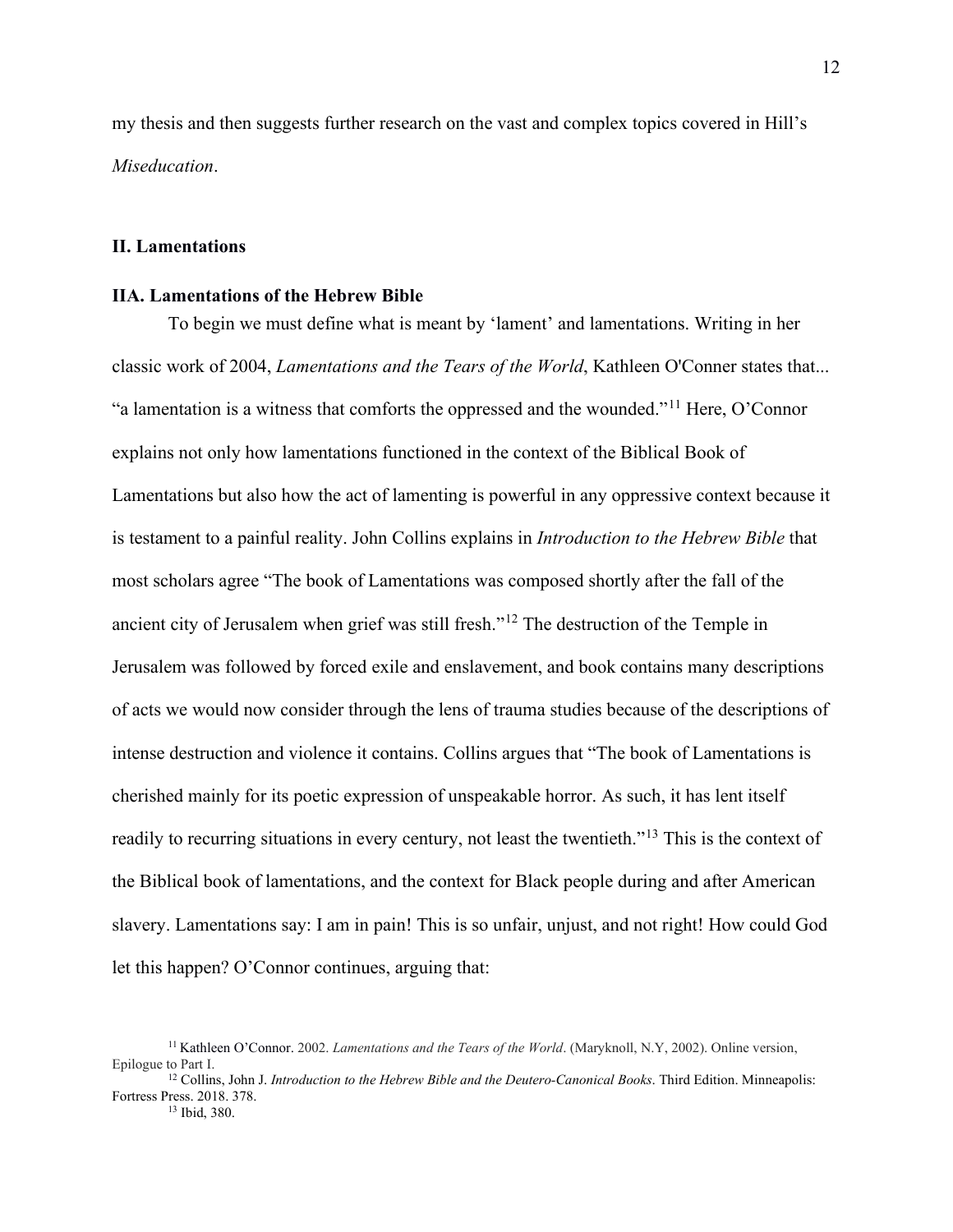Lamentation's angry cries leave pain open for view, like a wound exposed to air and light. Its metaphoric language enables it to embrace other sorrows, other losses, other catastrophes. And its embrace of sorrow runs deep and wide. Lamentations refuse denial and practice truth-telling.<sup>[14](#page-13-0)</sup>

This is part of the argument that O'Connor makes in her widely cited work on *Lamentations*, which I build upon. Here, O'Connor states that "Lamentations provides the rudiments of a theology of witness with consequences for personal flourishing, for mission and ministry, and for political reconciliation."<sup>15</sup> Not only do I agree with her but would add that many marginalized communities use these lamentations found in popular music for spiritual, emotional, personal, and communal healing. O'Connor's work in Biblical Studies can be directly applied to works of poetic witness that comfort the oppressed across different genres, such as the spirituals and the blues and subsequently rap and hip hop. Many scholars across different fields and disciplines have recognized the spiritual powers of lamentation. Spiritual teachers Evelyn and James Whitehead argue that while "anger can lead to action in pursuit of justice, lamentation and the expression of grief can open us to genuine hope."<sup>[16](#page-13-2)</sup>

Further, the essential nature of the lamentation is privy to the eschatological element in liberation theology: we lament not only for the brokenness of our current world but also out of hope, desire, and longing for the 'world to come.' Eschatology is the study of "last things," which is often thought of in layman's terms as a 'world to come' where God liberates us all from the sins of the world. The beautiful thing about the way liberation theology approaches eschatology is that it demands we fix our sinful behavior and strive for a more equal society *now*, not waiting for God to change things for us, nor placing *all* our precious hope in the afterlife, in

<span id="page-13-0"></span><sup>14</sup> Kathleen O'Connor. 2002. *Lamentations and the Tears of the World*. (Maryknoll, N.Y, 2002). Online version, Epilogue to Part I.<br><sup>15</sup> Ibid. Online version, found in the epilogue to part I.

<span id="page-13-2"></span><span id="page-13-1"></span><sup>&</sup>lt;sup>16</sup> Whiteheads, Evelyn, and James. *Transforming Our Painful Emotions: Spiritual Resources in Anger, Shame Grief, Fear, and Loneliness.* Orbis Books: Maryknoll, New York. 2010. 5.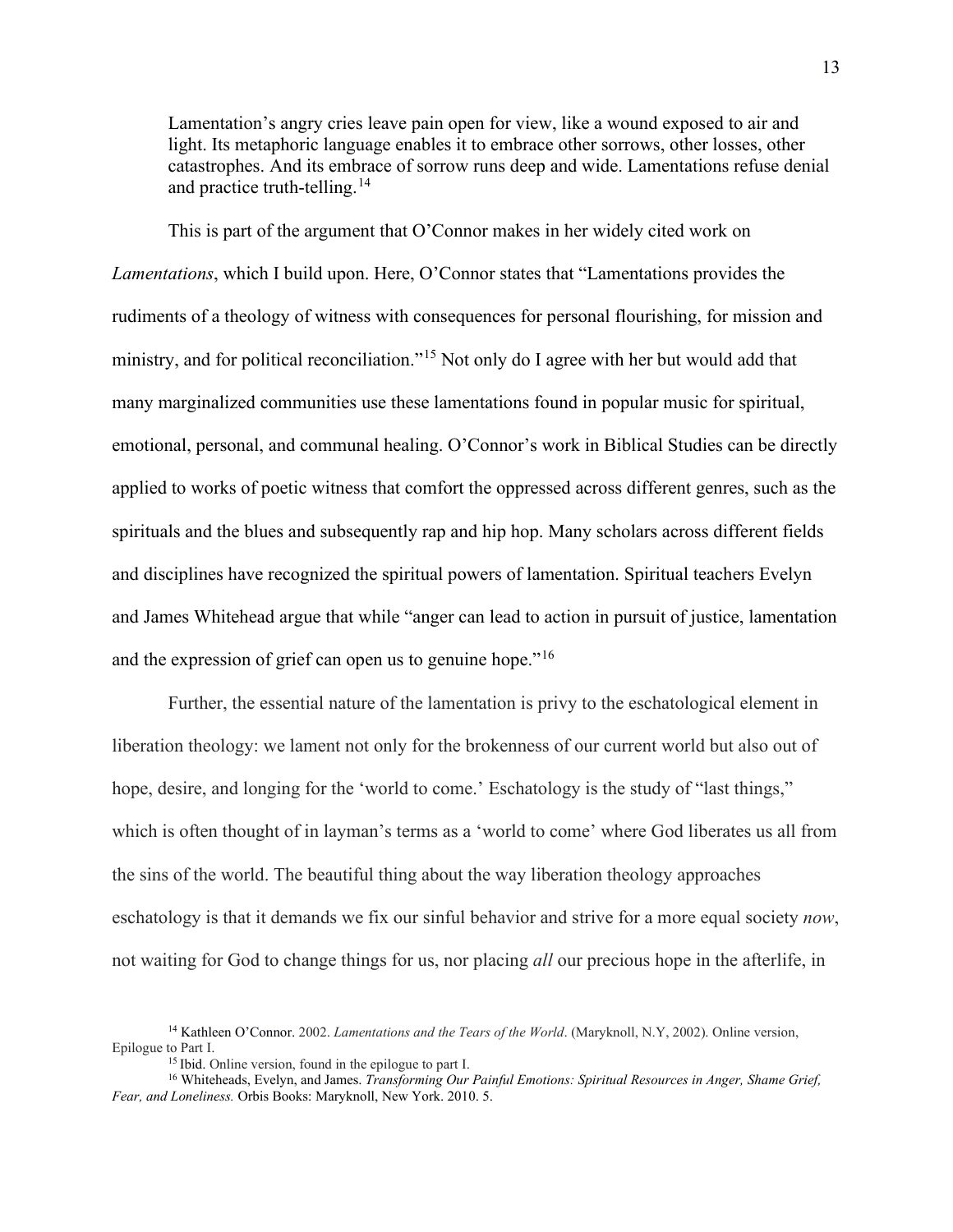heaven, hell, or the world-to-come. Often called the father of liberation theology, Dominican Priest Gustavo Gutiérrez explains:

Therefore, sin is not only an impediment to salvation in the afterlife. Insofar as it constitutes a break with God, sin is a historical reality, it is a breach of the communion of persons with each other, it is a turning in of individuals on themselves which manifests itself in a multifaceted withdrawal from others.<sup>[17](#page-14-0)</sup>

Eschatology is an element of theological study that is essential to understanding Christian liberation theology; literally meaning the study of 'last things, or of endings.' Eschatology has traditionally been associated with ideas about death, judgment rapture, heaven and hell, and the overall hope for the future 'world to come,' where there will be no sin, no exploitation, no betrayal, no evil, and no suffering. Here, Gutiérrez discusses the tension between 'the world to come' where there is no suffering, and our world today, where there is immense suffering, but people are persevering and experiencing the redemptive beauty of life, nonetheless. Gutiérrez interprets:

We consider temporal progress as a continuation of the work of creation and explore its connection with redemptive action. Redemption implies a direct relation to sin, and sin the breach of friendship with God and others—is a human, social, and historical reality which originates in a socially and historically situated freedom.<sup>18</sup>

The "work of creation" and "redemptive action" are essential components of any liberation theology, not only that of Gutiérrez, but also that of the Black and Womanist theologians who discuss the eschatology of the spirituals and the blues. In liberation theology and in the music of Lauryn Hill, eschatology takes on an especially hopeful connotation. Music like the spirituals and the blues often adopts this eschatological tone by looking forward to a reality where there is no longer evil, subjugation, and multiple systems of oppression working

<span id="page-14-0"></span><sup>&</sup>lt;sup>17</sup> Gustavo Gutiérrez. *A Theology of Liberation: History, Politics, and Salvation*. (Maryknoll, N.Y.: ORBIS, 1988).<br>Online Version, Chapter 9.

<span id="page-14-1"></span><sup>&</sup>lt;sup>18</sup> Gustavo Gutiérrez. *A Theology of Liberation: History, Politics, and Salvation*. (Maryknoll, N.Y.: ORBIS, 1988). Online Version, Chapter 9.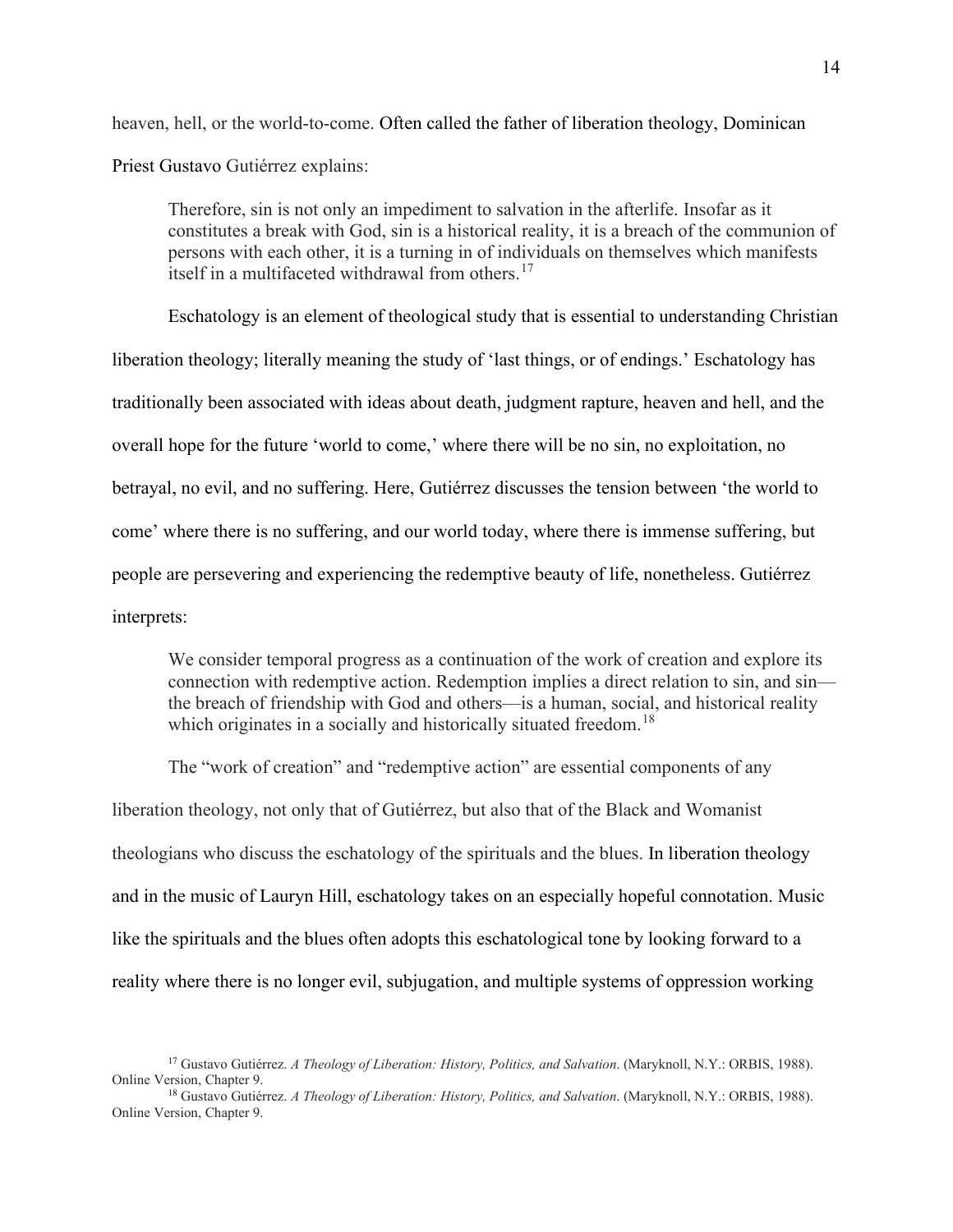against Black people. Citing Kirk-Duggan again, "Womanist insight and critique create a way of seeing that is eschatological or goal-oriented and concerns the holistic or total health and liberation of the individual and the communal mind/soul, spirit, and body."<sup>[19](#page-15-1)</sup> Womanist theology and specifically its eschatology is looking forward to this total health and liberation for individuals, but also for their community. This element of Womanism is present in the theology of Lauryn Hill in the way she hopefully considers liberation not only for the individual, but for the community.

#### <span id="page-15-0"></span>**IIB. The Spirituals and the Blues as Lamentations**

To truly understand how the legacy of slavery in the U.S. influences Black music today, we must understand the hand the United States has had in the slavery of African Americans, which even predates the founding of the country and the establishment of the Thirteen Colonies. Second, we must understand that the damage caused by slavery is ever-present. The historical and ancestral trauma of American slavery is so relevant to this study on modern lamentations because the after-effects of slavery are ever-present in our society, and there are other forms of injustice comparable to slavery that remain in its place. Incarceration rates, lack of access to good education, lack of access to acceptable medical care, all sorts of forms of discrimination, the death of Black men and women at the hands of police, and others with impunity are some of the many forms of racism Black people and others face today. Injustices that some would argue are merely slavery by another name. The reason I look at the musical works of Lauryn Hill and others through the perspective of lamentations is because of the relative allusions between the lived experience of the Israelites of the Hebrew Bible and that of Black people in the U.S. Not

<span id="page-15-1"></span>19 Cheryl Kirk-Duggan. 1997. *Exorcising Evil: A Womanist Perspective on the Spirituals.* Orbis Books. 140.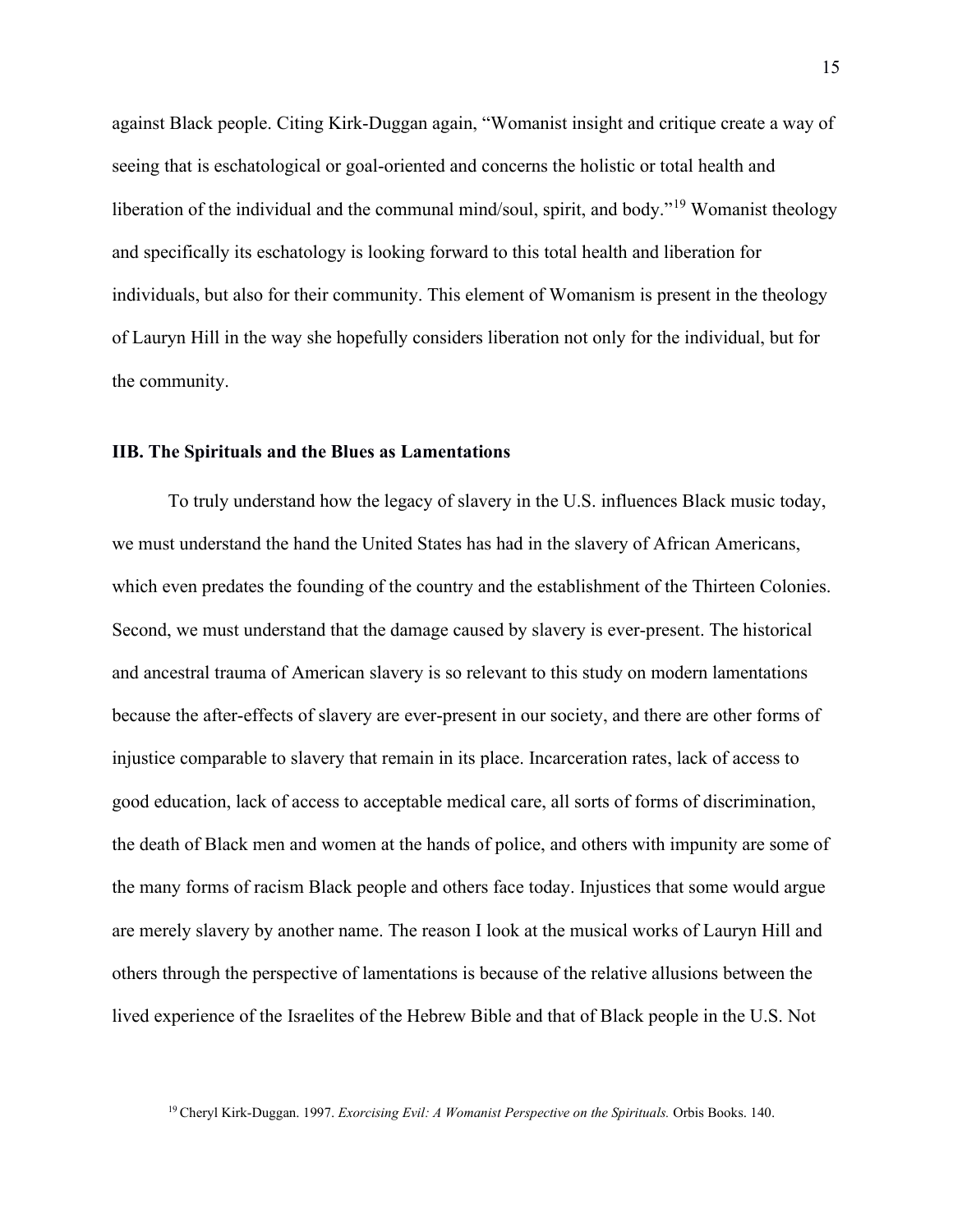only were African Descendants enslaved in the U.S. until 1865 but White supremacy and White fragility continue to evade accountability for current systems of inequality against Black people.

As James Cone has articulated, "the blues are statements of and for black people who are condemned to live in an extreme situation of oppression without the political leverage for defining their existence."[20](#page-16-0) Cone goes on to explain the context from which the blues materialize, touching on many of the topics at hand in the consideration of Black music as Lamentations:

The blues gives structure to black existence in a context where having colored skin means rejection and humiliation. Suffering and its relation to blackness are inseparable from the meaning of the blues. Without pain and suffering, and what that meant for black people in Mississippi, Tennessee, and Arkansas, there would have been no blues. The blues means sorrow, frustration, despair, and black people's attempt to take these existential realities upon themselves and not lose their sanity.<sup>21</sup>

Musical lamentations such as the spirituals and the blues deal not only with Black existence post-Reconstruction, but they also naturally lament the legacy of slavery and the harsh grip it still holds on to the lives of Black people through the form of the many remaining institutions of oppression in the U.S. Racism in the U.S is not accurately taught in the majority of U.S public schools, instead favoring narratives that minimize the extent to which Black people were enslaved throughout history. According to a critically acclaimed New York Times project that commemorated the four-hundred-year anniversary of slavery beginning in the U.S. called *the 1619 Project,* "In August of 1619, a ship appeared near Point Comfort, a coastal port in the English Colony of Virginia. It carried more than 20 enslaved Africans, who were 'sold' to the colonists. No aspect of the country later formed here has been untouched by the years of slavery that followed."[22](#page-16-2) This little-known knowledge about the origins of slavery in the U.S. is vital to

<sup>20</sup> James Cone, *the Spirituals, and the Blues* (New York: Orbis Books, 1972), 119.

<span id="page-16-1"></span><span id="page-16-0"></span><sup>21</sup>James Cone, *the Spirituals, and the Blues* (New York: Orbis Books, 1972), 110.

<span id="page-16-2"></span><sup>22</sup> The 1619 Project, *The New York Times*, 2019. Accessed Online, March 31, 2022.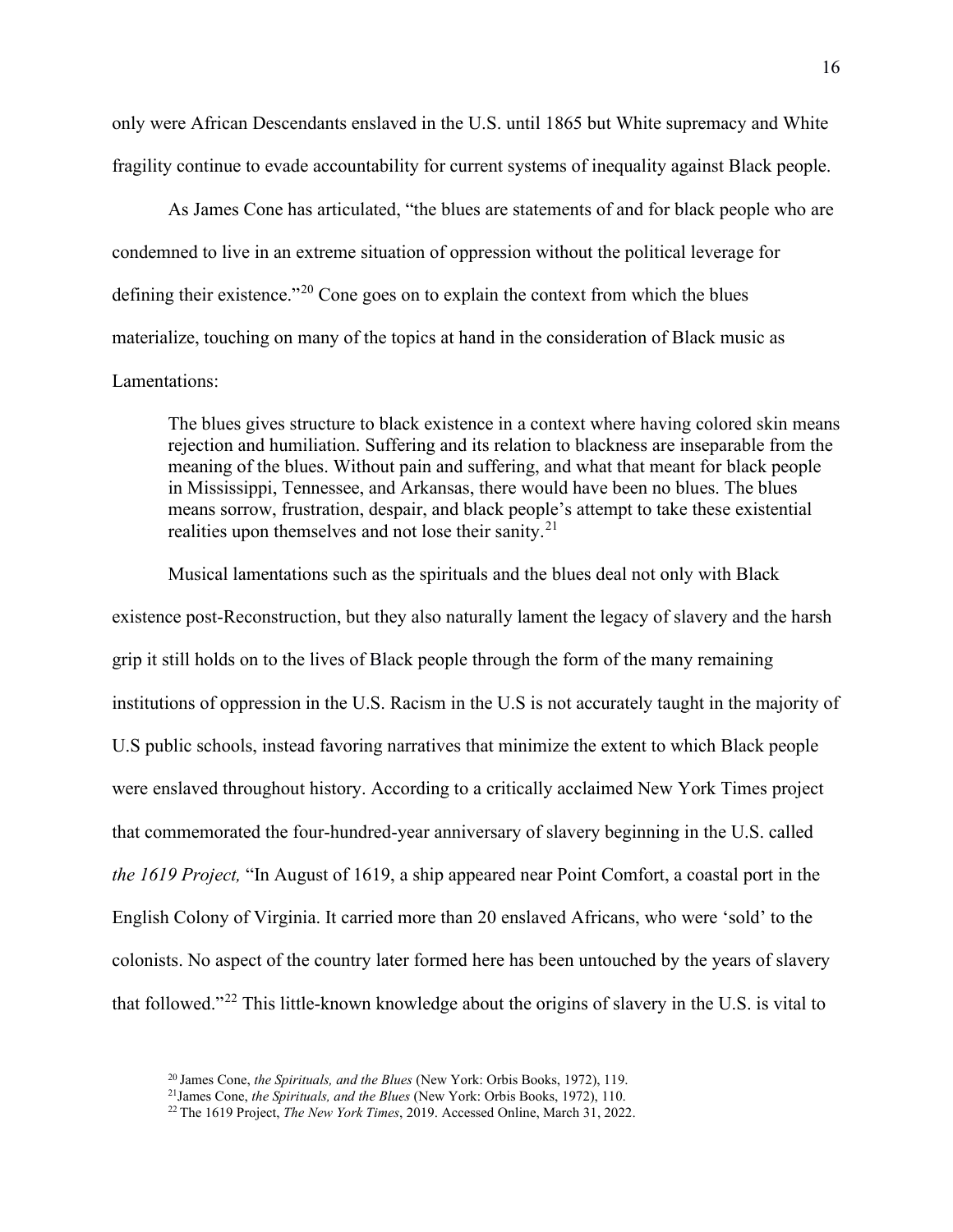understanding the long-term struggle for Black liberation against racism and injustice that continues today. This history isn't well-known in our country because it is intentionally hidden, swept under the rug, and replaced with lessons about 'the great American melting pot,' and how the U.S. is a shining example of diversity, inclusion, and equality. As many of us eventually realize after being misled about the history of racism in the U.S. throughout our education, history is almost always told from the perspective of the 'winners,' while all other versions of history are rendered invisible by those in power. However, this is propaganda, given to American schoolchildren to deny our racist history as a nation. The denial of the continued brutality and injustice faced by Black people and others in our society is explained in part by Karen Teel, in her book *Racism and the Image of God*:

This denial signifies and discloses the contradictions within American law, cultural mores, and practice. Historically, the signers of the Declaration of Independence posited that 'all men are created equal, and it was understood that men referred to white (Anglo-Saxon) male, non-Catholic landowners. Equality was not for African Americans, women, non-Christians, non-Whites, or White men who did not own property.<sup>23</sup>

Thus, it is obvious that not all people in American society are considered equal — in fact, we never have been. During slavery, this denial was specifically about denying the humanity of Black people, and this sort of atrocity was only possible after years of denial which aided in the creation of an elaborate ideology of White supremacy that is formed over time. Karen Teel explains,

The concept of race as we know it today did not exist in the United States (U.S.) before the colonies. Europeans had long tended to see people in groups other than our own as inferior to ourselves, but the idea that these groups would be divided along color lines was a product of the U.S. system of slavery. Slave traders and owners invented the concept of race to justify slavery.<sup>24</sup>

<span id="page-17-1"></span><span id="page-17-0"></span><sup>23</sup> Karen Teel, *Racism, and the Image of God,* (Palgrave McMillan 2010), 16.

<sup>24</sup> Karen Teel, *Racism, and the Image of God,* (Palgrave McMillan 2010), 16.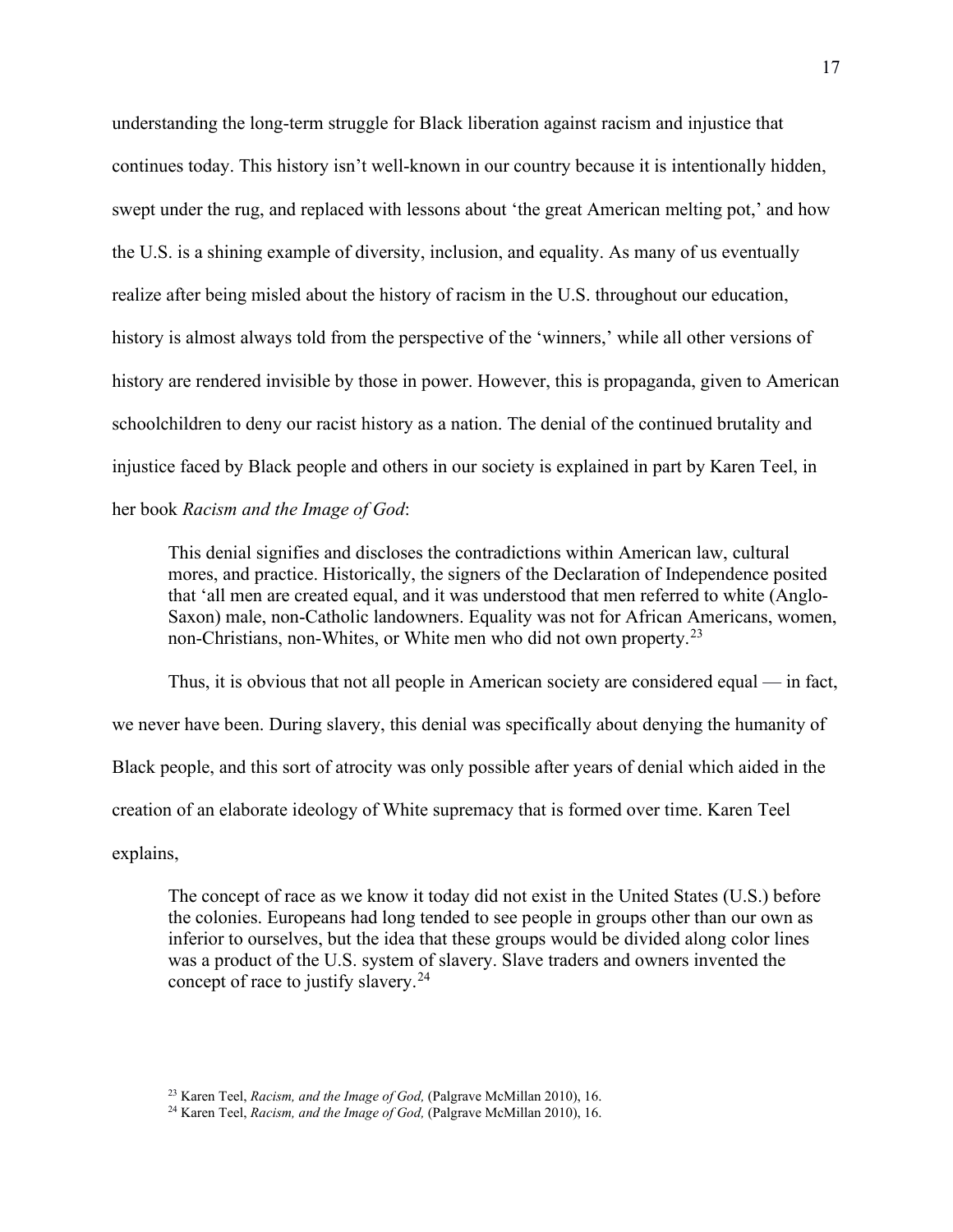In theology, the concept of *imago dei* means the image of God, specifically that humans are created in the 'image and likeness of God,' an idea which comes from the Biblical book of Genesis and the Christian creation story in which God creates humans in the Garden of Eden. The reality of racism which declares only *some* are created in the image and likeness of God, or *imago dei*, has been reinforced over centuries by the institution of the Church, and has miseducated us repeatedly by convincing us that anyone aside from a cis-gendered, heterosexual white man is not made in the image of God. This is a racist conception drilled into us repeatedly, asserting that Black people are not made in the image and likeness of God, especially not Black women. However, Womanist theology uses the concept of *imago dei* (the image and likeness of God) through a liberative lens, as Cheryl Kirk-Duggan argues:

To be created *imago Dei* means all God's creations stand equal before God and have the possibility of being inactive, loving relationships with God and other human beings… This racist evil was a paradox: a country founded on the belief that all humans have inherent natural rights given to them by their Creator, denied, by its practices and laws, these moral and legal rights to persons of color.<sup>[25](#page-18-0)</sup>

The concept that Blacks people were 'other' and less than human was used to justify slavery. However, these attitudes have unfortunately continued in more insidious ways since slavery ended, especially during Reconstruction. This deep-seeded racist rhetoric continues to this day; however, it is important to understand its history to fully understand the weight of music that discusses these issues. Offering a definition of Reconstruction, Teel says

<span id="page-18-0"></span>The years from the end of the Civil War to 1877 are referred to as Reconstruction. As our tattered nation endeavored to rebuild, freed people made various attempts to begin their new lives. Some hoped that African Americans would achieve equality as full members of society, and both the Bureau of Refugees, Freedmen, and Abandoned Lands or Freedmen's Bureau, and black churches… however, despite these efforts, most whites did not support Reconstruction's quest for equal civil rights, and it ultimately failed. Not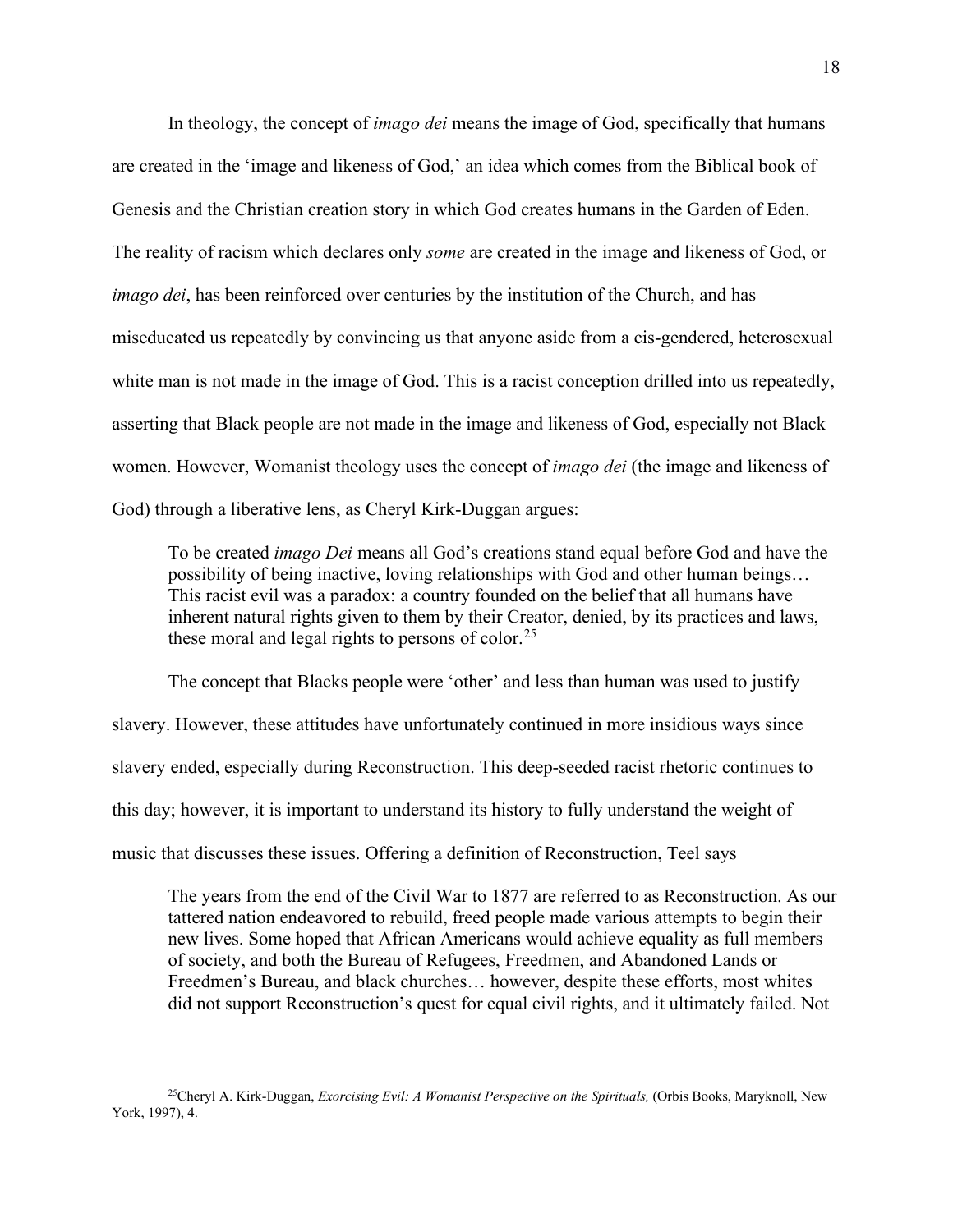until the formal civil rights movement in the *1960s* did African Americans obtain a *measure* of equality under the law.<sup>[26](#page-19-0)</sup>

It is in the wake of Reconstruction in the U.S. that the blues divas- both Ma Rainey (born 1886, died 1939) and Bessie Smith (born 1894 and died in 1937) emerge as the queens of this burgeoning genre, setting the stage for their contemporary, Billie Holiday. However, this also the period that lynching became a prevalent form of assault and terror, especially in the American South, which becomes an even more important topic in the study of Billie Holiday's music, especially analysis of her song *Strange Fruit*. James Cone explains:

Lynching as primarily mob violence and torture directed at blacks began to increase after the Civil War and the end of slavery, when the 1867 Congress passed the Reconstruction Act, granting black men the franchise and citizenship rights of participation in the affairs of government. Most Southern whites were furious at the very idea of granting ex-slaves (sic) social, political, and economic freedom. $27$ 

While my project focuses on the work of renowned Black female musicians and approaches issues of White supremacy, it is relevant to mention that lynching in the Southern half of the U.S. was used to target other groups as well- Jewish people, Chinese people, Mexicans, and other minority groups were all subjected to this horrific, murderous brutality. However, this paper focuses primarily on the influence of lynching in the realm of blues music and subsequently, the later hip-hop of Lauryn Hill. Womanist theologian M. Shawn Copeland helps racism, and more specifically the oppression of Black women who are marginalized not only on account of their race but also their gender, class, and sexuality (which is the case for all women of color). Copeland helps define racism further in her book *Enfleshing Freedom, Body Race and Being*, saying

it is both an ideology and a set of practices. It does not rely on the choices or actions of a few individuals; rather, racism infiltrates, permeates, and deforms the institutions of

<span id="page-19-1"></span><span id="page-19-0"></span>

<sup>26</sup> Karen Teel, *Racism, and the Image of God,* (Palgrave McMillan 2010), 28. 27 James Cone, *the Spirituals, and the Blues* (New York: Orbis Books, 1972), 4.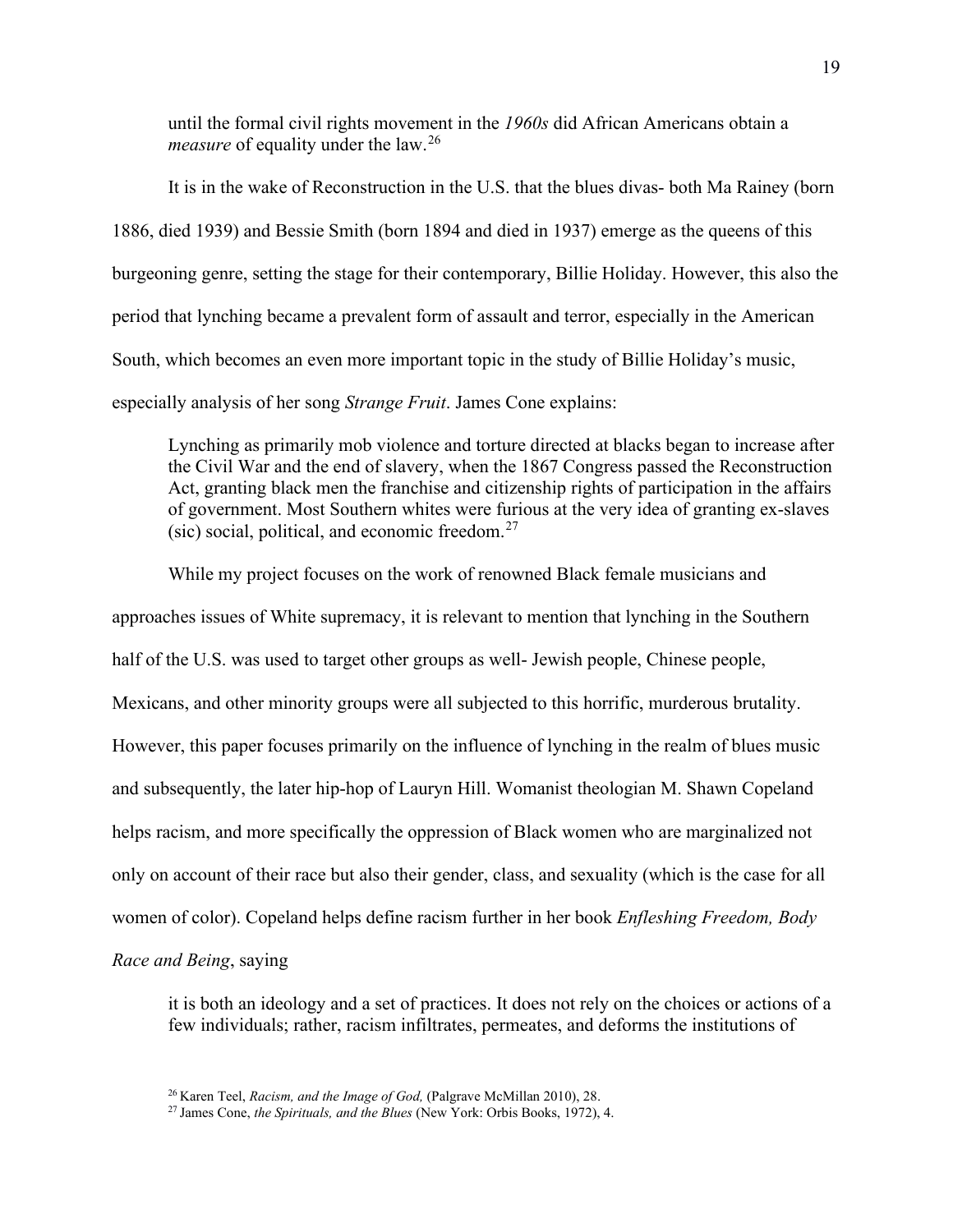politics, economy, culture, and even religion. Racism exploits the interdependence of individuals in and upon society through the formulation of ideology.<sup>[28](#page-20-0)</sup>

Lauryn Hill's music follows in a long tradition of Black women's music asserting political resistance to misogynoir, the intersectional oppression of Black women specifically for being both Black and female. Although the intersectional discrimination women experience because of multiple identities (race, ethnicity, culture, sexuality) is common experience of all women of color, the term misogynoir, coined by Moya Bailey, refers specifically to the discrimination of Black women.

Copeland then helps define oppression is by looking at it in terms of the origins of U.S. racism and current oppression and marginalization- slavery. "Slavery was a business, a way of life, but most basically, it was a lie. Nearly everyone touched by slavery learned to live with it by learning to live with that lie- a monstrous moral fiction that insulted God and human nature."<sup>[29](#page-20-1)</sup> In his towering theological work *Jesus and the Disinherited*, Howard Thurman explains the constant frustration and terror that surrounds the oppressed (both the Hebrew people and Black people in America),

In such physical violence, the contemptuous disregard for personhood is the fact that is degrading. If a man knows that he is the object of deliberately organized violence, in which care has been exercised to secure the most powerful and deadly weapon to destroy him, there may be something great and stimulating about his end.<sup>30</sup>

This is what makes the work of Hill and others before her so revolutionary. No one should have to live under the threat of violence, but these women did, and they expressed themselves- both their pain and their humanity, despite it. This is the essence of the concept of

<span id="page-20-1"></span><span id="page-20-0"></span><sup>28</sup> M. Shawn Copeland. *Enfleshing Freedom: Body, Race, and Being*. (Minneapolis: Fortress Press, 2010), 109. 29 Ibid, 26.

<span id="page-20-2"></span><sup>30</sup> Howard Thurman, Jesus, and the Disinherited. 50-51.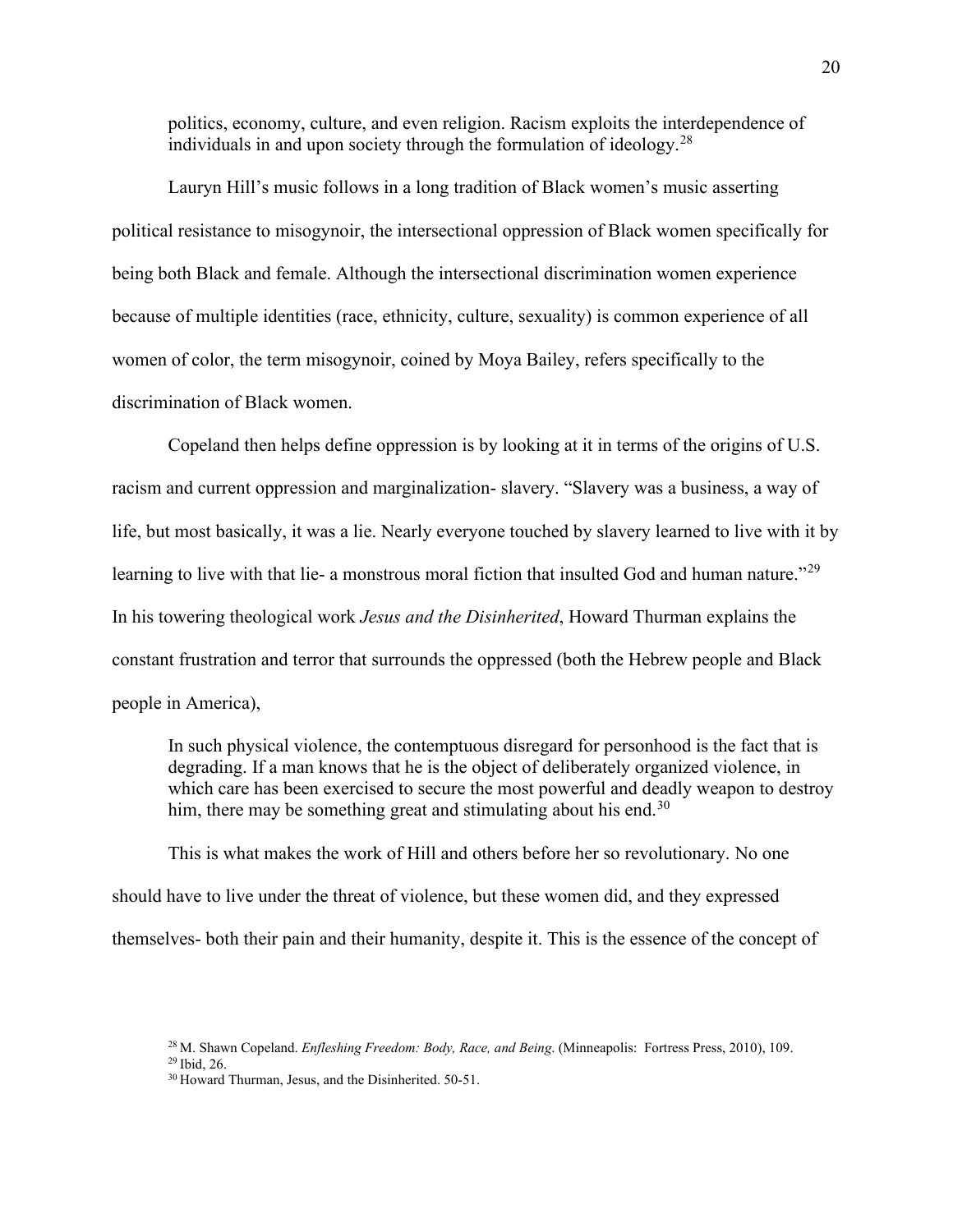resistance- to resist oppression even under the threat of violence. This threat of violence is what makes bold and deep expression of musical lamentations throughout history so powerful.

Further, this study expands upon Kathleen O'Connor's argument that lamentation refuses denial, practices truth-telling, and reverses cultural and societal amnesia. This includes the lies that our society insists upon telling us about race, most primarily the lie of White supremacy: that white people are better than non-white people, and further, the lie that different 'races' even exist at all- there is only one human race. As Copeland writes, "everyone touched by slavery had to learn with this lie"- the lie that Black people were non-human, that they could be bought or sold like property. It is not often we see anyone tell lies this blatantly racist, but these sentiments still exist all over the country.

#### **The Spirituals**

With a clear understanding of how Lamentations functioned for the Israelite people in the times of the Hebrew Bible, one can begin to see how a similar purpose and function could be served through the Spirituals during slavery and Reconstruction in the U.S. Cheryl Kirk-Duggan points out

The spirituals, as narratives, exposed oppression in covert ways and empowered the oppressed, making them a natural for womanist studies. From narratives and from life itself, Womanists seek to identify relevant issues and resources, to uncover discrepancies, to right the wrongs of gender, class, and race oppression, and to make Black women visible. $31$ 

The spirituals are a genre of music that have developed in direct relation to the experiences of enslaved Black American over generations. They are a collection of "sing songs" and "work songs" or "planation songs" that later developed into the Blues. All forms of Black

<span id="page-21-0"></span><sup>31</sup> Cheryl Kirk-Duggan. 1997. *Exorcising Evil: A Womanist Perspective on the Spirituals*. Orbis Books. 139.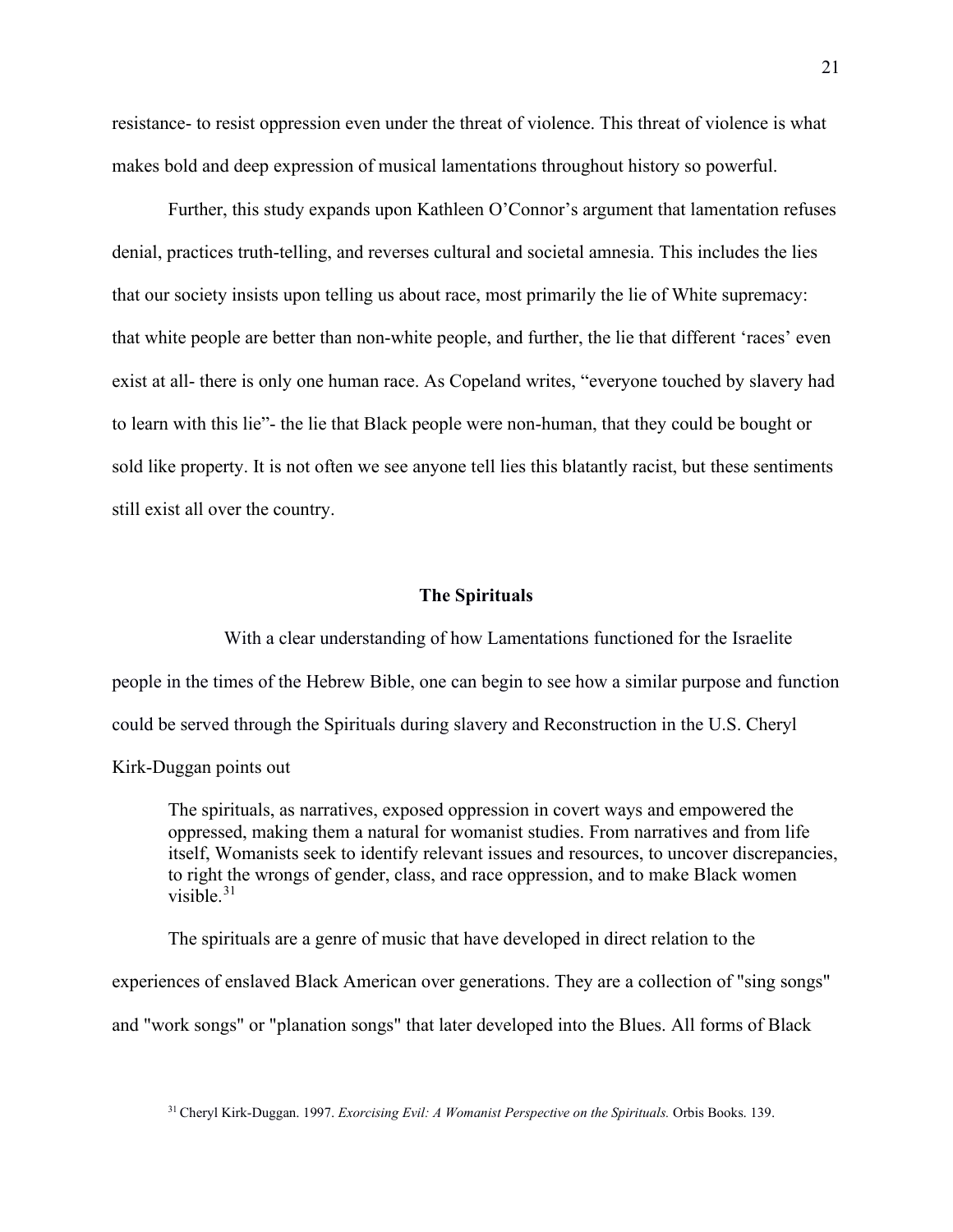popular music can be traced in some way or another to the spirituals and the blues, for example, what we now call "R&B" is an acronym for rhythm and blues. The spirituals served as a cathartic beacon of communal hope during the time of slavery- an expression of lament. This music has served as a lamentation of the reality of Black people in the U.S., and by acknowledging this reality, calling it what it is, especially when it is done as a community, lamentation becomes a healing act. Individuals and communities cannot pursue and achieve liberation without first lamenting their reality. Since lamentation is a form of public truth-telling, it is a step in the process of freeing oneself to heal from injustice committed against them and asserting their innocence. Namely, lamentations are one of the most basic steps towards healing for oppressed groups, because lamentations expose the truths of systemic injustice and allow people to process that pain without internalizing self-hatred and self-blame (victim-blaming).

#### **The Blues**

Blues is a genre of music directly derived from the lineage of African American Spirituals. The Blues often shares the call and response style of the Spirituals as well as the aspect of communal lamentations of shared oppression. Cone defines the scope, context, and backdrop for the blues by saying that they are not only an expression of inexpressible Black suffering, but also that they are cathartic and serve a particular purpose-- towards making meaning. Not only does this definition point to the deeper historical narrative of the blues, but it also extends beyond these historical instances back into the history of the spirituals as well into our present day, to look at rap and hip-hop. In looking as recently as the music of Lauryn Hill, we see how this definition of blues can evolve to fit the present landscape of other genres of Black music. Kelly Brown Douglas asserts that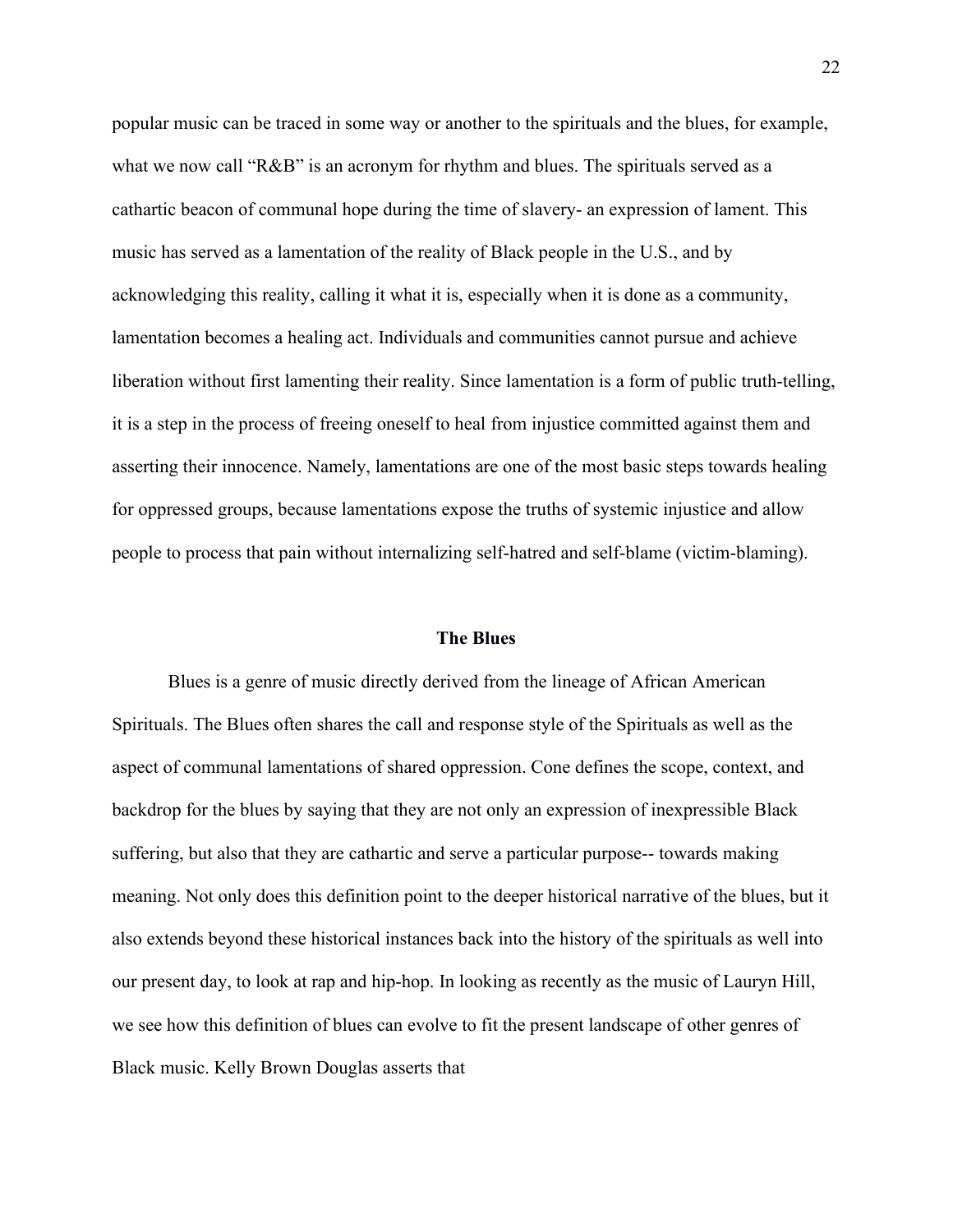Blues does not begin with ideas in the head, but with the experience of the body. Blues do not intellectualize those experiences; rather, it passionately expresses them. Blues listen to the call of the body and responds by conveying what the body is communicating, making what is invisible visible… blues expresses the feelings of pain, sorrow, loneliness, and desire as well as joy, happiness, solitude, pleasure, and satisfaction.<sup>32</sup>

Here, we see how embodied experience is deeply connected to the expression of the Blues. In fact, the expression of the blues necessitates embodiment. Ma Rainey, Bessie Smith, and Billie Holiday's music all can be seen as doing all these things – passionately expressing the experience of the body. From the expression of sorrow to loneliness, to pleasure and joy – we see how the blues allow people to partake in a cathartic lament. Rainey, Smith, and Holiday's music is seen as lamenting the brokenness, evil, sinfulness, and suffering that Black women and Black people as a whole face in the United States (U.S.). However, while these women have been considered in some of the literature on this topic for their theological lyrics and writing, Lauryn Hill's music has yet to be more widely considered by the theological academy for the way it imagines Black liberation very explicitly in terms of her Christian faith and the way her music provides lamentations that illuminate the Black experience.

Kelly Brown Douglas argues that "The blues echoes the biblical tradition of lament. Blues is both a pastoral and prophetic activity. Like the Israelite laments, it allows Black women and men to identify crises that beset the community and recognize their role in perpetuating those crises."[33](#page-23-1) Here, we see the connection made between lamentations, the spirituals, and then later, the blues. Not only do the blues help oppressed people to lament their oppression, but they also provide an avenue to reflect on the nature of their own suffering to make meaning under the threat of violence during slavery and Reconstruction.

<span id="page-23-0"></span><sup>32</sup> Kelly Brown Douglas. (Edited by Katie Geneva Cannon, Emilie M. Townes, and Angela D. Sims). *Womanist Theological Ethics: A Reader.* 2011. Westminster John Knox Press: Louisville, Kentucky. 117.

<span id="page-23-1"></span><sup>33</sup> Kelly Brown Douglas. (Edited by Katie Geneva Cannon, Emilie M. Townes, and Angela D. Sims). *Womanist Theological Ethics: A Reader.* 2011. Westminster John Knox Press: Louisville, Kentucky. 118.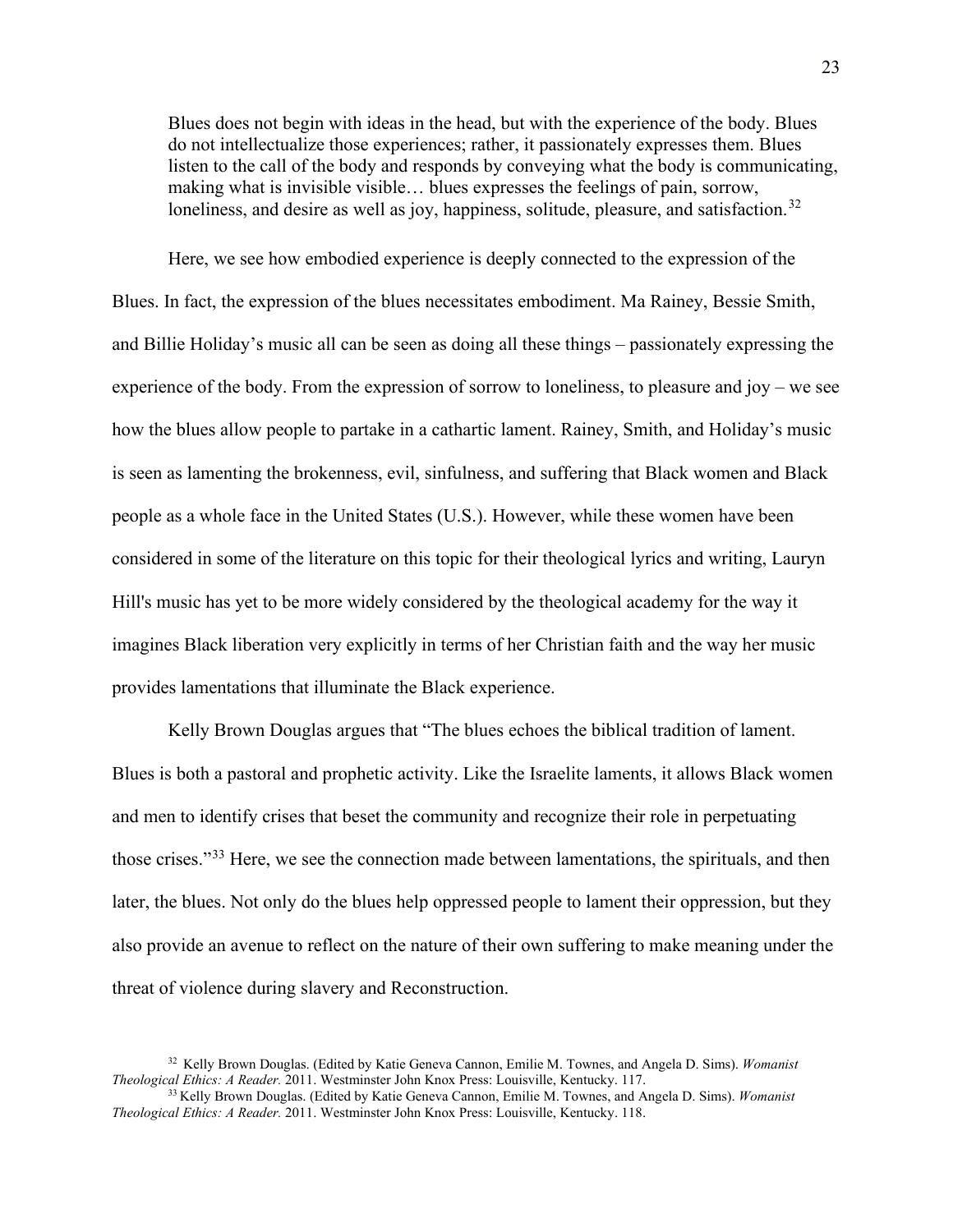James Cone helps us begin to focus more deeply on *what* is being lamented in the spirituals, the blues, and later forms of Black music like the rap and hip-hop of Lauryn Hill. James Cone, often referred to as the Father of Black theology, points out in his seminal work *The Spirituals and the Blues,* that the suffering of racism "created a deep religious paradox within women, challenging their faith in the justice and love of God."<sup>[34](#page-24-1)</sup> James Cone discusses his interview with a free Black woman named Nellie, from Savannah, Georgia who expressed the spiritual agony Black suffering created for her faith:

'It has been a terrible mystery, to know why the good Lord should so long afflict my people and keep them in bondage- to be abused, and trampled down, without any rights of their own- with no ray of light in the future. Some of my folks said there wasn't any God, for if there was, he wouldn't let white folks do as they do for so many years.<sup>[35](#page-24-2)</sup>

This suffering described by Ms. Nellie and the loss of faith many of her peers have in response is essential to understanding attitudes at play when considering Black theodicy in the face of deep-rooted racism in the U.S. This is highly relevant to the study of theology in Black music such as the spirituals and the blues. I turn now to the main subject of my analysis, the widely noted musical project *The Miseducation of Lauryn Hill*, the ways it laments our current world, and additionally how it makes theological comments it makes on the nature of liberation*.* 

## <span id="page-24-0"></span>**III. The Miseducation of Lauryn Hill**

To analyze the musical work, *The Miseducation of Lauryn Hill*, one must first understand what Hill means by 'miseducation.' The title of Hill's album *The Miseducation of Lauryn Hill* references an earlier work on the topic of Black liberation, Carter G. Woodson's 1933 *The Miseducation of the Negro* – in which he argues,

<span id="page-24-1"></span>34 James Cone. *The Spirituals and the Blues*. (Orbis Books, Maryknoll New York, 1972). 123.

<span id="page-24-2"></span><sup>35</sup> James Cone. *The Spirituals and the Blues*. (Orbis Books, Maryknoll New York, 1972). 123.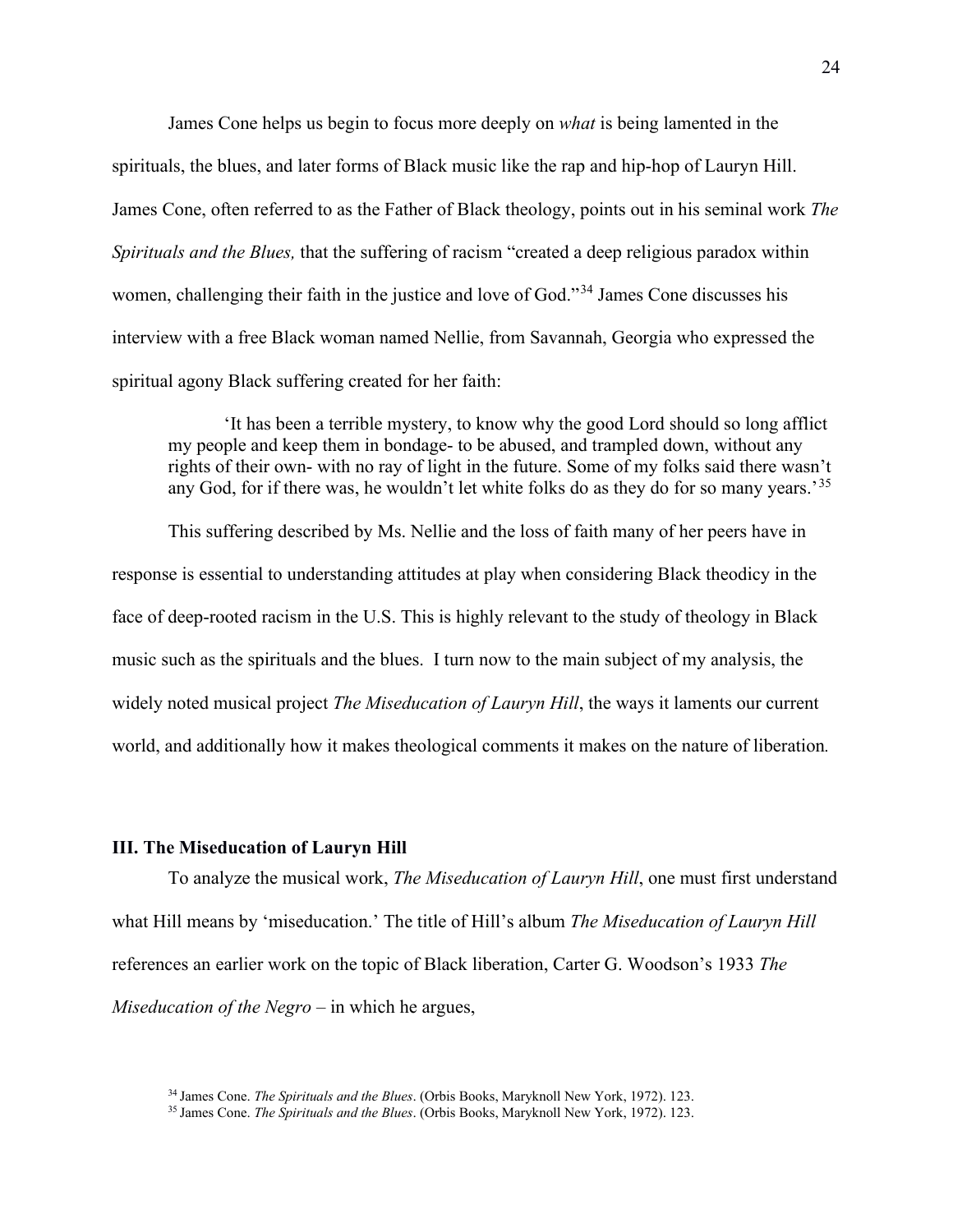If he could see through the propaganda which has been instilled into his mind under the pretext of education, if he would fall in love with his own people and begin to sacrifice for their uplift — if the 'highly educated' Negro (sic) would do these things, he could solve some of the problems now confronting the race.<sup>36</sup>

Hill's album, then, confronts the lies that Black people have been taught by our racist society and accepted inwardly about themselves, calling for self-love. Hill's music can be seen as *lamenting* the miseducation of racism. *The Miseducation of Lauryn Hill's* significance can be analyzed through the lens of blues as music that (according to Cone) "expresses a Black perspective on the incongruity of life and the attempt to achieve meaning in a situation fraught with contradictions."<sup>[37](#page-25-1)</sup> The lies of White supremacy, misogyny and classism are confronted head-on by artists like Hill because she is unashamed of herself, her race, her sexuality, and ultimately her spirituality and theological message. The powerful work of female musicians like Hill resonates with people as a communal lamentation because it delivers messages of freedom, liberation, and love, through the appealing aesthetic medium of music. The way Hill delivers her theological message surely reaches much farther and wider than many womanist theologians have in the past- perhaps because of the attractiveness of her artistic medium.

Lauryn Hill was born in 1975 in South Orange, New Jersey.[38](#page-25-2) Her album *Miseducation*  remains critically acclaimed, in the top ten of Rolling Stones' top 500 greatest albums of all time.<sup>[39](#page-25-3)</sup> "Despite only releasing a single solo album, Lauryn Hill is frequently cited as one of the greatest rappers of all time. From her work in the Fugees in the 1990s to a string of more recent singles, Hill has created her own melodic blend of hip-hop, R&B, soul, and reggae that no other

<span id="page-25-0"></span><sup>36</sup> Namwali Serpell. "How *The Miseducation of Lauryn Hill* Taught Me to Love Blackness." National Public Radio (NPR). July 7, 2021. https://www.npr.org/2021/07/07/1013351060/how-the-miseducation-of-lauryn-hill-taught-me-to-love-

<sup>&</sup>lt;sup>37</sup> James Cone, *The Spirituals, and the Blues* (New York: Orbis Books, 1972), 103.

<sup>&</sup>lt;sup>38</sup> Touré, Tore. "The Mystery of Lauryn Hill." Rolling Stone. Rolling Stone, April 4, 2021.

<span id="page-25-2"></span><span id="page-25-1"></span>https://www.rollingstone.com/music/music-news/the-mystery-of-lauryn-hill-249020/.

<span id="page-25-3"></span><sup>&</sup>lt;sup>39</sup> Brett Schewitz. "#10 Lauryn Hill, The Miseducation of Lauryn Hill, 1998." Rolling Stone, 500 Greatest Albums of All Time. https://www.rs500albums.com/50-1/10.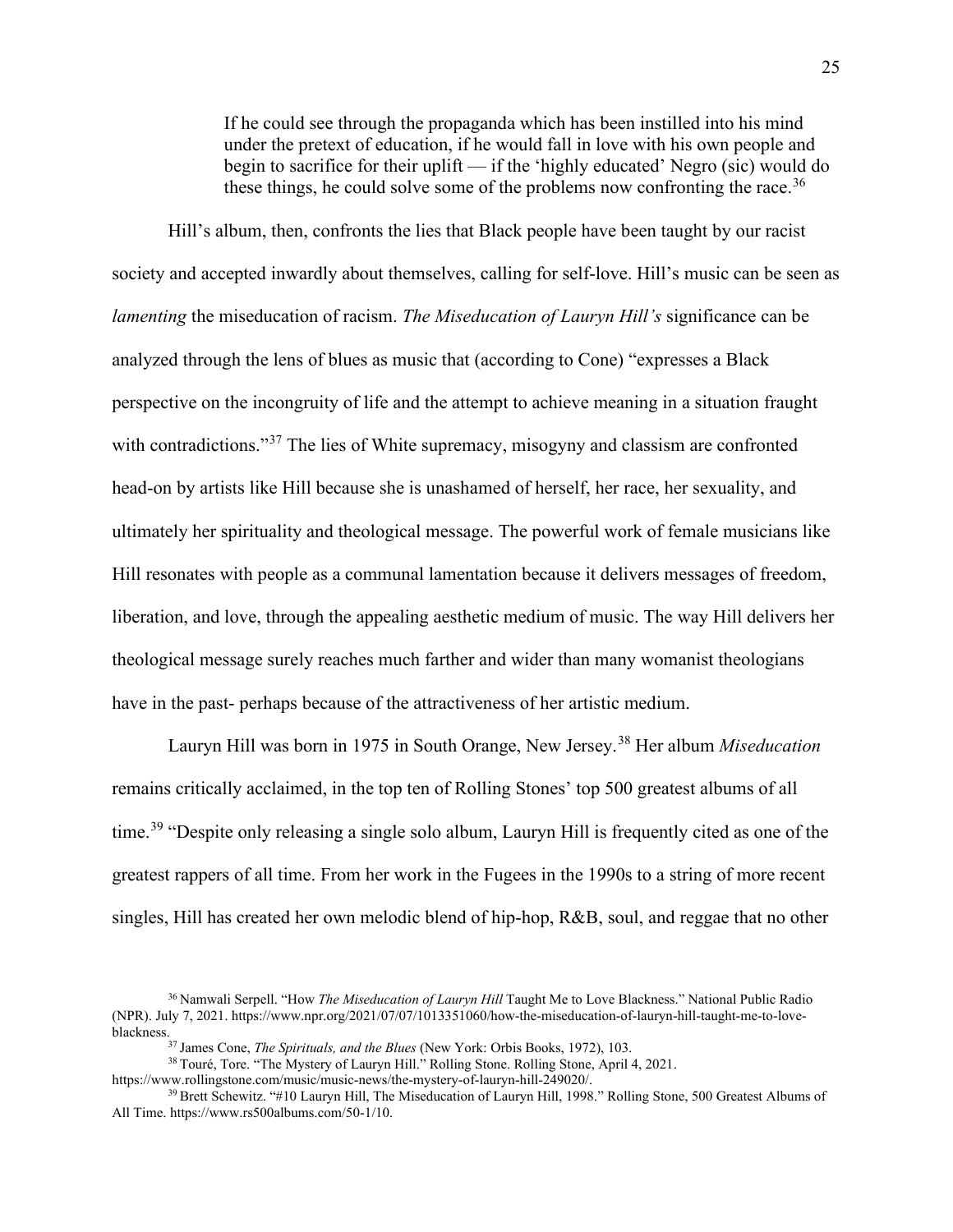artist has ever been able to execute so flawlessly."[40](#page-26-0) Hill's lyrics look both forward and backward, beckoning a new reality into existence while lamenting the present reality of injustice. Her song Every Ghetto, Every City, does this especially explicitly, as she sings: "every ghetto, every city, and suburban place I been, make me recall my days in the New Jerusalem."<sup>[41](#page-26-1)</sup>

The musical lamentations in *The Miseducation of Lauryn Hill* provide healing because the act of acknowledging and lamenting the suffering of a marginalized community is liberative in and of itself. Lauryn Hill is far from the first Black female American artist to channel lamentations into her music, but she is one of, if not *the* most relevant to this tradition of deeply political/spiritual music because her music remains both popular and critically acclaimed today. By means of a theological analysis of her most critically acclaimed album, *The Miseducation of Lauryn Hill* – we see how Hill's music provides liberative lamentations by the means of calling out the miseducation of racism and White supremacy. Lamentations help to lament the multitude of systems of oppression that oppress Black women -namely racism, sexism, and classism. bell hooks points out how "Black women with no institutionalized 'other' that we may discriminate against, exploit, or oppress often have a lived experience that directly challenges the classist, sexist, racist social structure, and its concomitant ideology."<sup>[42](#page-26-2)</sup> Further, misogynoir exposes Black women to a plethora of marginalization, oppression, and discrimination that often shows them the intimate interconnectedness of all these systems of oppression.

Kirk-Duggan asserts, "society tells an African American woman that because she is not *really* made in God's image, she is either servile or a sexual thing, either a scrubber of floors or an erotic fantasy. Many people choose to see her Blackness, her gender, and her class to control

<sup>40</sup> Luke Weidemoyer. "Greatest Albums of All Time: The Miseducation of Lauryn Hill." The First Edition.

<span id="page-26-2"></span><span id="page-26-1"></span><span id="page-26-0"></span><sup>41 &</sup>quot;Lauryn Hill – "Every Ghetto, Every City," Genius (Album: The Miseducation of Lauryn Hill.), accessed March 31, 2022, https://genius.com/Lauryn-hill-everything-is-everything-lyrics.

<sup>42</sup> bell hooks, *Feminist Theory from Margin to Center.* Second Edition. (South End Press Classics, 2000), 16.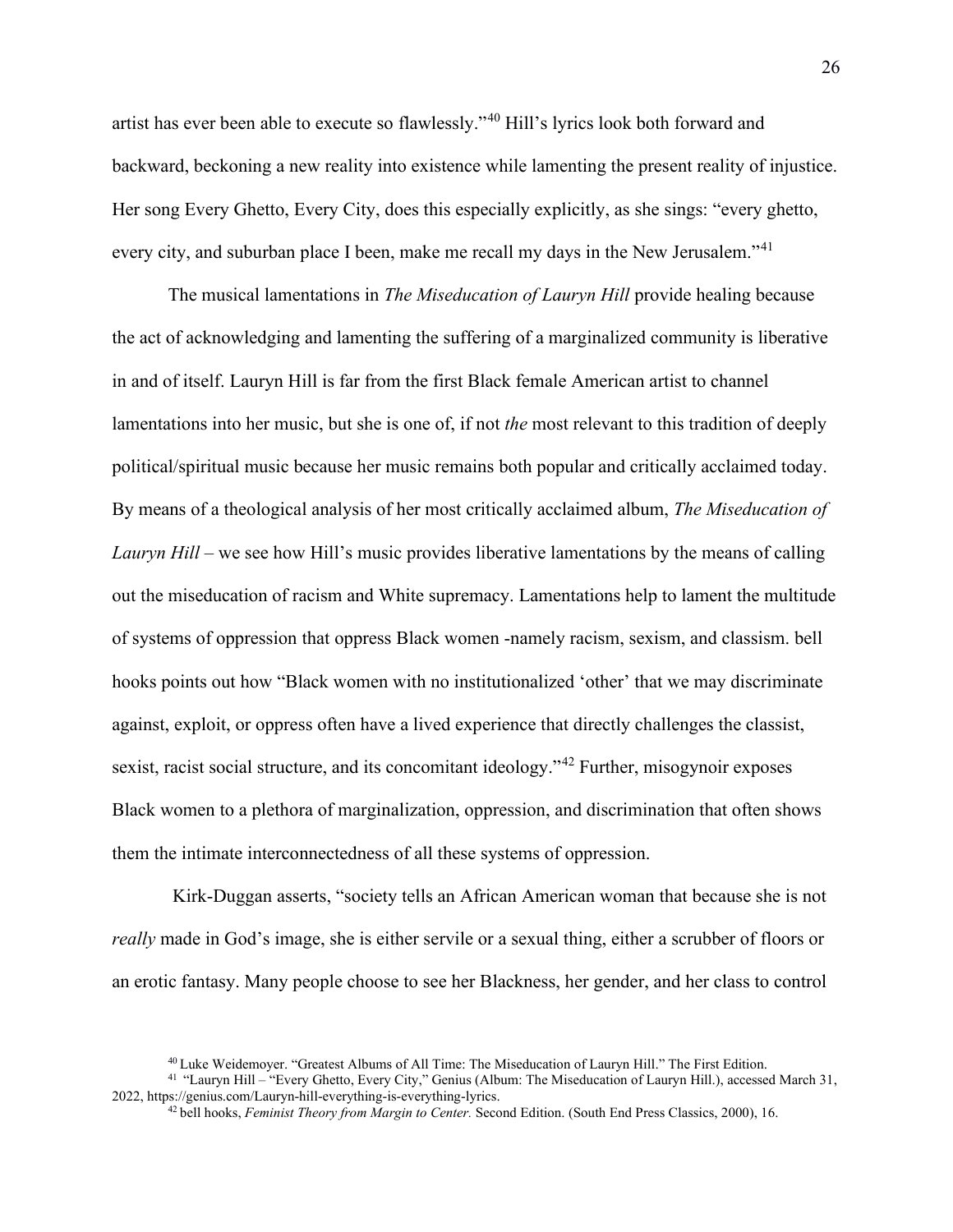her."<sup>[43](#page-27-0)</sup> This lived experience at the intersection of different systems of oppression is something that Ma Rainey, Bessie Smith, Billie Holiday and then Lauryn Hill, all have in common. This of course informs their music and is why their music is so readily examined through the womanist perspective. It is not only because of Rainey, Smith, Holiday, and Hill's Blackness that they have life experiences and struggles in common, but also because of their gender. This two-fold oppression of Black women (and all other non-white women, but that is not the topic at hand) is a harsh reality that these women survived and expressed in their music.

Liberation theology deals with miseducation by tackling the evil and suffering in our world while looking to the Bible for the ideals that we strive towards in the fight for Black liberation. The obvious ethical and theological necessity of freedom from both slavery and poverty that began in the Jewish tradition within the Hebrew Bible and continues to be a source of strength Christians today. Gutiérrez explains about the Prophetic Tradition in the Hebrew Bible,

In their rejection of poverty, the prophets, who were heirs to the Mosaic ideal, referred to the past, to the origins of the people; there they sought the inspiration for the construction of a just society. To accept poverty and injustice is to fall back into the conditions of servitude which existed before the liberation from Egypt. It is to retrogress.<sup>[44](#page-27-1)</sup>

<span id="page-27-1"></span><span id="page-27-0"></span>Further, Gutiérrez points out the obvious prohibition against slavery in the tradition. Although this may seem obvious to some, Gutiérrez points out the importance of recognizing the explicit ethical mandates that declare slavery's evil. Throughout history and not only in the United States, but we have also seen the Bible used as justification for slavery. This is what makes the spirituals so powerful as resistance for these teachings, and what makes them a wonderful example of liberation theology. Gutiérrez continues,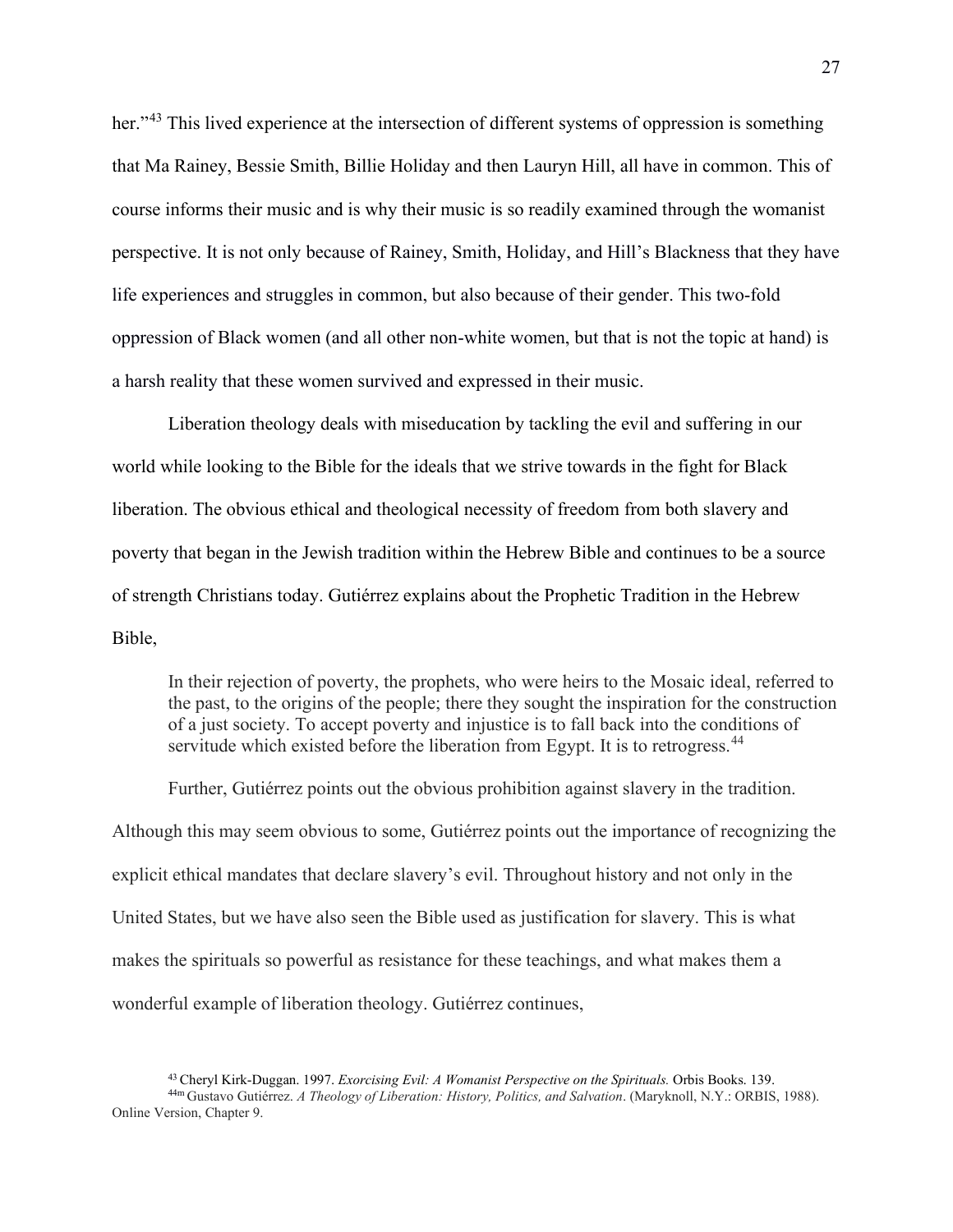The second reason for the repudiation of the state of slavery and exploitation of the Jewish people in Egypt is that it goes against the mandate of Genesis (1:26; 2:15). Humankind is created in the image and likeness of God and is destined to dominate the earth. Humankind fulfills itself only by transforming nature and thus entering relationships with other persons. Only in this way do persons come to a full consciousness of themselves as subjects of creative freedom which is realized through work. The exploitation and injustice implicit in poverty make work into something servile and dehumanizing.<sup>[45](#page-28-0)</sup>

Further, Gutiérrez's comment here propels forward some of the most essential assertions

of Womanist theology, that *humankind*, regardless of our skin color, is made in the image and

likeness of God. Just as Jewish people were enslaved in Egypt and saw themselves as free people

made by God to love and serve God, it can be seen in Black and Womanist theology that Black

people are made born free, liberated by God, and made in God's image and likeness, subject to

no earthly "masters."

A theologian who continues to write cutting-edge work on the theology of Lauryn Hill's

music is Cheryl Kirk-Duggan, who explains the importance of Hill's album *Miseducation* by

echoing O'Connor's argument about the nature of lamentations,

The music of Hill embodies theo-poetics. The nature of the music and songs speaks to the connections between the divine and the human, both as individual and community… Hill invites us to resist denial and fantasy and see reality- good, bad and the in-between. She wants us to understand the importance of relationships, personal and beyond, particularly in the lives of children and the poor who often have no one to advocate for them. The spirituality of Hill has universal appeal and is rooted in faith and freedom. Her music calls for us to be aware that our actions have consequences, both intended and unintended. With life and the interaction in our families and societies, we have choices to make and service to give. Ultimately Hill presses for nonviolence and being one's authentic and a true self… and she expresses her desire for us to know peace, compassion, and hope without being hypocritical.<sup>[46](#page-28-1)</sup>

<span id="page-28-0"></span><sup>45</sup> Gustavo Gutiérrez. *A Theology of Liberation: History, Politics, and Salvation*. (Maryknoll, N.Y.: ORBIS, 1988).

<span id="page-28-1"></span><sup>&</sup>lt;sup>46</sup> Cheryl Kirk-Duggan. *Creating Ourselves, African Americans and Hispanic Americans on Popular Culture and Religious Expression,* (Duke University Press, 2020), 221.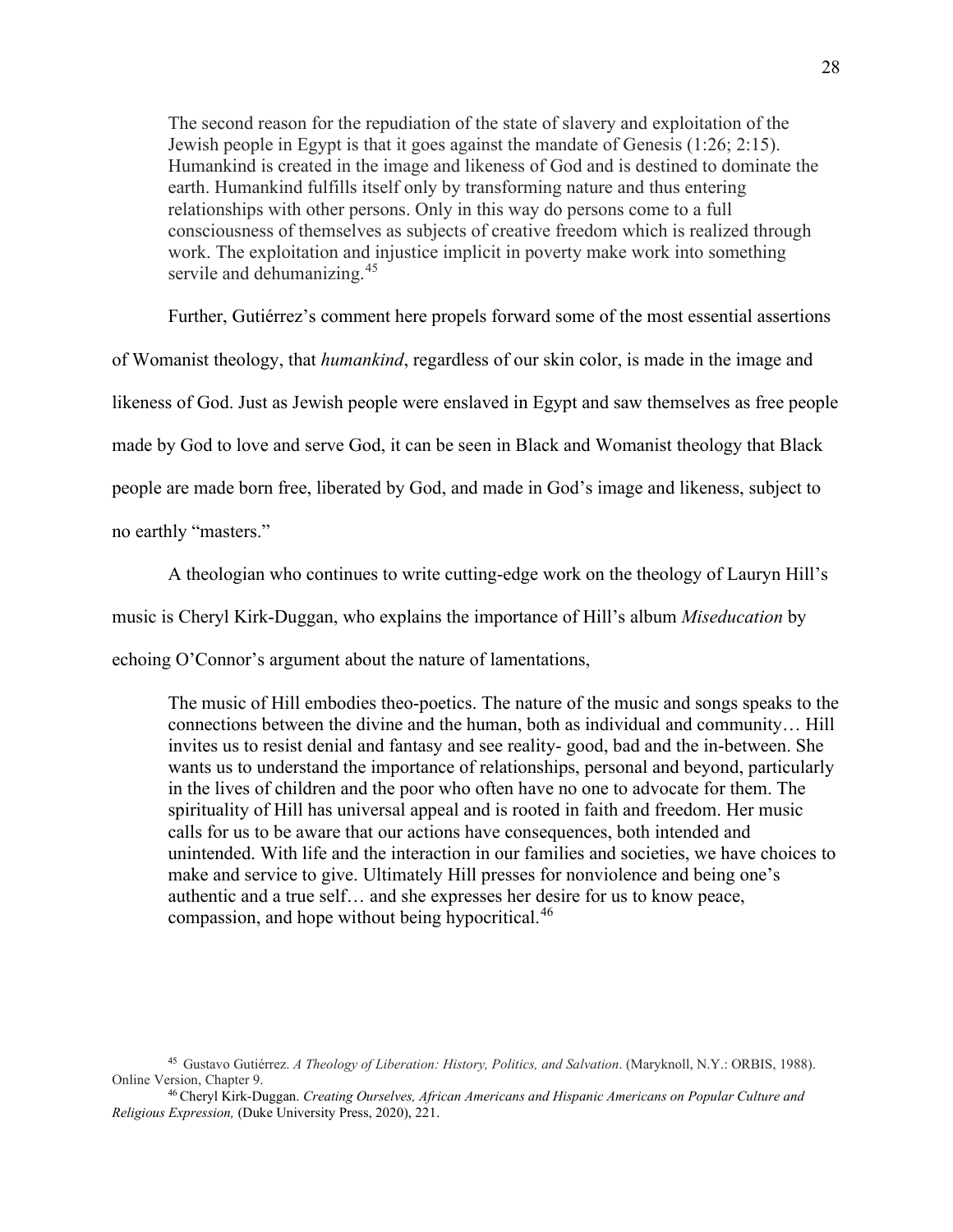Like the situation of the Hebrew people in ancient times, Hill's music, which is also a poetry of lamentation, doesn't necessarily lead to liberation, but it is made up of an inherently liberating quality: truth-telling resistance. The truth, as seen in the liberation theology of Gutiérrez and the Womanist theology of Kirk-Duggan, is that all people are made spiritually free by their own faith in God. This faith connects the divine with the human, pointing out that humans are not only made in the image and likeness of God (imago dei) but that we all have access to this connection to the divine through our own faith that recognizes the divine presence in humanity. This belief in the felt presence of God is one of the things that separates the sentiments of the spirituals from that of the blues. "Unlike the spirituals, the hope of the blues is not located in the concept of heaven."[47](#page-29-0) Rather, Cone asserts.

When the blues people are 'standin' here looking one thousand miles away,' they are looking for a home that is both earthly *and* eschatological. Home would always be more than a plot of land. More than a lover, family, and friends- though it would include all these. Home would be the unrestricted affirmation of self and the will to protect oneself from those who would destroy them. Home would be self-reliance and self-respect. In short, the home could only be freedom, and the will to create a new world for the people I  $\log^{48}$  $\log^{48}$  $\log^{48}$ 

Further, it is this concept of home, freedom, and survival described by Cone that is the essence which I am describing Hill's album *Miseducation* is imbued with. To make the comparison at hand in this paper explicitly clear, the empires that ruled over the Jewish people throughout biblical times are comparable to America oppressing Black people and other people of color in the U.S. in contemporary times. The Babylonian Empire, Greek, Persian and Roman Empires are just a few examples of the Kingdoms that conquered and ruled over the Jews in ancient times. Jewish people were enslaved, mistreated, and overall oppressed. They likely felt deep fear of being persecuted for being Jewish. Parallel to this experience is what Howard

<span id="page-29-0"></span><sup>47</sup> James Cone, *the Spirituals, and the Blues* (New York: Orbis Books, 1972), 126.

<span id="page-29-1"></span><sup>48</sup> James Cone, *The Spirituals, and the Blues* (New York: Orbis Books, 1972), 126.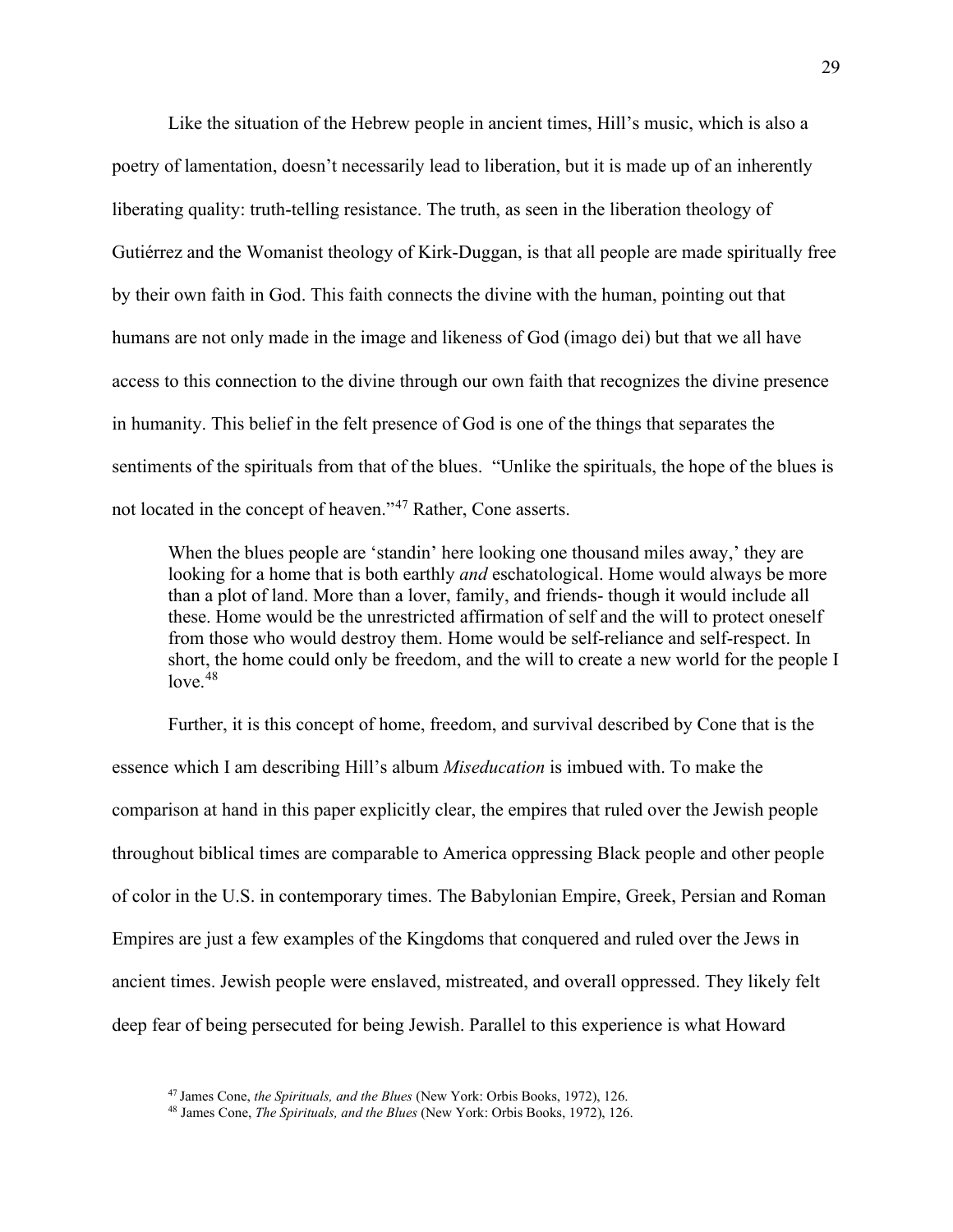Thurman says about the constant threat of racism Black people live under; "in such physical violence, the contemptuous disregard for personhood is the fact that is degrading." Ultimately, this is done to one end, to incite fear in Black people and all non-white people in America, and to make them feel 'other' and less than human.

Hill's perspective often laments the realities of Black people, as did many of the blues artists before her, because her theological lyrics display an unabashed commitment to Black liberation which help create meaning for listeners. Hill even expresses this on her website, writing that,

Like many Black people, I work to reconcile my own generational PTSD. I do my best to Love, pursue freedom in body, Spirit, and mind… and confront. To repress everything in the name of 'getting along' is to deny our right to healing. It's an ugly, distorting, and complicated history at best. We've been shaped by it for better or worse. I just choose not to pretend that it's not there to maintain public approval and gain economic advantage. My true white friends and colleagues and I discuss these schemes and machinations, and the distrust that people of color would naturally have toward such a system and towards those who agree with it. We don't run from those conversations, we run into them, which is why I can call them friends and colleagues. Within these relationships, I can be my complete self, and not a splintered individual/soul repressing the truth about generations and generations of abuse.<sup>[49](#page-30-0)</sup>

Here, Hill discusses her spirituality in partially Womanist terms, by saying she does her best 'to Love, pursue freedom in body, Spirit, and Mind' as well as to confront the repressed past of racism and generational trauma Black people endure. While Lauryn Hill's identification with the archetypal stories of the Old Testament in her music provides powerful theology situated within the Black American musical tradition and it deserves to be studied for her contribution to the culture, her contribution to the classification of Black women's music as lamentations must also be emphasized. Hill's music is so impactful because of its well-written cultural commentary and spiritual message; but her it does more than that, it serves as Lamentations, a resource that

<span id="page-30-0"></span><sup>49</sup> Ms. Lauryn Hill. Accessed April 24, 2022[. https://mslaurynhill.com/](https://mslaurynhill.com/)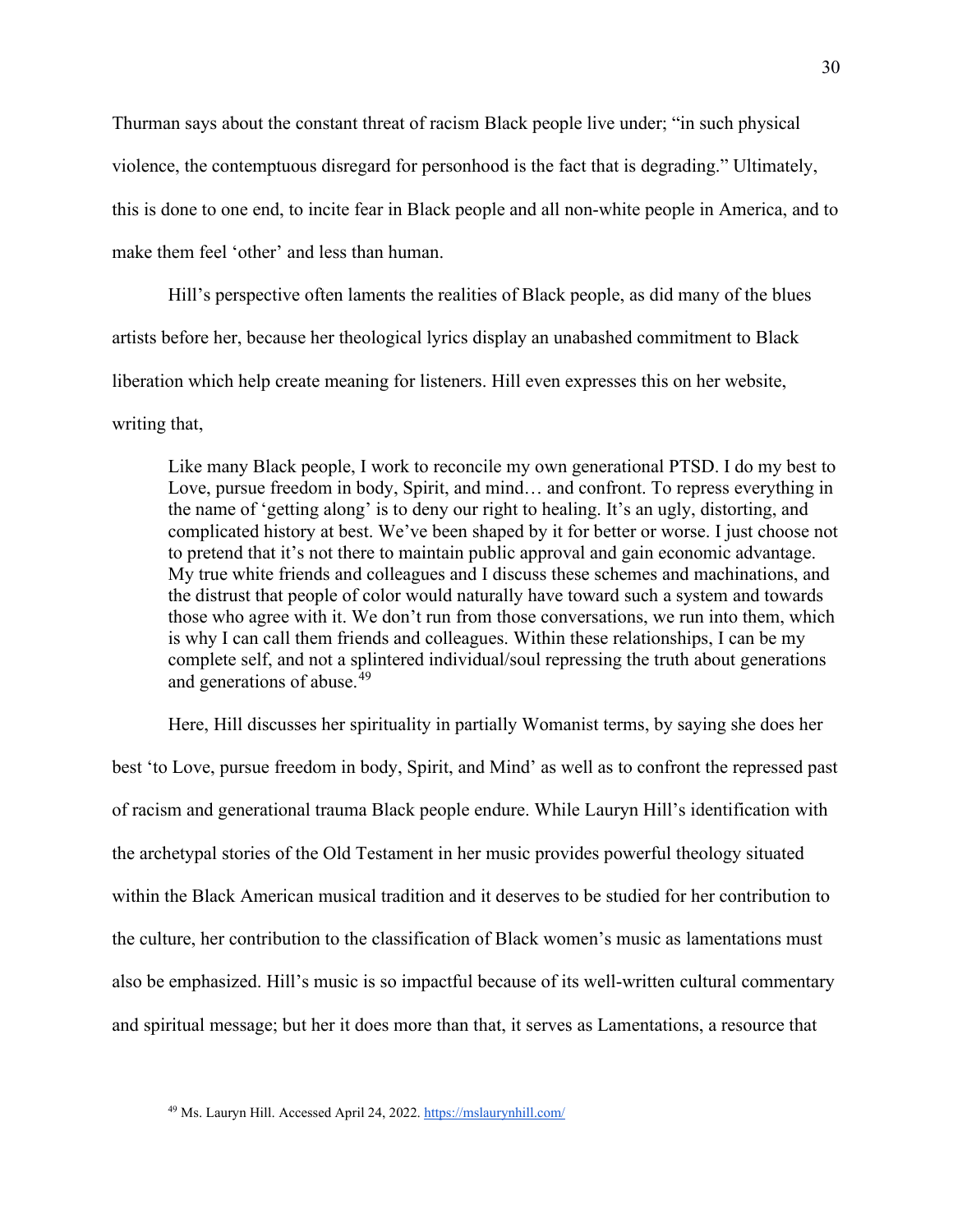helps communities begin the process of recognizing this trauma. Here we see how merely the naming of one's reality through lamentations is a healing act, and that musical lamentations in particular act to carry forth their community and provide healing because the act of acknowledging and lamenting the suffering of a marginalized community is liberative in and of itself. This act of lamenting serves, then, as an act of truth telling, that refuses denial of the pain that is caused by systems of oppression. O'Connor explains,

The biblical book of Lamentations and further the act of lamentation r*efuses* denial, practices truth-telling, and *reverses* amnesia. It invites readers into pain, chaos, and brutality, both human and divine. It conveys the effects of trauma, loss, and grief beyond tears. Because God's voice is absent, it gives primacy to suffering voices like no other biblical book. $50$ 

Lauryn Hill's music expresses a theology of lament, in which the lamentation itself serves a healing purpose. In the situation of a people's oppression, for instance of the Hebrew people being oppressed during Babylonian Exile or slavery in Egypt, they were made to feel powerless and afraid. They were terrorized and enslaved- their reality was denied. When people are disenfranchised and discouraged from discussing their experiences of oppression to the extent that discussing and acknowledging these things at all can be dangerous, it is healing to lament these injustices!

#### <span id="page-31-0"></span>**IV.** *Forgive Them Father* **and** *Strange Fruit* **as Lamentations**

Lauryn Hill's iconic song *Forgive Them Father* laments betrayal- both personal and within the business realm. This section analyzes Hill's song *Forgive them Father*, looking at it as a continuation of the tradition of resistance to racism in Black music, particularly Holiday's famous song *Strange Fruit*. Like Hill, Billie Holiday's music draws from her own personal

<span id="page-31-1"></span>50 Kathleen O'Connor. 2002. *Lamentations and the Tears of the World*. Maryknoll, N.Y. Online.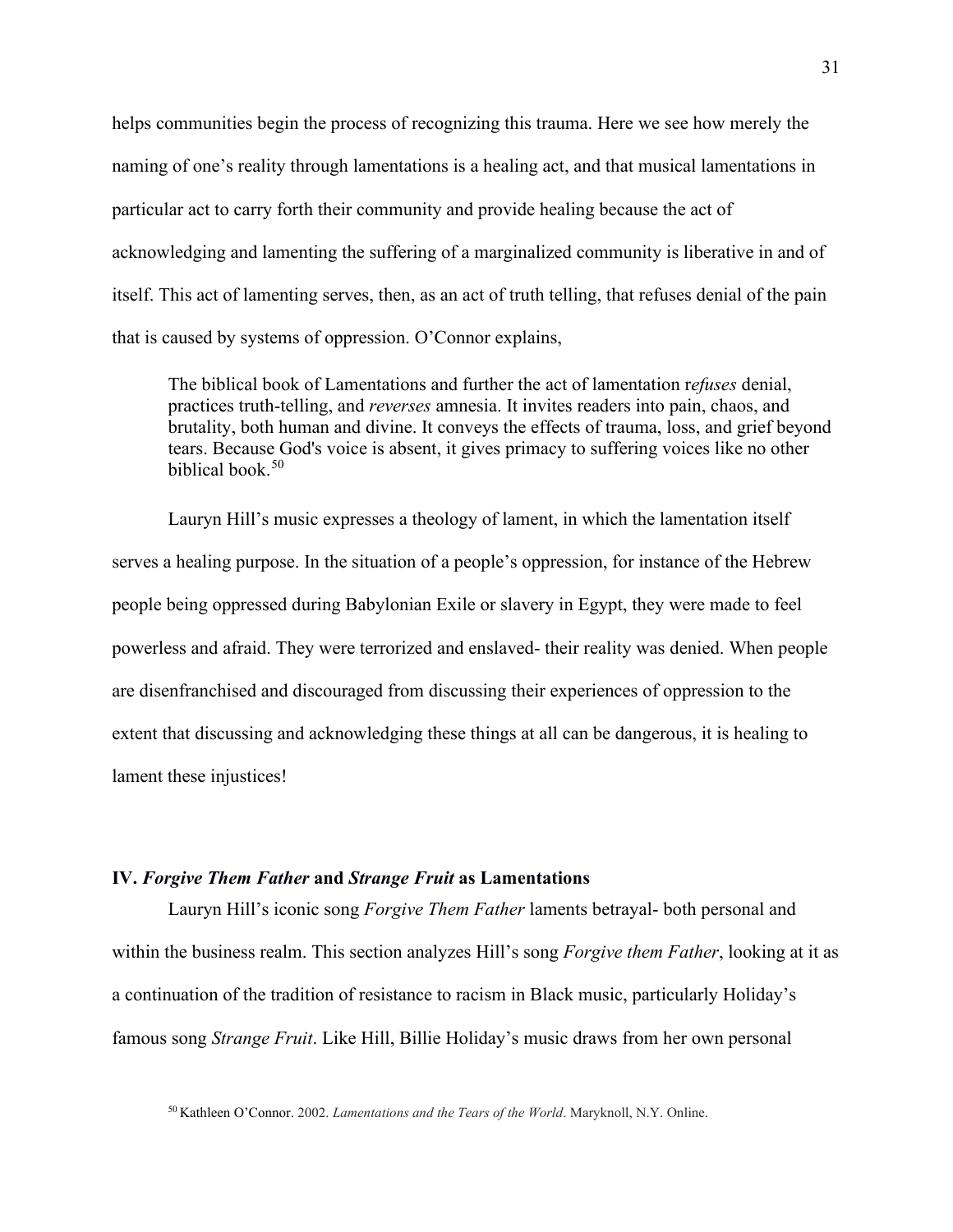experiences while simultaneously speaking to the larger, collective social reality of Black people. Like much of the blues, these songs focus on evil, betrayal, death, and the suffering Black people endure. Kirk-Duggan analyzes Hill's iconic song *Forgive them Father*, saying

Hill explicitly names the divine figure in her song that echoes Jesus' words of Luke 23:24. This song 'Forgive Them Father' incorporates the words of Jesus' utterances as he hung on a cross between the two thieves on the place called the Skull (Golgotha). In a ballad-like fashion in a feeling of four, with mainly percussion and guitar accompaniment, Hill intones over and over, 'forgive them, father, for they know not what they do.' The matter of not knowing what we do presses the need to be aware of the danger and false intentions of others. Hill reminds us of the need to work in the community, towards balance, and she questions why people need to be greedy and jealous. She invites listeners to avoid deception, pretense, and lies. One should not lie to others or to God. In naming dyads, she sees as the backstabbing and break of relationships in the stories of 'Cain and Abel, Cesar and Brutus, Jesus and Judas.' Three times she sings the chorus of forgiveness. Above all, in her songs and in this one especially, Hill sings of life, freedom, relationships, and wholeness.<sup>51</sup>

Hill exclaims in the song *Forgive them Father*, "if I treat you kindly, doesn't mean that

I'm weak, you hear me speak and think I won't take it to the streets? I know enough cats that don't turn the other cheek, but I try to keep it civilized like Menelik."[52](#page-32-1) Hill's commitment to the Christian ethic of pacifism shines through. Hill is saying that although she knows so many people in the rap 'game' who would never 'turn the other cheek' as Jesus says, she tries to treat people with kindness, asserting that this doesn't mean she's weak. About race, racism and the accusations that have been made towards her and her personal views on the matter – Hill

proclaims on her website,

Just to clear up an old urban legend that somehow people still believe; I do not hate white people. I do, however, despise a system of entitlement and oppression set up to exploit people who are different. I do loathe the promotion and preservation of said system at the expense of other people, and the racist and entitled attitudes it gives rise to. The lengthy history of unfairness and brutality towards people of color, especially Black people, has not been fully acknowledged or corrected. The expectation is for us to live with abuse,

<span id="page-32-0"></span><sup>51(</sup>Anthony B. Pinn and Benjamin Valentin, Editors). Cheryl Kirk-Duggan. *Creating Ourselves, African Americans and Hispanic Americans on Popular Culture and Religious Expression, (Duke University Press, 2020), 218.* 

<span id="page-32-1"></span> $52$ Lauryn Hill – "Forgive them Father," Genius (Album: The Miseducation of Lauryn Hill.), accessed March 31, 2022, https://genius.com/Lauryn-hill-everything-is-everything-lyrics.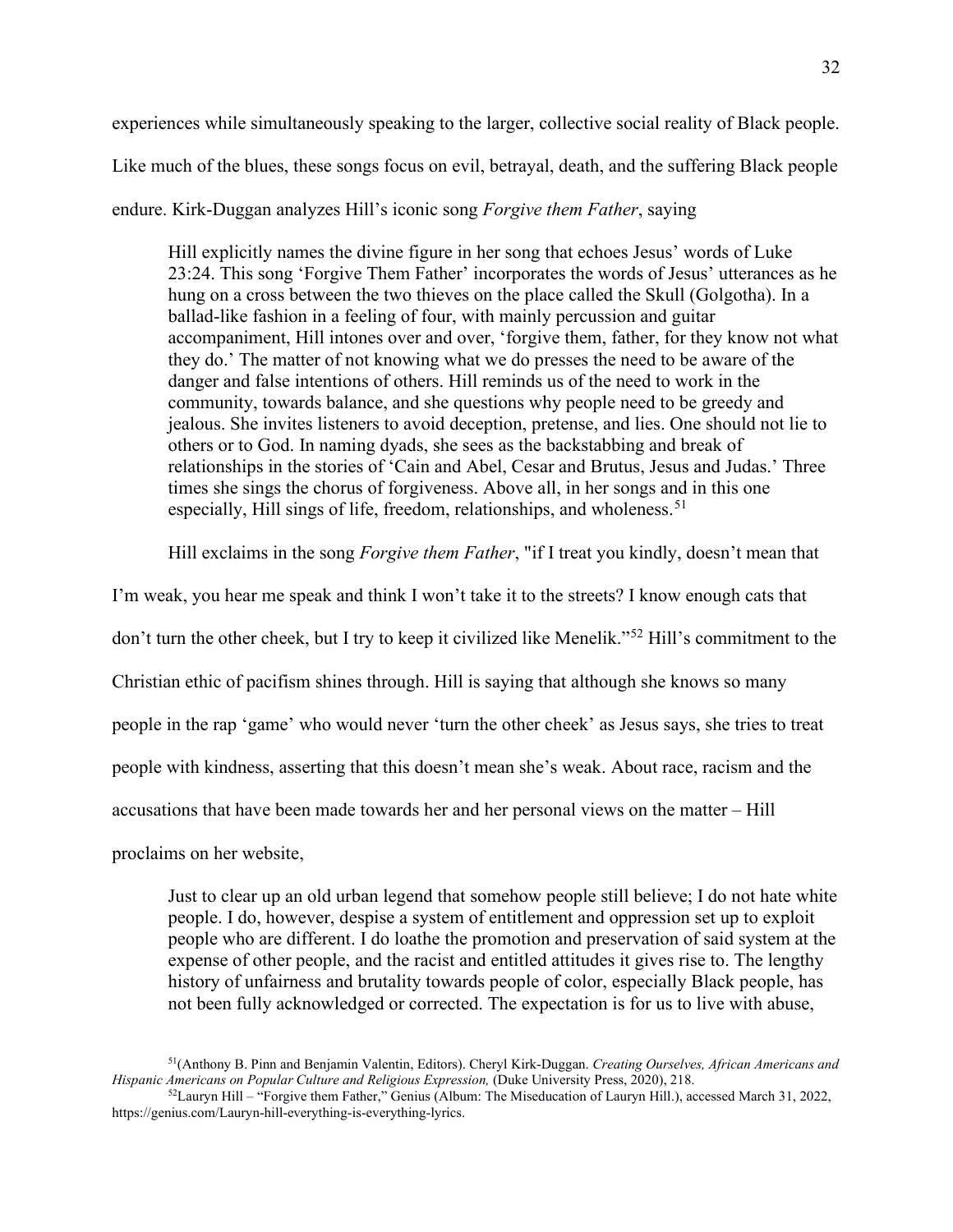distortion, and deliberate policies, meant to outright control and contain us—like we're not aware of our basic right to freedom. I resist and reject THESE ideas completely.<sup>[53](#page-33-0)</sup>

The non-violent ethic of Hill's music can be seen by comparing the message of *Forgive them Father* by Lauryn Hill to *Strange Fruit* by Billie Holiday. Here, we see the courageousness of Hill's invoking of Jesus' otherworldly forgiveness on the cross as a response to the injustices of racism, and *even* the lynching and horrors discussed in strange fruit. Hill asks for God to forgive those who have trespassed against us, lauding forgiveness, and non-violence even while simultaneously recognizing the impetus for Black people to defend themselves. Cone's point that "*Every time a white mob lynched a black person, they lynched Jesus*… When white Christians realize they can meet Jesus only in the crucified people in our midst, they will encounter the real scandal of the cross."<sup>[54](#page-33-1)</sup> This is the sort of poetic theology that is built up in our minds as we listen to Holiday's *Strange Fruit*.

Now, we come to Billie Holiday's *Strange Fruit*. Despite many urban legends surrounding the writing of Strange Fruit, Tracy Fessenden, author of *Religion Around Billie Holiday* (2018) explains that

The lyrics of 'Strange Fruit' were written in the early 1930s by Abel Meeropol (a.k.a. Lewis Allen), a white Jewish school teacher from New York City, who later adopted the two sons of convicted spies Julius and Ethel Rosenberg. Upon seeing the well-known Lawrence Beitlers photograph of Thomas Shipp and Abram Smith in Marion, Indiana (1930) Meeropol became so incensed that he wrote a poem to express what he felt. 'It… haunted me for days,' he recalled later. 'I wrote 'Strange Fruit' because I hate lynching and I hate injustice and I hate the people who perpetuate it.<sup>55</sup>

So, although Holiday didn't write the song herself, she certainly understood and agreed with its sentiment, otherwise she would not have performed, re-crafted and owned it throughout her career. *Strange Fruit* 'fits the bill' of lamentations perfectly, because it so explicitly, in the

<span id="page-33-1"></span><span id="page-33-0"></span><sup>53</sup> Ms. Lauryn Hill. Accessed April 24, 2022[. https://mslaurynhill.com/.](https://mslaurynhill.com/) 54 Tracy Fessenden. *Religion Around Billie Holiday*. (The Pennsylvania State University Press, 2018). 155.

<span id="page-33-2"></span><sup>55</sup> James Cone, (*The Cross, and the Lynching Tree)*, 135.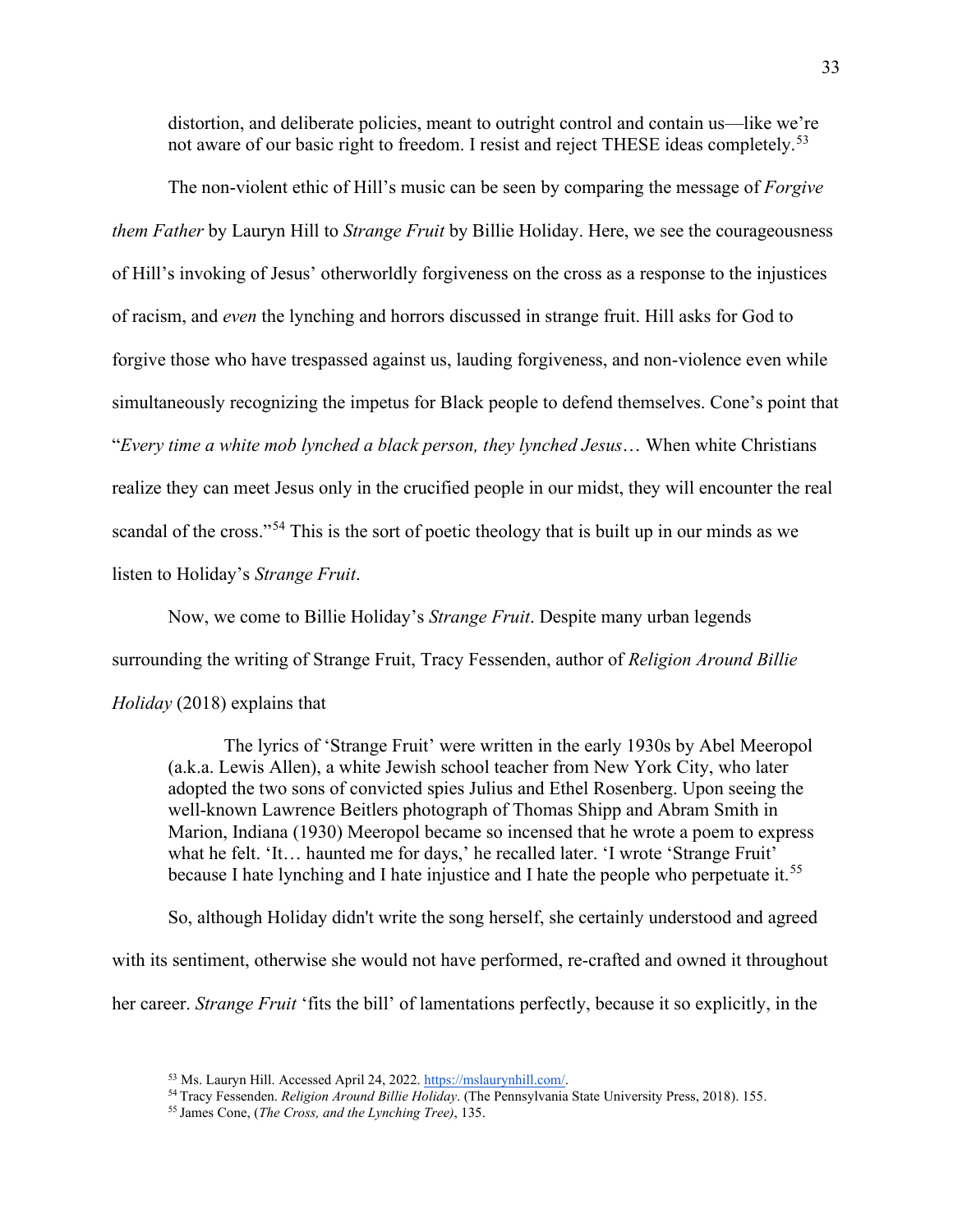words of O'Connor, 'refuses denial and practices truth telling.' In *The Cross and the Lynching Tree*, Cone muses,

With its vivid and horrific imagery, deep and disturbing emotions, Billie Holiday's rendition of 'Strange Fruit' forced white listeners to wrestle with the violent truth of white supremacy. No white person could listen to Billie sing this song without feeling indicted and exposed by the sound of truth and contempt in her voice. She made whites look at the brutality they wanted to forget. That is why 'Strange Fruit' was often banned from many radio stations and several clubs would not let Billie sing it, especially when whites walked out, claiming it was not entertainment. Those who stayed to listen were eerily quiet as Billie told the story of lynching in the South. Billie's record company, Columbia, refused to record it, fearing the South would boycott it.<sup>[56](#page-34-0)</sup>

Although many people incorrectly considered Holiday to be unintelligent, and who incorrectly assumed that she couldn't possibly understand the deeply political meaning of her own music, M. Shawn Copeland and Angela Davis tell a different story about the deeper meaning in Holiday's music and *Strange Fruit* in particular. "Billie Holiday called 'strange fruit' her personal protest, not only against lynching but also against the myriad physical and psychic humiliations inflicted daily on Black bodies. While strange fruit emerged from historical and social circumstances, the song evokes resonance with a most potent sacred symbol of Christianity- the cross."[57](#page-34-1) Here, Copeland recognizes the powerful religious imagery of Strange Fruit and how it can be related to the deeper struggle for liberation by Black Christians. This haunting song is considered too, by Angela Davis, who sees Holiday's image and status as completely transformed by the song. "She (Holiday) had previously been acknowledged by her contemporaries on the jazz scene as a brilliant and innovative musician, but her performance of Strange Fruit firmly established her as a pivotal figure in a new tendency in Black musical culture that directly addressed issues of racial injustice."[58](#page-34-2) James Cone points out that "Holiday's

<sup>56</sup> Ibid, 136.

<sup>57</sup> M. Shawn Copeland. *Enfleshing Freedom: Body, Race, and Being*. (Minneapolis: Fortress Press, 2010), 121.

<span id="page-34-2"></span><span id="page-34-1"></span><span id="page-34-0"></span><sup>58</sup> Angela Davis, *Blues Legacies and Black* Feminism. (New York: Vintage Books by Random House, 1998), 181.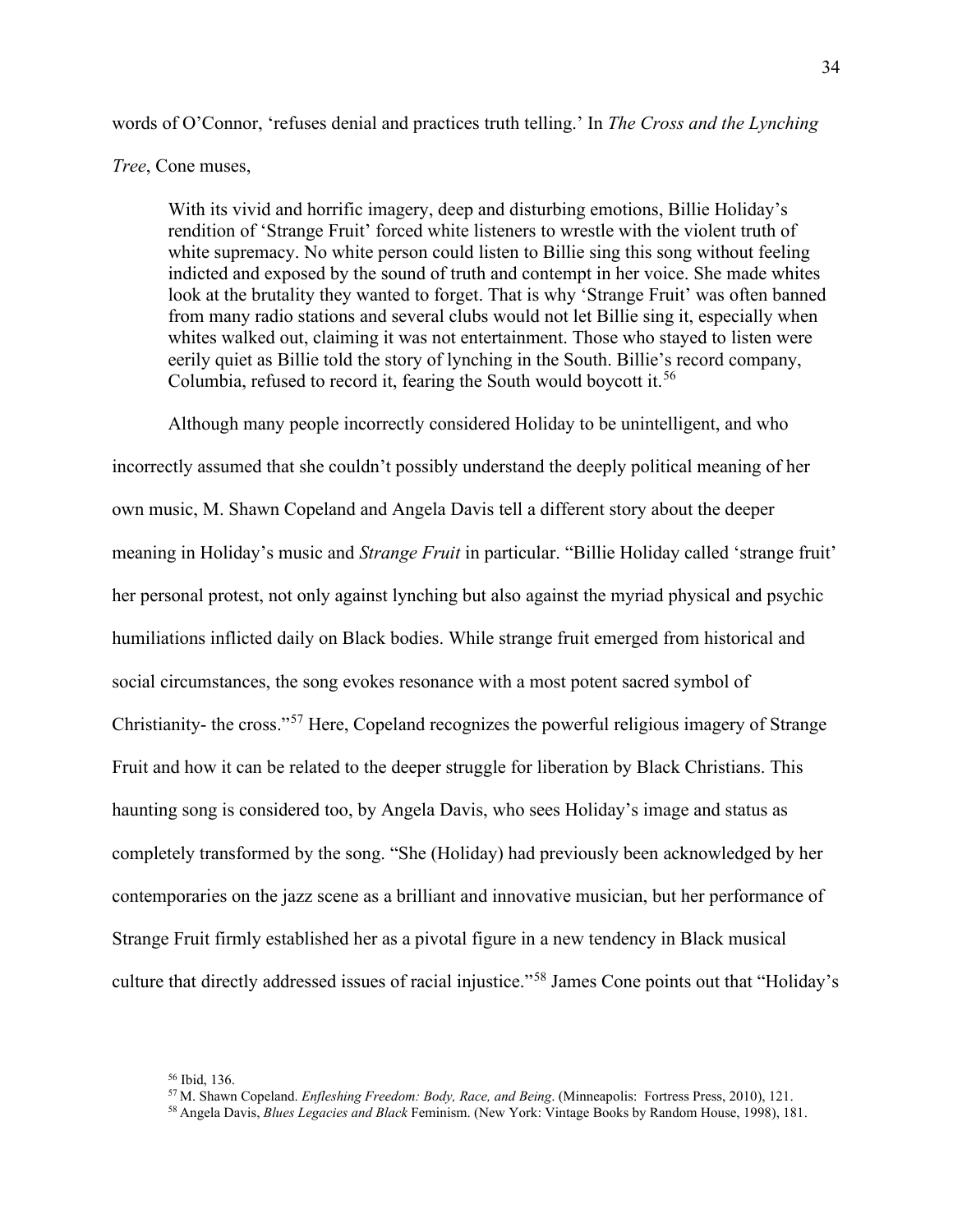singing and recording of 'Strange Fruit' in 1939 was a cultural event that raised the political consciousness that would hit its high-water mark with Nina Simone's *Mississippi Goddam,* and Marvin Gaye's *What's Goin' On?* 'When Holiday recorded it,' the drummer Max Roach said, 'it was more than revolutionary."<sup>[59](#page-35-0)</sup>

Here, we see how hugely revolutionary Holiday's performance of *Strange Fruit* truly was- and how successful the song became- despite the way it called attention to one of the most horrifying manifestations of racism in our country's history. What is most powerful about Holiday's *Strange Fruit*, however, is how it confronted the complicity of white people in U.S. racism. Karen Teel asserts that "White Christians' complicity in this brutal history of lynching is undeniable." And continues in her book *Racism and the Image of God*, pointing out

Klan members were Christians, singing hymns at meetings and burning crosses as warnings to black people. Lynching was often carried out by a few people who left the bodies for passersby to see. But in cases when a trial was held, entire towns would turn out for the execution of a 'convicted' black criminal as though it were entertainment. Some even commemorated these events with pictures by sending postcards. One may argue that Klan members were not truly Christians, but the crowds of white people who turned out to witness lynching, sometimes after church on Sunday, were ordinary Christians who failed to notice the profound similarity, captured in Billie Holiday's song Strange Fruit, between Jesus' body and lynched bodies.<sup>[60](#page-35-1)</sup>

Lauryn Hill's *Miseducation* and the song *Forgive them Father* laments the evils of racism

in a memorable way that left a mark on our culture comparable to the ever-significant *Strange Fruit* by Billie Holiday. However, one of the things that sets Hill's song apart from other protest songs and songs about 'the miseducation' like *Strange Fruit* is its nonviolent message that muses on the theme of forgiveness like the divine forgiveness God gives us – as Hill sings, quoting The Lord's Prayer, "forgive us our trespasses as we forgive those who trespass against us."<sup>[61](#page-35-2)</sup>

<sup>59</sup> James Cone, *The Cross, and the Lynching Tree*, 137.

<sup>60</sup> Karen Teel, *Racism, and the Image of God,* (Palgrave McMillan 2010), 30.

<span id="page-35-2"></span><span id="page-35-1"></span><span id="page-35-0"></span><sup>61</sup> Lauryn Hill – "Forgive them Father," Genius (Album: The Miseducation of Lauryn Hill.), accessed March 31, 2022, https://genius.com/Lauryn-hill-everything-is-everything-lyrics.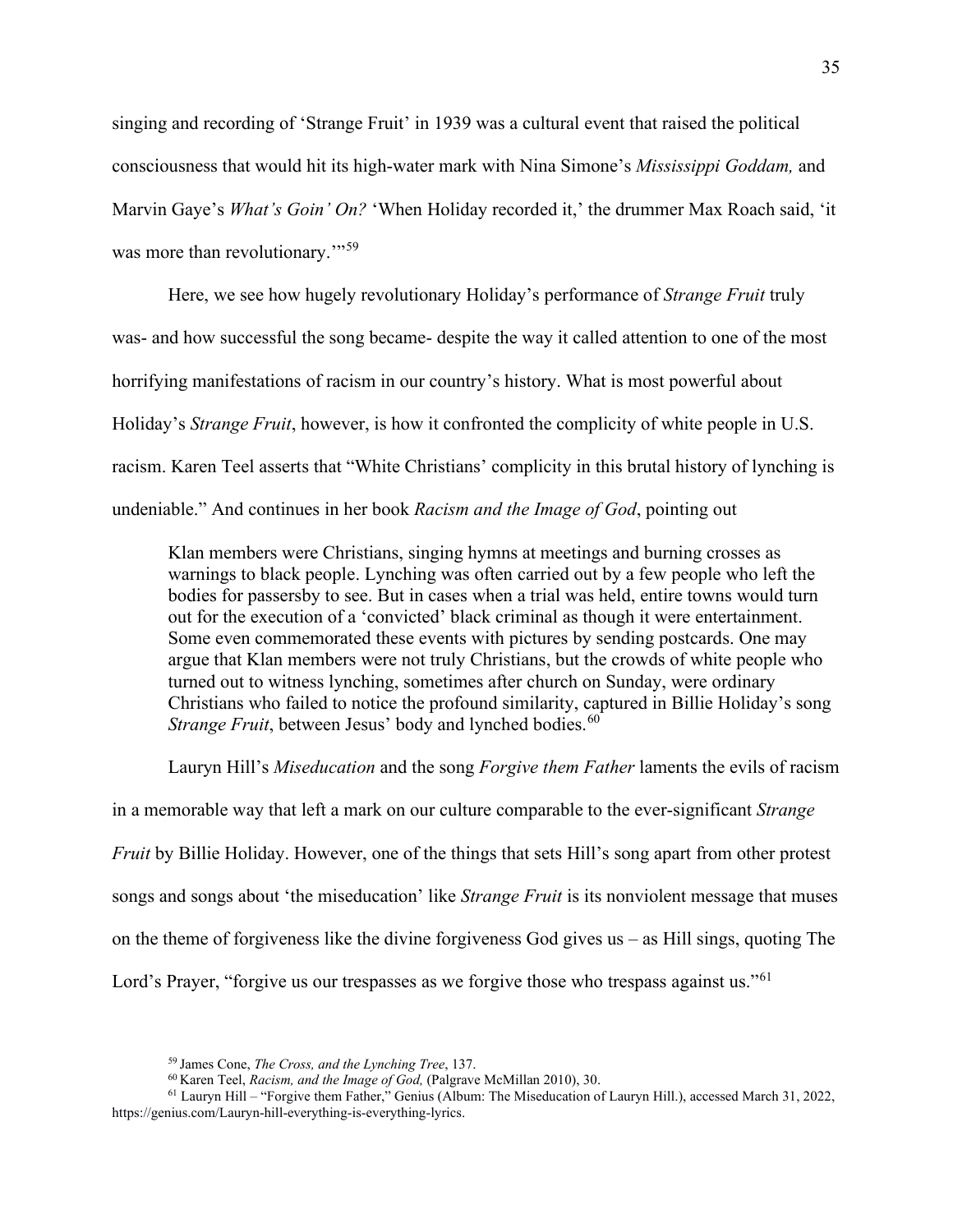# <span id="page-36-0"></span>**V. Everything is Everything**

This section looks more closely at the way these musical lamentations can enable spiritual and political transcendence through Black music, specifically in the work of Hill's song *Everything is Everything*. Focusing on themes of transcendence and subsequently the religious hope for liberation found in Hill's music, we turn to her song by the existential name *Everything is Everything.* Here, Hill sings "let's love ourselves and we can't fail – to make a better situation. Tomorrow our seeds will grow, all we need is dedication."[62](#page-36-1) These lyrics point to optimism that makes this song such an uplifting anthem for those listening. Not only is this song memorable and iconic, with remaining a present influence on hip hop culture, but it also carries an energy– as Kirk Duggan asserts the entire *Miseducation* album does, of 'spiritual uplift.' [63](#page-36-2)

Writing about *Everything is Everything* for NPR Music in 2021, Namwali Serpell points out that, "as Hill puns in *Everything is Everything*, we can 'develop a negative into a positive picture,' because blackness is truly a blessing, a vast ocean of knowledge, of learning, that we can splash into and swim around in."[64](#page-36-3) Serpell articulates just a piece of the many meanings this song has carried for so many people – especially the Black women listening. Even in *Everything is Everything* Hill points to the systems of oppression that disadvantage Black people in our society from the moment they're born, singing "I wrote these words for everyone who struggles in their youth / Who won't accept deception, instead of what is truth. It seems we lose the game / Before we even start to play."<sup>65</sup> Hill nods here to those who won't accept the deception and miseducation of White supremacy, the lies of racism that privilege those in power and value

<span id="page-36-1"></span> $^{62}$  Lauryn Hill – Everything Is Everything," Genius (Album: The Miseducation of Lauryn Hill.), accessed March 31, 2022, https://genius.com/Lauryn-hill-everything-is-everything-lyrics.

<span id="page-36-2"></span><sup>&</sup>lt;sup>63</sup> Cheryl Kirk-Duggan. *Creating Ourselves, African Americans and Hispanic Americans on Popular Culture and Religious Expression,* (Duke University Press, 2020), 212.

<span id="page-36-3"></span><sup>64</sup> Namwali Serpell. "How *The Miseducation of Lauryn Hill* Taught Me to Love Blackness." National Public Radio (NPR). July 7, 2021.

<span id="page-36-4"></span> $65$  Lauryn Hill – Everything Is Everything," Genius (Album: The Miseducation of Lauryn Hill.), accessed March 31, 2022, https://genius.com/Lauryn-hill-everything-is-everything-lyrics.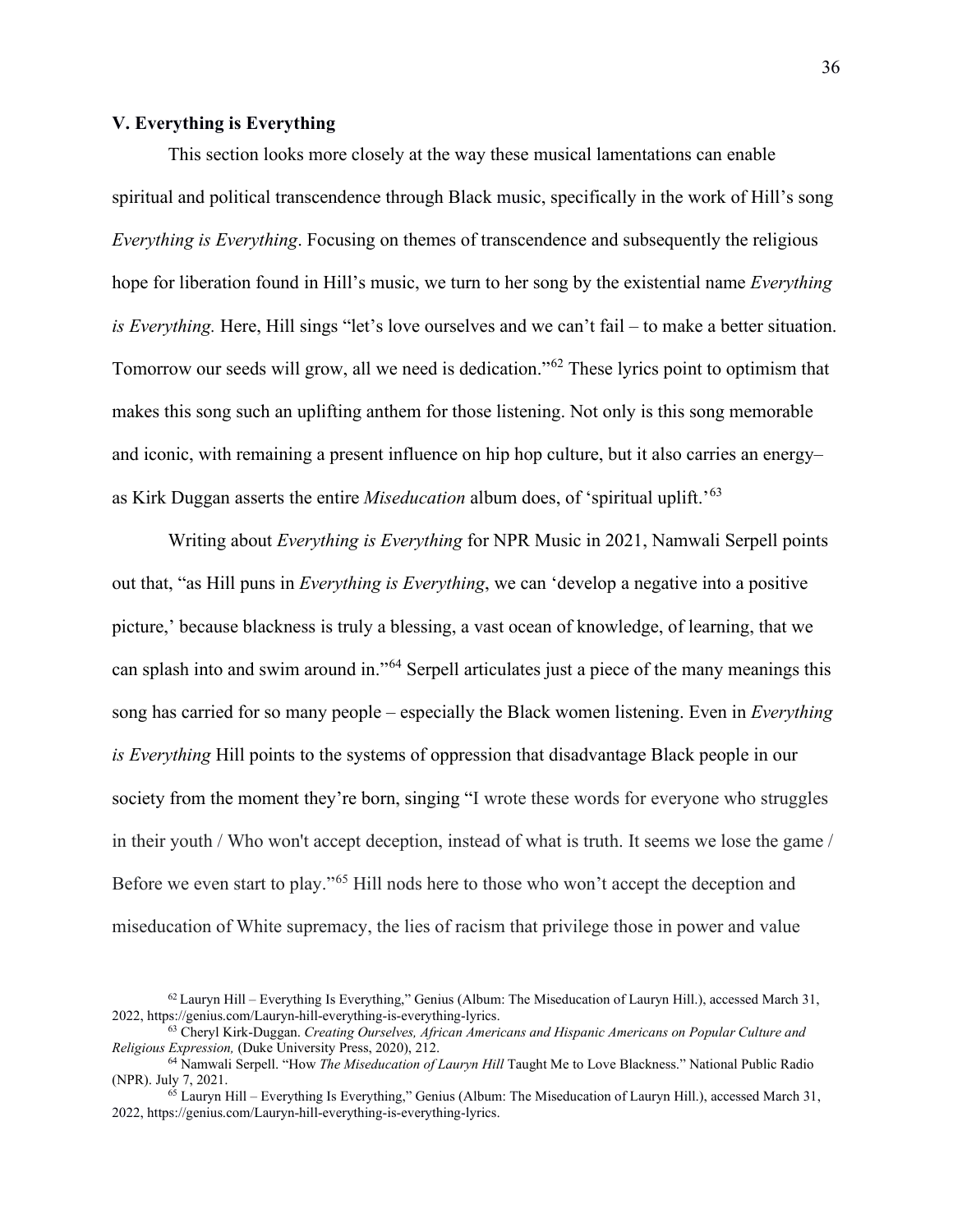white lives over Black lives. Hill is basically shouting out to these young people who see the deception and this miseducation. James Cone addresses this reality, lamenting that "deception was present not only during slavery but is still with us today, and it will continue to exist as long as there are white people in power who define law and order according to White supremacy and black inferiority."<sup>[66](#page-37-0)</sup>

*Everything is Everything* off Hill's album *Miseducation* proclaims, "Now hear this mixture, where hip-hop meets scripture, develop a negative into a positive picture."<sup>[67](#page-37-1)</sup> Hill's music continually displays a depth and self-awareness as well as a deeper critical knowledge of scripture and a sensitive and keen understanding of her own spiritual connection to the biblical stories she references in her music.

Liberation theology helps us to see the greater sentiment of liberation we hear in the lyrics of Lauryn Hill's *Miseducation*. When Hill claims that the song is where we can 'develop a negative into a positive picture' she is, in a way, pointing to the inherently transformative aspects of lamenting. While *Everything is Everything* laments the racist systems that hold back Black youth, it also carries a supportive and encouraging message for them that points back to the rich eschatology of some of her music. This eschatological energy found between the lines of her lyrics is where she recognizes her belief in an all-powerful and all-loving God that gives her faith to persevere in a world of evil, injustice, and suffering. Liberation theology helps remind us that the Christian Bible itself has inherently liberative messages, histories, and theologies for us to draw upon. Gustavo Gutiérrez points out the inherently liberative qualities of the theology found in the Hebrew Bible and later, the Christian community. Gutiérrez explains

<sup>66</sup> James Cone, *the Spirituals, and the Blues* (New York: Orbis Books, 1972), 119.

<span id="page-37-1"></span><span id="page-37-0"></span><sup>67</sup> "Lauryn Hill – Everything Is Everything," Genius (Album: The Miseducation of Lauryn Hill.), accessed March 31, 2022, https://genius.com/Lauryn-hill-everything-is-everything-lyrics.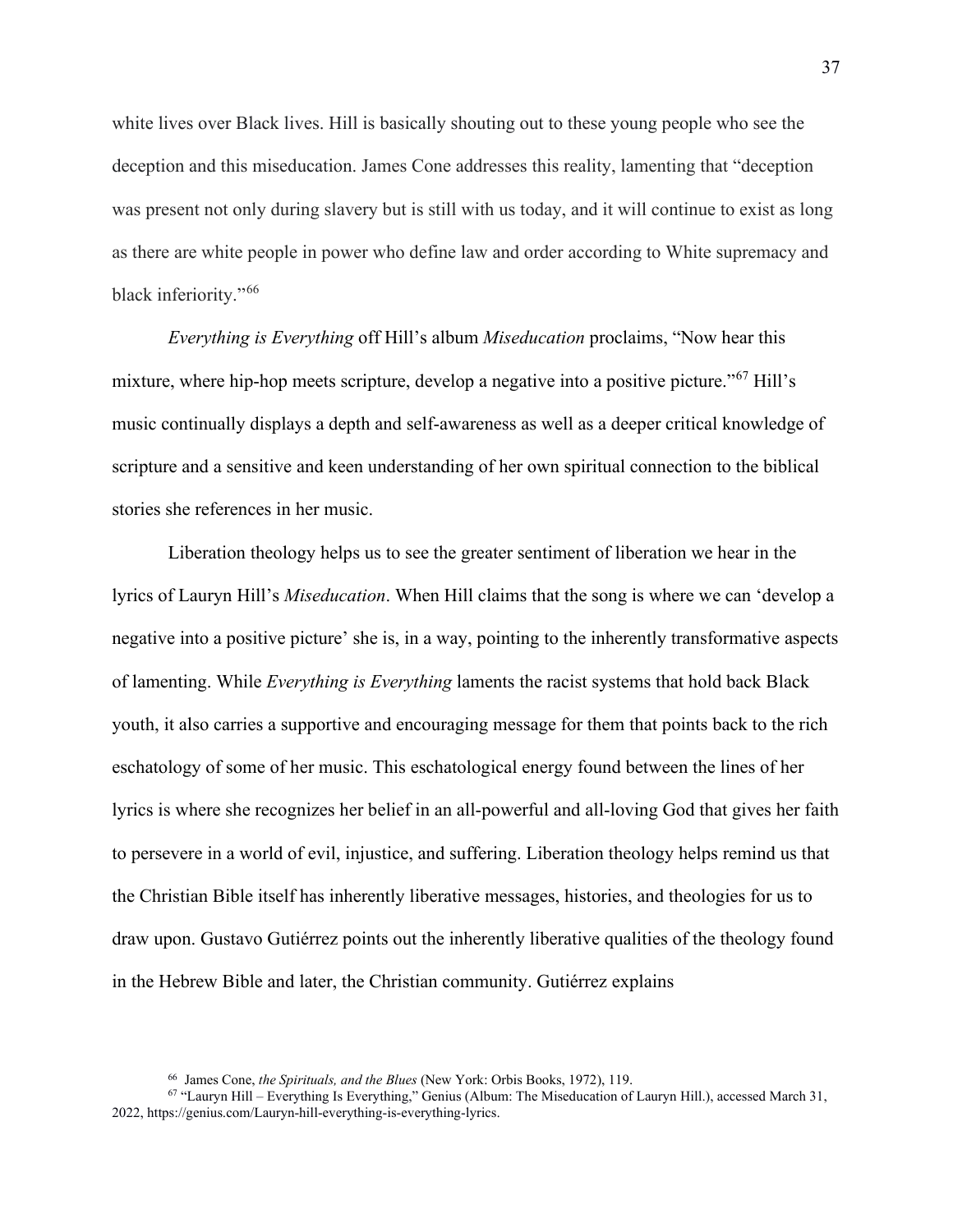The rejection of the exploitation of some by others is found in the very roots of the people of Israel. God is the only owner of the land given to people (Lev. 25:23, 38); God is the one Lord who saves the people from servitude and will not allow them to be subjected to it again (Deut. 5:15; 16:22; Lev. 25:42; 26:13). And thus, Deuteronomy speaks of "the ideal of a brotherhood where there was no poverty.<sup>[68](#page-38-0)</sup>

Here and in much of the work of liberation theology, we see the character of the Jewish *and* Christian traditions, but in the context of this paper, the Christian tradition to be inherently liberating, and concerned with the care and treatment of others as well as their freedom. This is the same message we see in *Everything Is Everything*, where Hill embraces the mystical spirituality of imago dei, insisting that when one takes responsibility for seeing themselves as being made in the image and likeness of God—imago dei, an internal transformation occurs. Hill's music embodies this transformation- emboldened spiritually, politically, and socially by her faith, we see the importance of taking responsibility for our own miseducation, meaning, the lies of White supremacy. In doing this, one unlearns the lies that tell us Black people are not made in the image of God. With faith like Hill's, we are encouraged to keep our own faith in Black liberation and the liberation of others who suffer at the hands of systems of oppression such as racism, sexism, classism, homophobia, xenophobia, and all other forms of hatred. Hill encourages us when she sings "Everything is everything / What is meant to be, will be. After winter, must come spring. Change, it comes eventually."<sup>[69](#page-38-1)</sup> This reminds listeners that faith is a powerful tool of resistance to systems of oppression, because it is a source of strength and hope that comes from outside us.

<span id="page-38-0"></span><sup>68</sup> Gustavo Gutiérrez. *A Theology of Liberation: History, Politics, and Salvation*. (Maryknoll, N.Y.: ORBIS, 1988).

<span id="page-38-1"></span> $^{69}$  Lauryn Hill – Everything Is Everything," Genius (Album: The Miseducation of Lauryn Hill.), accessed March 31, 2022, https://genius.com/Lauryn-hill-everything-is-everything-lyrics.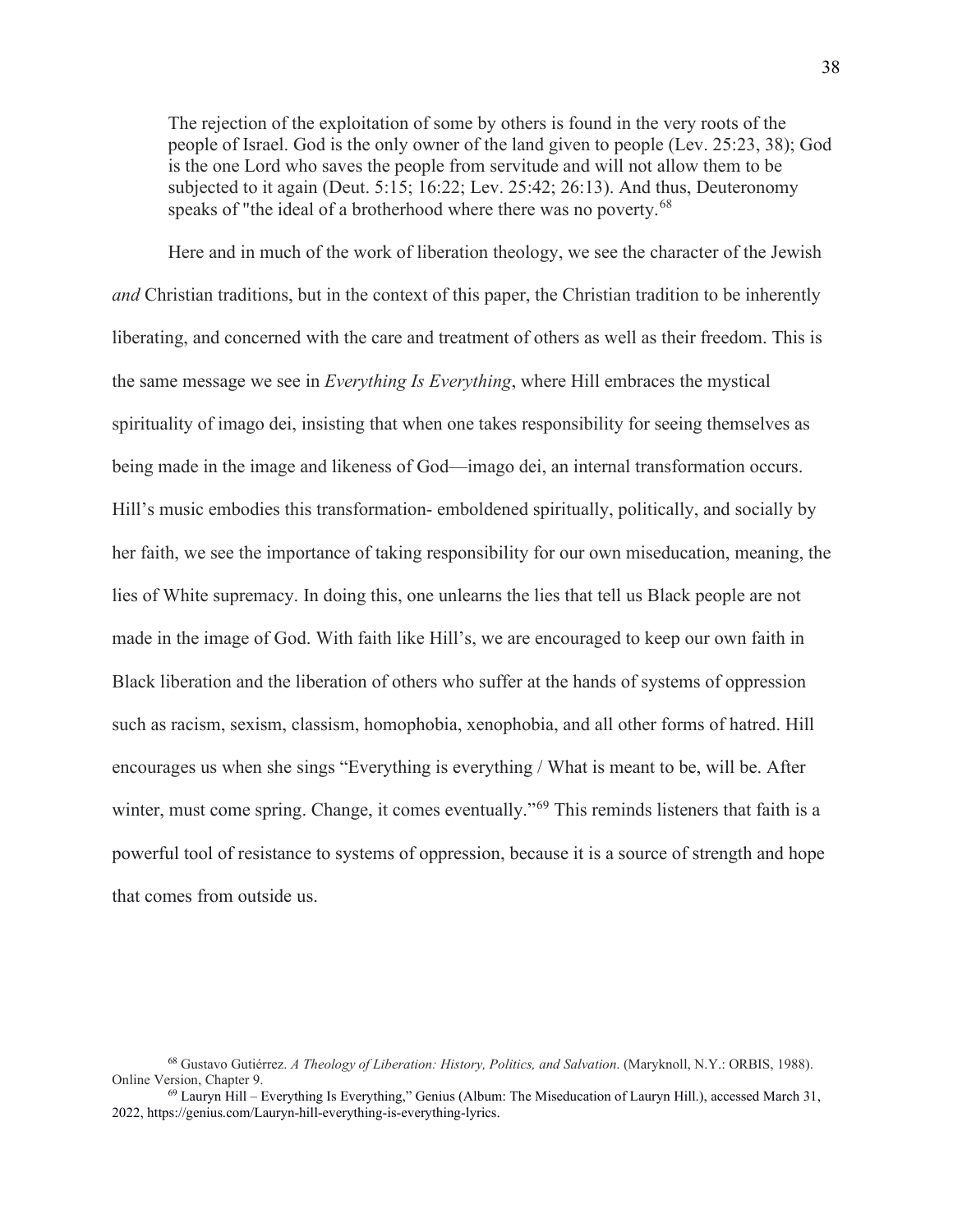# <span id="page-39-0"></span>**VI. Conclusion**

The music of Ma Rainey, Bessie Smith, Billie Holiday, and the focus of this project, Lauryn Hill, can be seen through the theological lens of *Lamentation* because their music refuses the miseducation of White supremacy, practices truth-telling, and expresses the pain people experience at the hands of systems of oppression such as racism and sexism. The expression of this pain by members of a marginalized community together, referred to as *Lamentation*, is an essential step in the process of communal grieving and healing. Communal lamentation has been a source of catharsis and healing for many marginalized groups throughout history, beginning with the Jewish people in the Ancient Near East during their enslavement and oppression by various groups. Communal lamentation continued as an act of resistance for Black people during slavery in the Unites States through their singing of the spirituals and subsequently the Blues and now later expressions in Black music, such as the hip hop and rap of Ms. Lauryn Hill. Hill's album *The Miseducation of Lauryn Hill* is an iconic album that laments the miseducation of White supremacy and racism in our society. This lamentation contains a liberative message of spiritual uplift that can be analyzed through the lenses of Black and Womanist theology as done so in this project which considers the album *Miseducation* to be an example of lamentations which carry messages of Black liberation.

# <span id="page-39-1"></span>**VII. Epilogue**

*The Miseducation of Lauryn Hill* is an iconic album, and I did not even get to scratch the surface of all the issues discussed in its lyrics. For those doing further research on this album's deeper theological meaning and cultural significance to Black theology and liberation theology, I would suggest you analyze two songs that I couldn't discuss here, *Doo Op (That Thing)* and *To Zion (featuring Carlos Santana)*. *Doo Op (That Thing)* discusses sex and dating in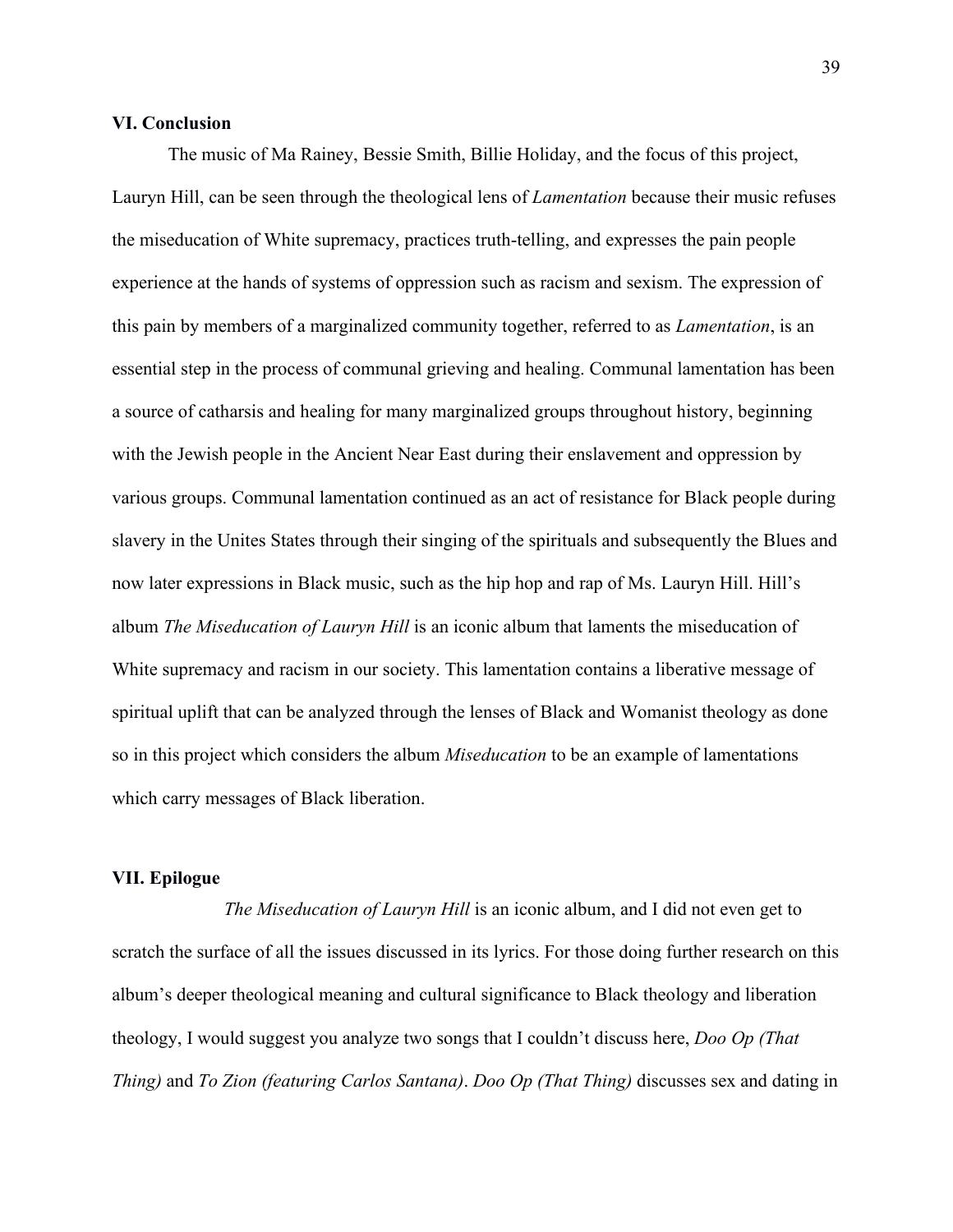a way none of the other songs on this album do, and it is one of the most popular songs off the album to this day. The complex commentary this song provides on womanhood, friendship, femininity, sexuality, and what can be seen in retrospect as burgeoning 'hook up culture' should be examined through the feminist and more specifically Womanist theological lens. Not only does *Doo Op (That Thing)* discuss many of the aspects of these dynamics I listed but it also displays Hill's attitude and opinions towards some of these issues that may be deemed less than feminist by contemporary (post 1998) standards. Further, the song *To Zion (featuring Carlos Santana)* discusses Hill's pregnancy and the choice to have her baby. This song deserves to be examined through the feminist lens as well, especially because it has lyrics that have been coopted by numbers of the "Pro-life" (meaning anti-abortion) movement, because they allude to the beauty of the world-to-come that can be experienced through the holy, otherworldly, and scared experiencing of giving birth.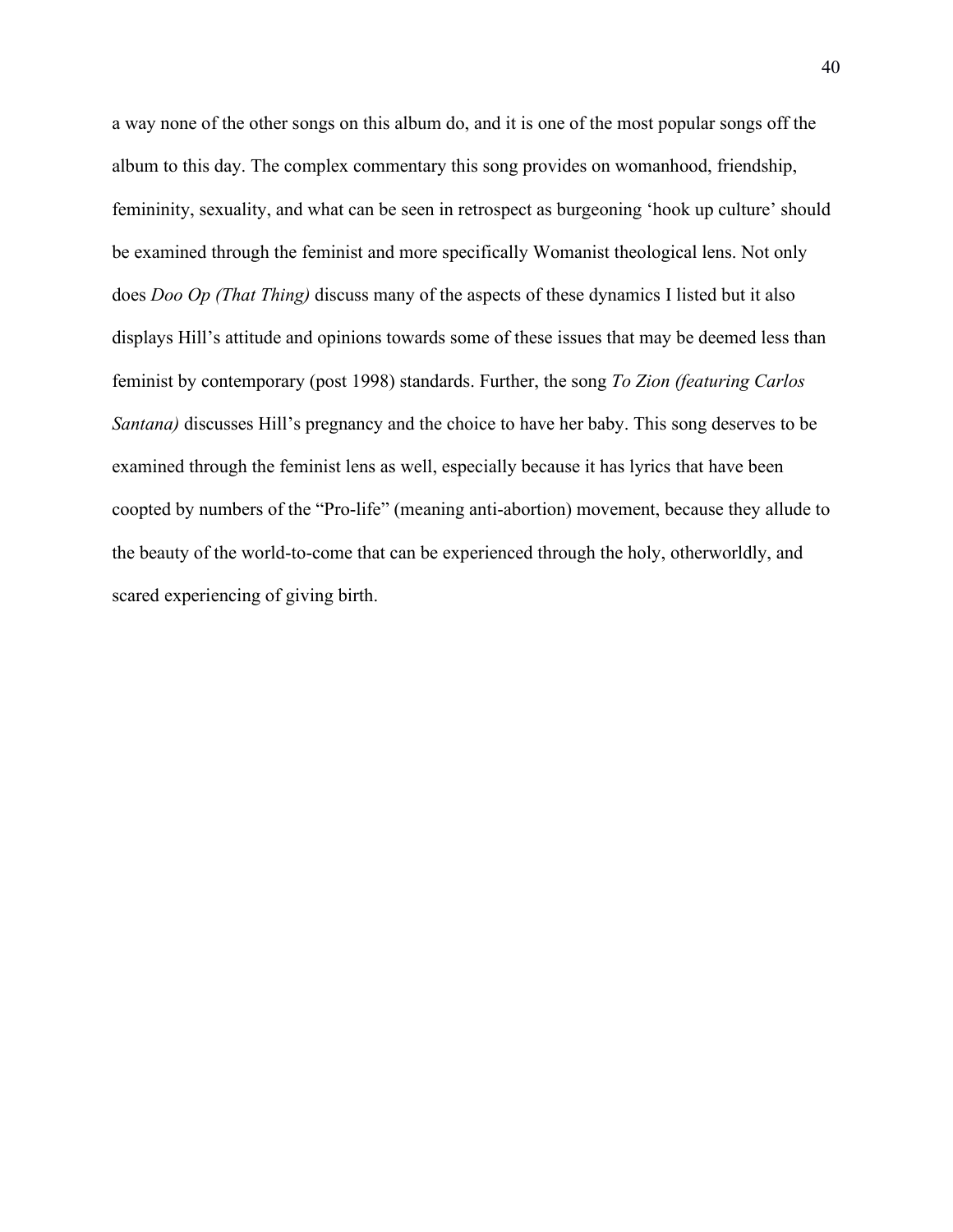#### **VIII. Bibliography**

- <span id="page-41-0"></span>Bailey, Moya. "What is misogynoir?" (Blackburn Center: Standing Together to End Violence) February 11, 2020.
- Carter, Bobby, Chein, Nate, Powers, Ann, Redmond, Shana L., and Oliver Wang. "We Insist: A Century of Black Music Against State Violence." *National Public Radio: NPR*, June 26, 2020.
- Charters, Samuel. 2015. *Songs of Sorrow: Lucy Mckim Garrison and Slave Songs of the United States*. Jackson: University Press of Mississippi. Accessed December 15, 2021. ProQuest Ebook Central.
- Checkoway, Laura. "Inside 'The Miseducation of Lauryn Hill' Lawsuits, Grammys, and a tiny attic studio in New Jersey: An Oral History of the Hip Hop Classic on its anniversary.'" *Rolling Stone,* August 26, 2008, https://www.rollingstone.com/music/music-news/insidethe-miseducation-of-lauryn-hill-252219/
- Collins, John J. *Introduction to the Hebrew Bible and the Deutero-Canonical Books*. Third Edition. Minneapolis: Fortress Press. 2018.
- Cone, James H. *The Spirituals and the Blues.* New York: Orbis Books, 1972.
- Copeland, M. Shawn. *Enfleshing Freedom: Body, Race, and Being*. Minneapolis: Fortress Press, 2010.
- Davis, Angela Y. *Blues Legacies and Black Feminism.* New York: Vintage Books by Random House, 1998.
- Du Bois, W.E.B. *The Souls of Black Folk.* New York: Bantam Books, 1989.
- Editors of Encyclopedia Brittanica. Britannica, T. Editors of Encyclopedia. "Minstrel show." Encyclopedia Britannica, September 2, 2020. https://www.britannica.com/art/minstrelshow.
- Gutiérrez, Gustavo. 1988. A Theology of Liberation: History, Politics, and Salvation. Maryknoll, N.Y.: ORBIS. https://search-ebscohostcom.electra.lmu.edu/login.aspx?direct=true&db=nlebk&AN=1761276&site=ehostlive&scope=site.
- Hill, Lauryn, vocalist. *Forgive Them Father,* Genius (Album: The Miseducation of Lauryn Hill.), accessed March 31, 2022, https://genius.com/Lauryn-hill-everything-is-everything-lyrics.
- hooks, bell. *Feminist Theory from Margin to Center.* Second Edition. South End Press Classics, 2000.
- Jones, Leroi. *Blues People: The Negro Experience in White America and the Music that Developed from It.* New York, *Morrow* Quill Paperbacks, 1963.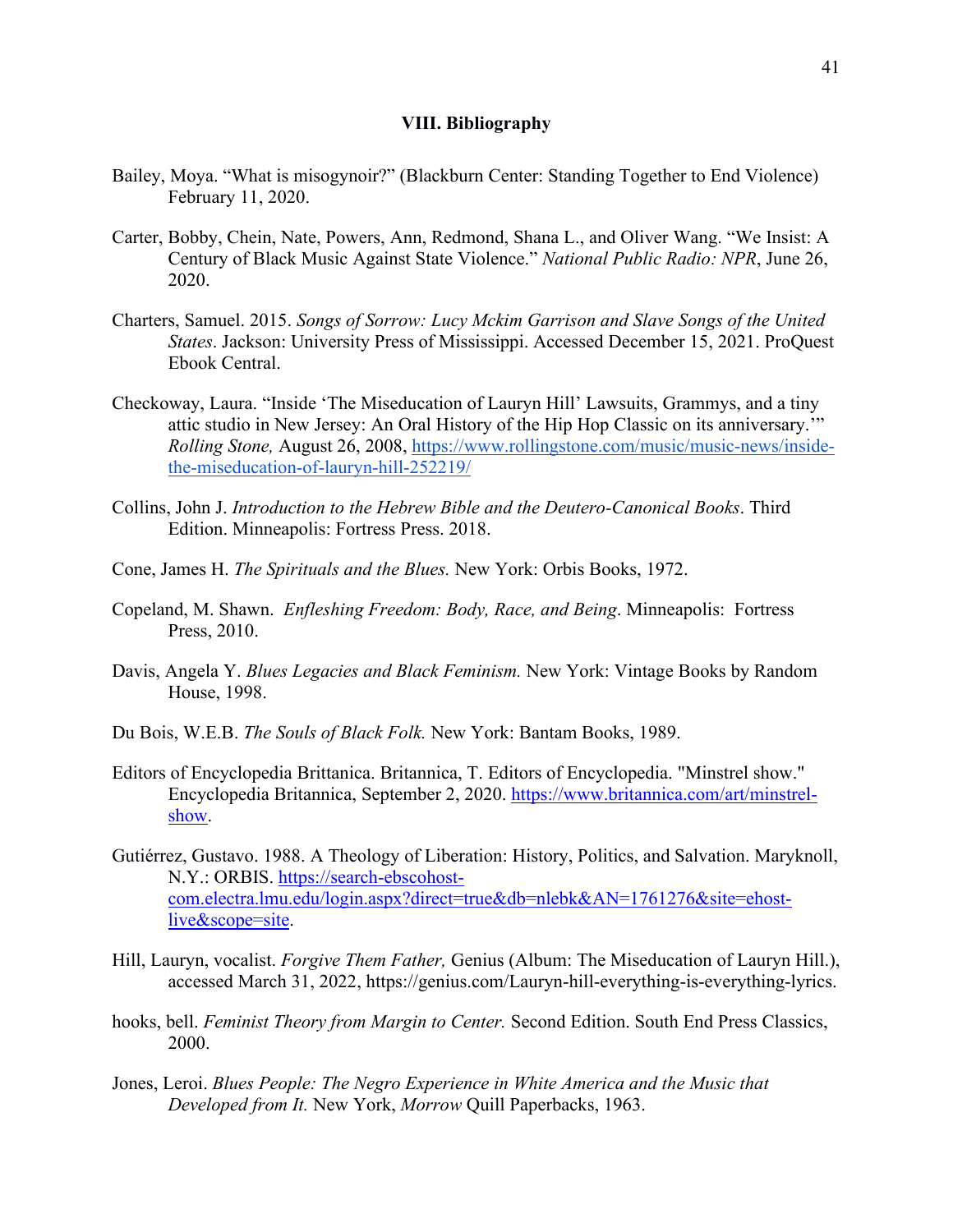- Kirk-Duggan, Cheryl. Editors Anthony B. Pinn and Benjamin Valentin. *Creating Ourselves: African Americans and Hispanic Americans on Popular Culture and Religious Expression.*
- Kirk-Duggan, Cheryl. *Exorcizing Evil: A Womanist Perspective on the Spirituals.* New York: Orbis Books. 1997.
- Lauryn Hill, vocalist, "*The Miseducation of Lauryn Hill*," August 5, 1998, track #14 *The Miseducation of Lauryn Hill,* Ruffhouse Records, 1998, album.
- Mcgasko, Joe. "Ma Rainey and Bessie Smith Forged a Powerful Friendship That Helped Bring Blues to the Mainstream." *Biography*, March 17, 2021.
- Michael V. Perez, and Jessica McKee. 2019. Billie Holiday: Essays on the Artistry and Legacy. Jefferson, North Carolina: McFarland. https://search-ebscohostcom.electra.lmu.edu/login.aspx?direct=true&db=nlebk&AN=2286206&site=ehostlive&scope=site.
- Mitchell, Stephen (translator with introduction), *The Book of Job* (HarperCollins Publishers 1986).
- Ms. Lauryn Hill. 'Addressing Robert Glasper and Other Common Misconceptions About Me (In No Particular Order) By Ms. Lauryn Hill.' Accessed April 24, 2022. https://mslaurynhill.com/.
- O'Connor, Kathleen M. 2002. Lamentations and the Tears of the World. Maryknoll, N.Y.: ORBIS. https://search-ebscohostcom.electra.lmu.edu/login.aspx?direct=true&db=nlebk&AN=1901178&site=ehostlive&scope=site.
- Schewitz, Brett. "#10: Lauryn Hill, 'The Miseducation of Lauryn Hill,' 1998. *Rolling Stone:* 500 Greatest Albums of All Time. https://www.rs500albums.com/50-1/10.
- Schomburg Center, ed. 2021. *Unsung: Unheralded Narratives of American Slavery and Abolition*. New York: Penguin Publishing Group. Accessed December 16, 2021. ProQuest Ebook Central.
- Spencer, John Michael. *Blues and Evil.* Knoxville, Tennessee, University of Tennessee, 1993.
- Teel, Karen. *Racism and the Image of God.* New York: Palgrave Macmillan. 2010.
- Touré, Tore. "The Mystery of Lauryn Hill." Rolling Stone. Rolling Stone, April 4, 2021. https://www.rollingstone.com/music/music-news/the-mystery-of-lauryn-hill-249020/.
- Weidemoyer, Luke. "Greatest Albums of All Time: The Miseducation of Lauryn Hill." *The Edition,* February 19, 2021. https://theeditionga.com/index.php/2021/02/19/greatestalbums-of-all-time-the-miseducation-of-lauryn-hill/.